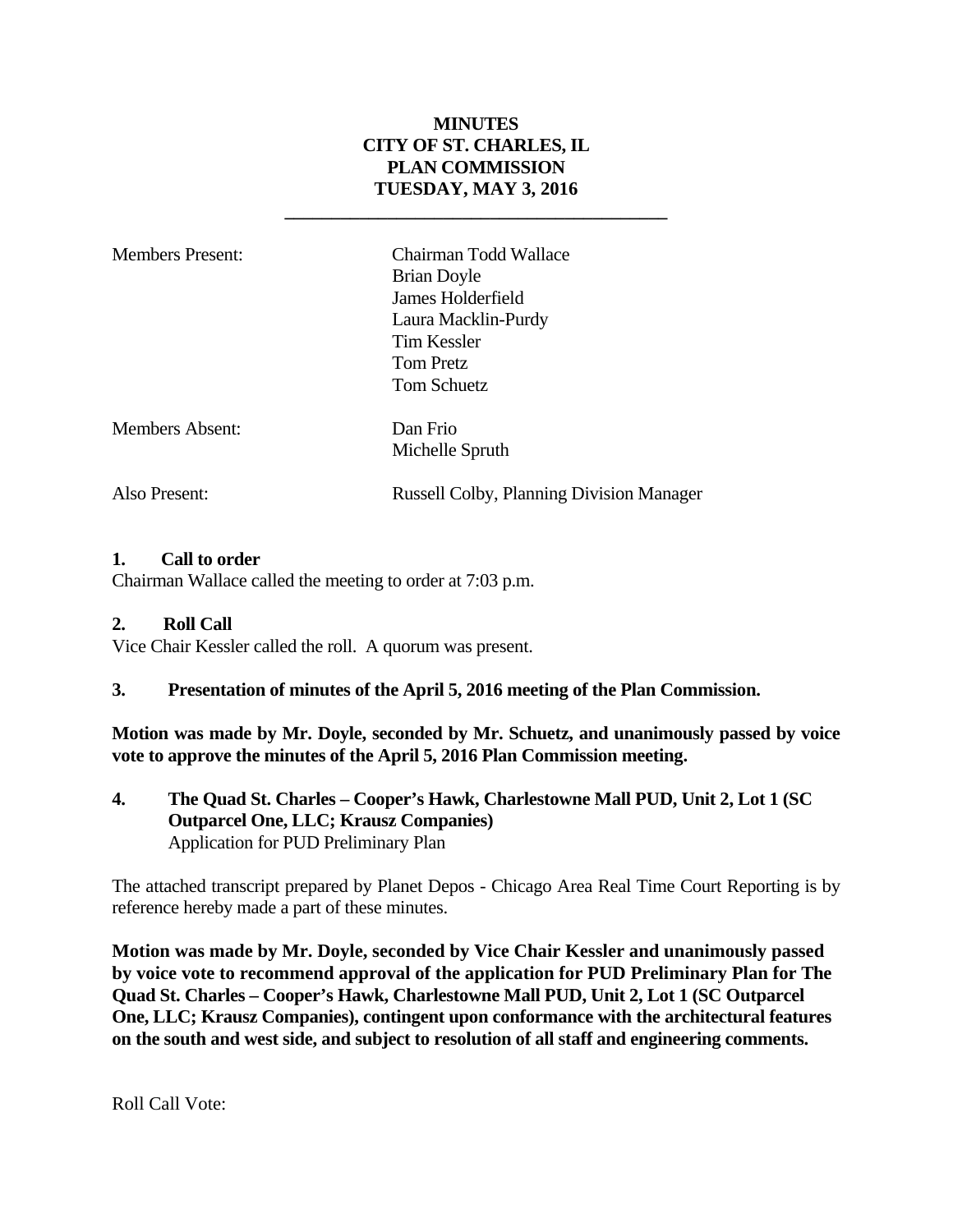#### **Minutes – St. Charles Plan Commission Tuesday, May 3, 2016 Page 2**

Ayes: Wallace, Kessler, Holderfield, Pretz, Schuetz, Doyle, Macklin-Purdy Nays: Absent: Frio, Spruth Abstain: Motion carried: 7-0

### **5. The Quad St. Charles – Starbucks, Charlestowne Mall PUD, Unit 2, Lot 4 (SC Outparcel One, LLC; Krausz Companies)**  Application for PUD Preliminary Plan

The attached transcript prepared by Planet Depos - Chicago Area Real Time Court Reporting is by reference hereby made a part of these minutes.

**Motion was made by Mr. Doyle, seconded by Vice Chair Kessler and unanimously passed by voice vote to recommend approval of the application for PUD Preliminary Plan for The Quad St. Charles – Starbuck's, Charlestowne Mall PUD, Unit 2, Lot 4 (SC Outparcel One, LLC; Krausz Companies), contingent upon resolution of all staff and engineering comments.** 

Roll Call Vote:

Ayes: Wallace, Kessler, Holderfield, Pretz, Schuetz, Doyle, Macklin-Purdy Nays: Absent: Frio, Spruth Abstain: Motion carried: 7-0

### **6. Additional Business from Plan Commission Members or Staff**

The attached transcript prepared by Planet Depos - Chicago Area Real Time Court Reporting is by reference hereby made a part of these minutes.

### **7. Weekly Development Report**

### **8. Meeting Announcements**

- a. Plan Commission Tuesday, May 17, 2016 at 7:00pm Council Chambers Tuesday, June 7, 2016 at 7:00pm Council Chambers Tuesday, June 21, 2016 at 7:00pm Council Chambers
- b. Planning & Development Committee Monday, May 9, 2016 at 7:00pm Council Chambers Monday, June 13, 2016 at 7:00pm Council Chambers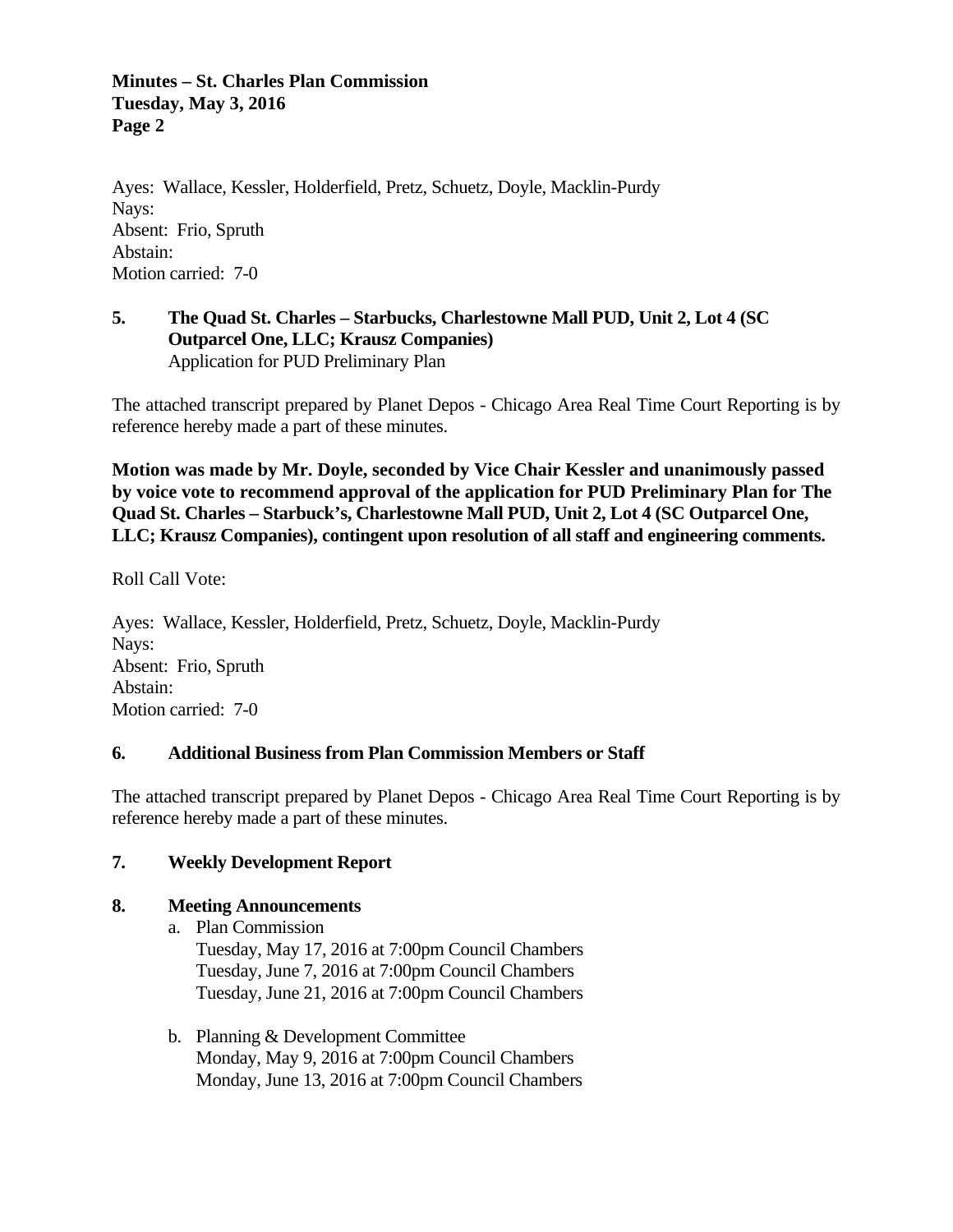**Minutes – St. Charles Plan Commission Tuesday, May 3, 2016 Page 3** 

- **9. Public Comment**
- **10. Adjournment at 8:10 p.m.**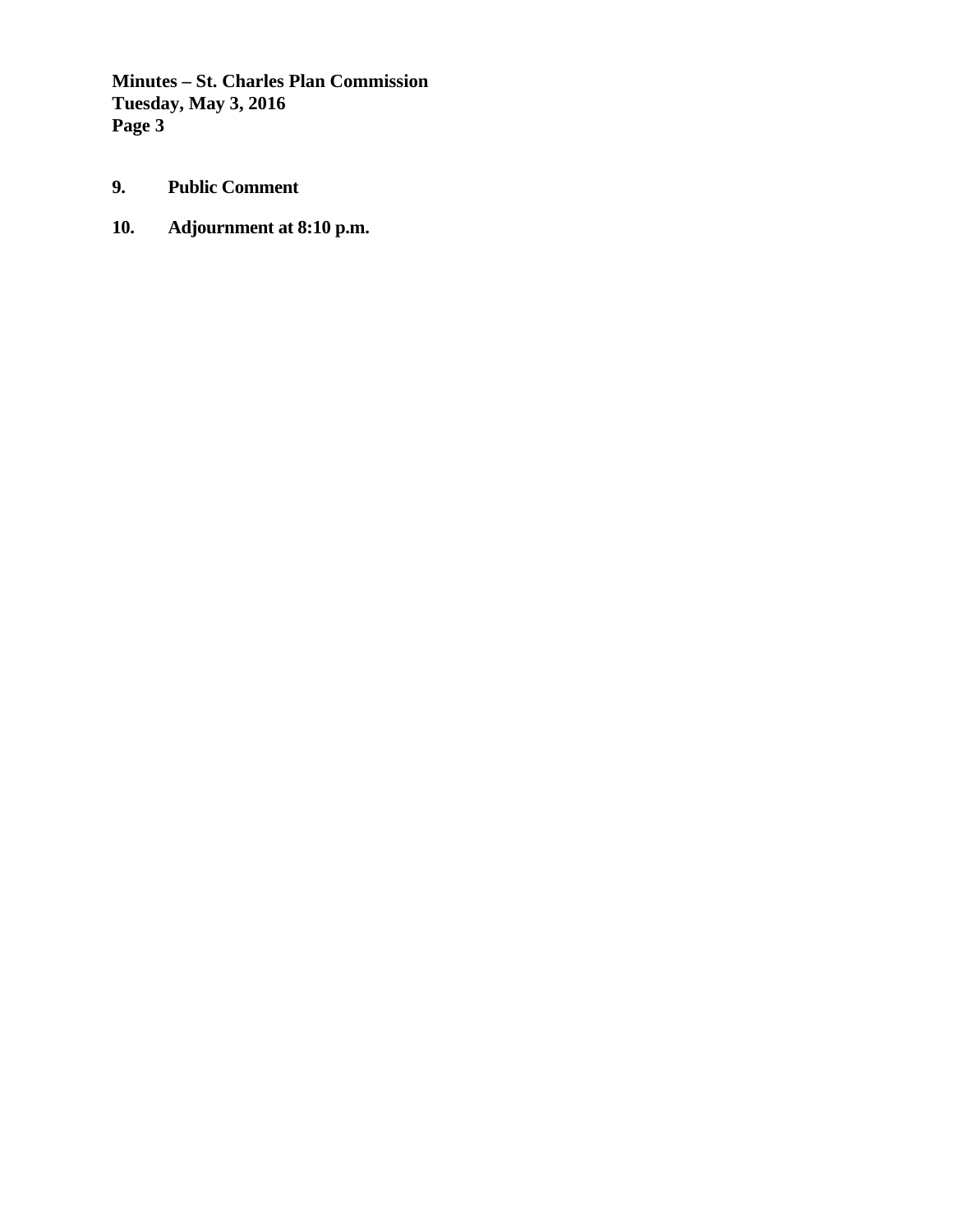1 BEFORE THE PLAN COMMISSION 2 OF THE CITY OF ST. CHARLES 3 4 -----------------------------x 5 In Re: : 6 Regular Meeting including : 7 Application for Concept : 8 Plan; The Quad, Cooper's : 9 Hawk, Unit 2, Lot 1. : 10 -----------------------------x 11 12 HEARING 13 St. Charles, Illinois 60174 14 Tuesday, May 3, 2016 15 7:03 p.m. 16 17 18 19 20 21 Job No.: 97790A 22 Pages: 1 - 40 23 Reported by: Melanie L. Humphrey-Sonntag, 24 CSR, RDR, CRR, CRC, FAPR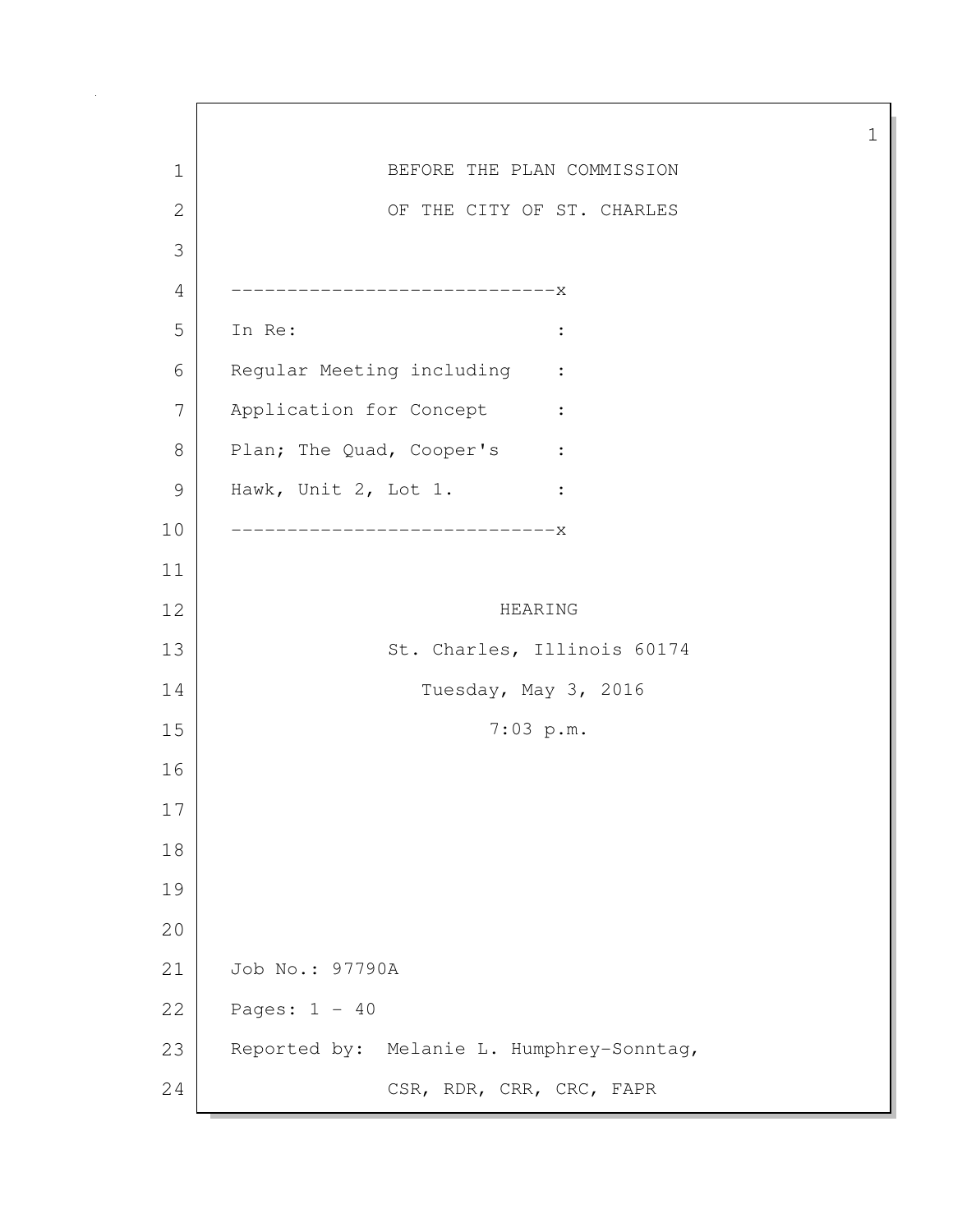$\Gamma$ 

| $\mathbf 1$  | HEARING, held at the location of:                   |
|--------------|-----------------------------------------------------|
| $\mathbf{2}$ |                                                     |
| 3            | ST. CHARLES CITY HALL                               |
| 4            | 2 East Main Street                                  |
| 5            | St. Charles, Illinois 60174                         |
| 6            | $(630)$ 377-4400                                    |
| 7            |                                                     |
| 8            |                                                     |
| 9            |                                                     |
| 10           |                                                     |
| 11           |                                                     |
| 12           |                                                     |
| 13           | Before Melanie L. Humphrey-Sonntag, a Certified     |
| 14           | Shorthand Reporter, Registered Diplomate Reporter,  |
| 15           | Certified Realtime Reporter, and a Notary Public in |
| 16           | and for the State of Illinois.                      |
| 17           |                                                     |
| 18           |                                                     |
| 19           |                                                     |
| 20           |                                                     |
| 21           |                                                     |
| 22           |                                                     |
| 23           |                                                     |
| 24           |                                                     |
|              |                                                     |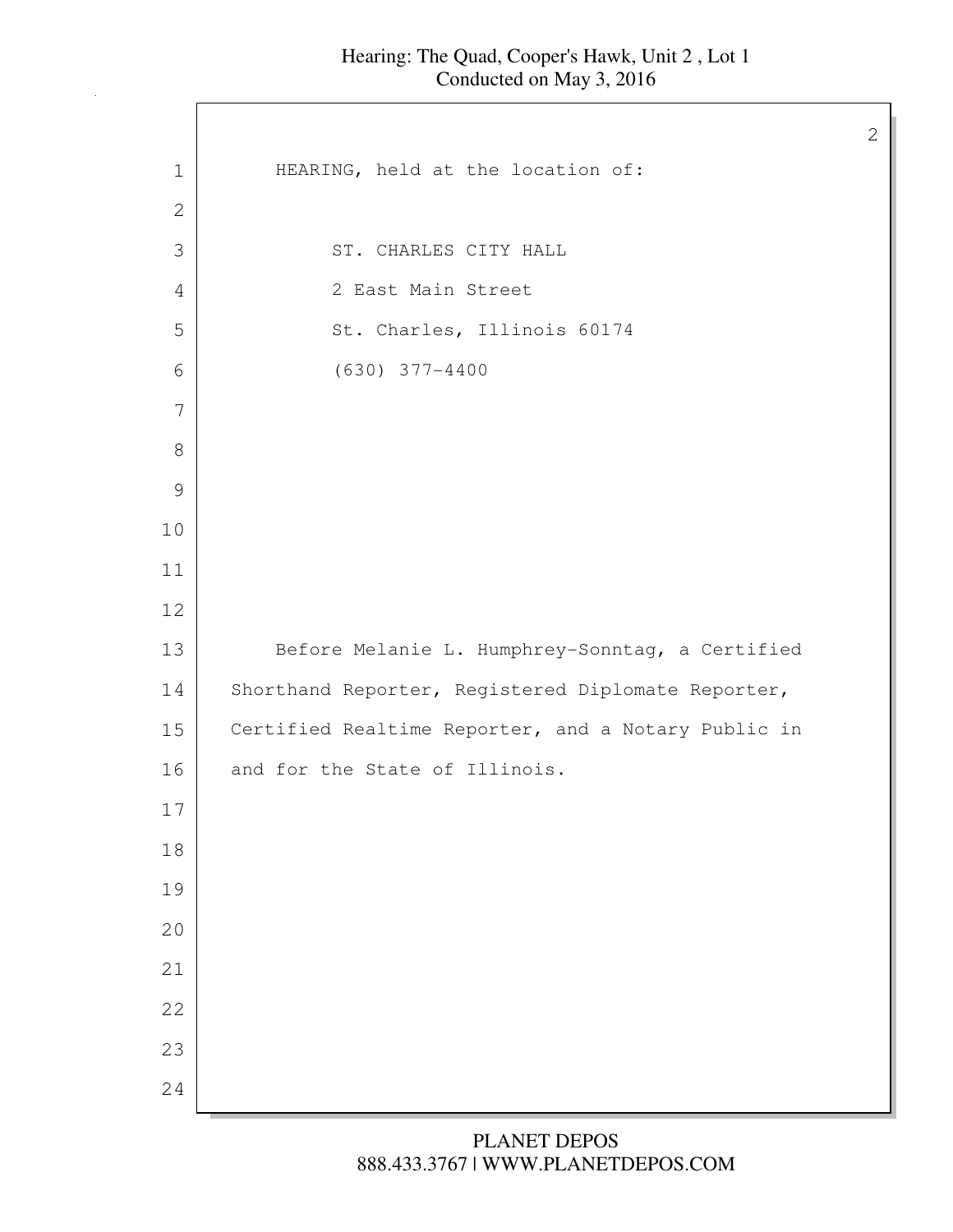$\Gamma$ 

| $\mathbf 1$    | PRESENT:                              |
|----------------|---------------------------------------|
| $\mathbf{2}$   | TODD WALLACE, Chairman                |
| $\mathfrak{Z}$ | TIM KESSLER, Vice Chairman            |
| $\overline{4}$ | BRIAN DOYLE, Member                   |
| 5              | JIM HOLDERFIELD, Member               |
| 6              | LAURA MACKLIN-PURDY, Member           |
| 7              | TOM PRETZ, Member                     |
| $\,8\,$        | TOM SCHUETZ, Member                   |
| $\mathcal{G}$  |                                       |
| 10             | ALSO PRESENT:                         |
| 11             | RUSS COLBY, Planning Division Manager |
| 12             |                                       |
| 13             |                                       |
| 14             |                                       |
| 15             |                                       |
| 16             |                                       |
| $17$           |                                       |
| $18\,$         |                                       |
| 19             |                                       |
| 20             |                                       |
| 21             |                                       |
| 22             |                                       |
| 23             |                                       |
| 24             |                                       |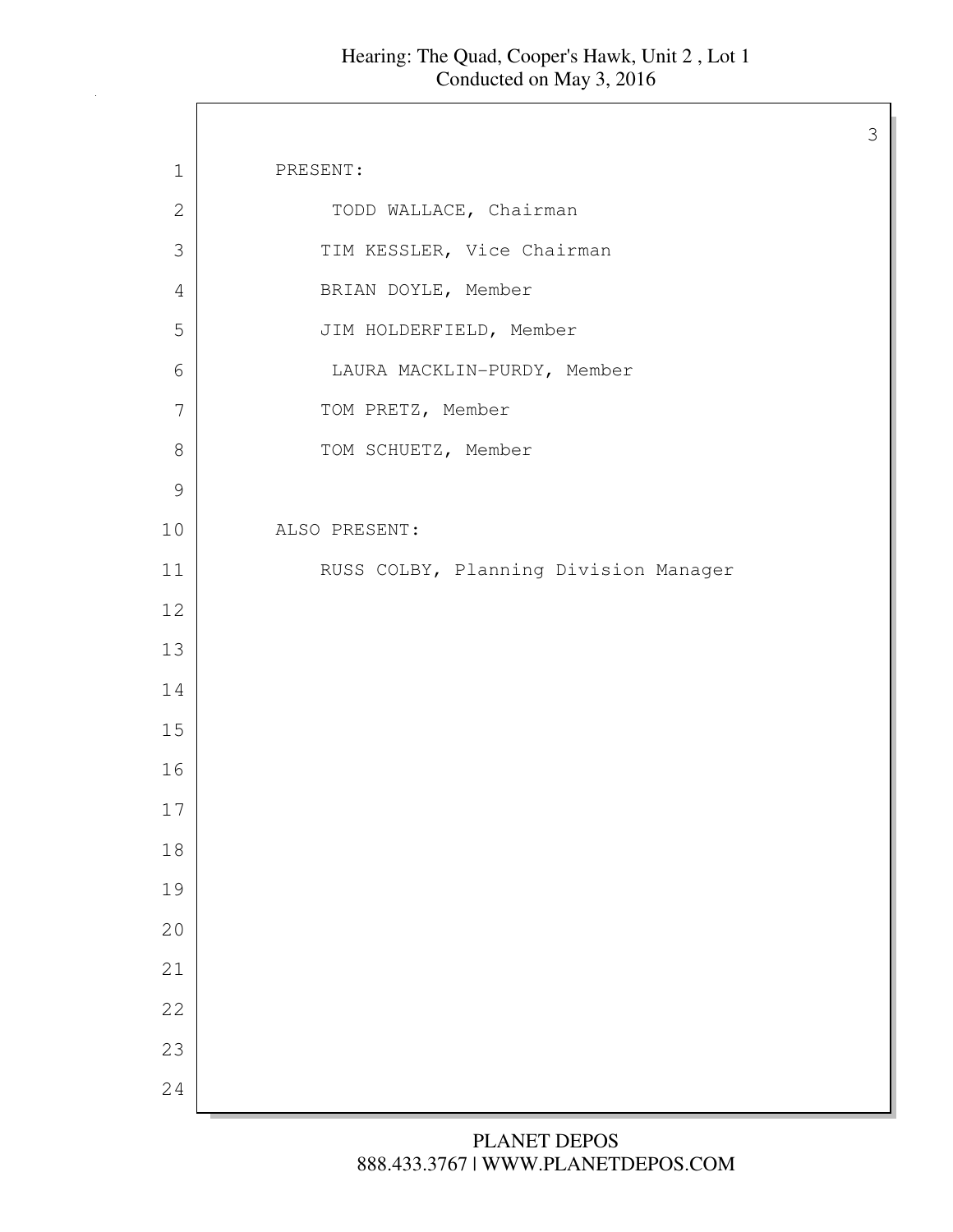4 1 P R O C E E D I N G S 2 VICE CHAIRMAN KESSLER: We have a quorum. 3 This meeting of the St. Charles Planning 4 Commission will come to order. 5 Let's see. Who do we have? 6 Holderfield. 7 MEMBER HOLDERFIELD: Here. 8 VICE CHAIRMAN KESSLER: Doyle. 9 MEMBER DOYLE: Here. 10 VICE CHAIRMAN KESSLER: Schuetz. 11 MEMBER SCHUETZ: Here. 12 VICE CHAIRMAN KESSLER: Purdy. 13 MEMBER MACKLIN-PURDY: Here. 14 VICE CHAIRMAN KESSLER: Pretz. 15 MEMBER PRETZ: Here. 16 VICE CHAIRMAN KESSLER: Kessler, here. 17 Item 3 on the agenda is presentation 18 of minutes of the April 5th, 2016, meeting of the 19 Plan Commission. 20 | Ts there a motion to approve? 21 MEMBER DOYLE: So moved. 22 MEMBER SCHUETZ: Second. 23 MEMBER PRETZ: Second. 24 VICE CHAIRMAN KESSLER: All in favor?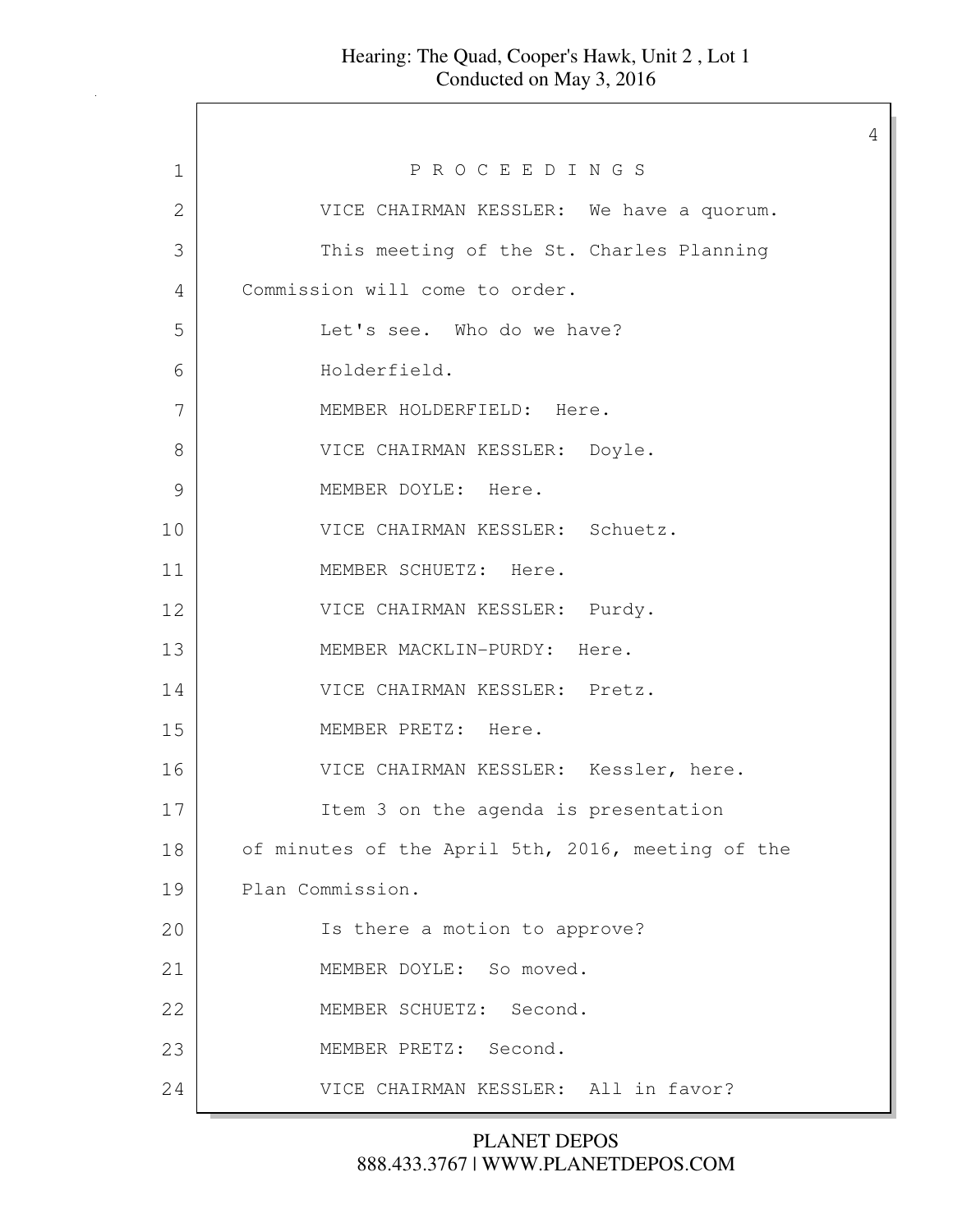5

1 (Ayes heard.) 2 | VICE CHAIRMAN KESSLER: All right. 3 Item 4 on the agenda is The Quad 4 St. Charles, Cooper's Hawk, Charlestowne Mall PUD, 5 Unit 2, Lot 1, SC Outparcel One, LLC, Krausz 6 Companies. It's an application for PUD preliminary 7 plan. 8 I'd also point out that similar is Item 5. 9 It's an application for a PUD preliminary plan, so 10 I just want to talk a little bit about the 11 preliminary plan process. 12 We're just going to -- we'll review the 13 application; we'll have a presentation, I believe, 14 by the City -- by Russ -- and by the Applicant. And 15 it's for feedback from the Plan Commission and 16 members of the public to give direction to the 17 Applicant on the proposed plan. 18 So we'll go through the presentation, we'll 19 have questions from Plan Commissioners, we'll have 20 questions from anybody in the audience, then we'll 21 go through the Plan Commission and we'll all give 22 our observation and views on the particular plan. 23 So with that, I believe, Russ, you'll do a 24 preliminary presentation.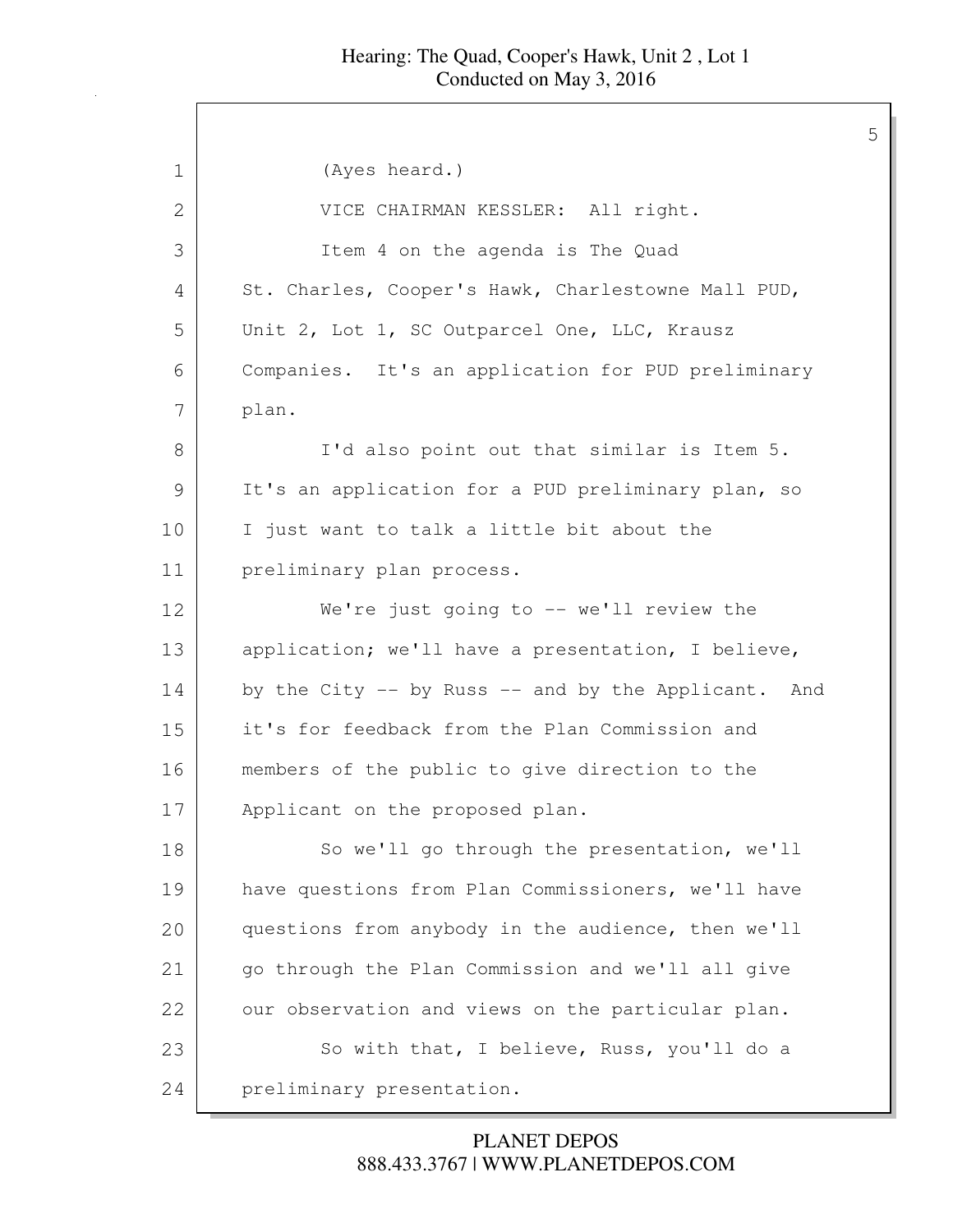| MR. COLBY: Yes.                                      |
|------------------------------------------------------|
| Just to clarify, this process -- there will          |
| be a recommendation requested from the Plan          |
| Commission at the conclusion of the plan review, so  |
| there will be a vote on the application this evening |
| if the Plan Commission is satisfied with what's      |
| being presented.                                     |
| But to provide a little bit of background,           |
| The Quad project is the redevelopment of the         |
| Charlestowne Mall property.                          |
| The Commission may recall back in 2013 the           |
| City approved a PUD amendment for the development,   |
| and the purpose of that was to facilitate a          |
| redevelopment of the site that would include outlot  |
| parcels along Route 64. And that was approved along  |
| with some new zoning and subdivision standards that  |
| would dictate how the lots were to be developed.     |
| In 2014 the City approved a preliminary site         |
| engineering plan that included a layout of the       |
| overall development, including the locations and     |
| sizes of the outlots. And then in 2015 the -- there  |
| was a final plat of subdivision approved that        |
| formally created the outlot parcels. And subsequent  |
| to that the -- some site development work was        |
|                                                      |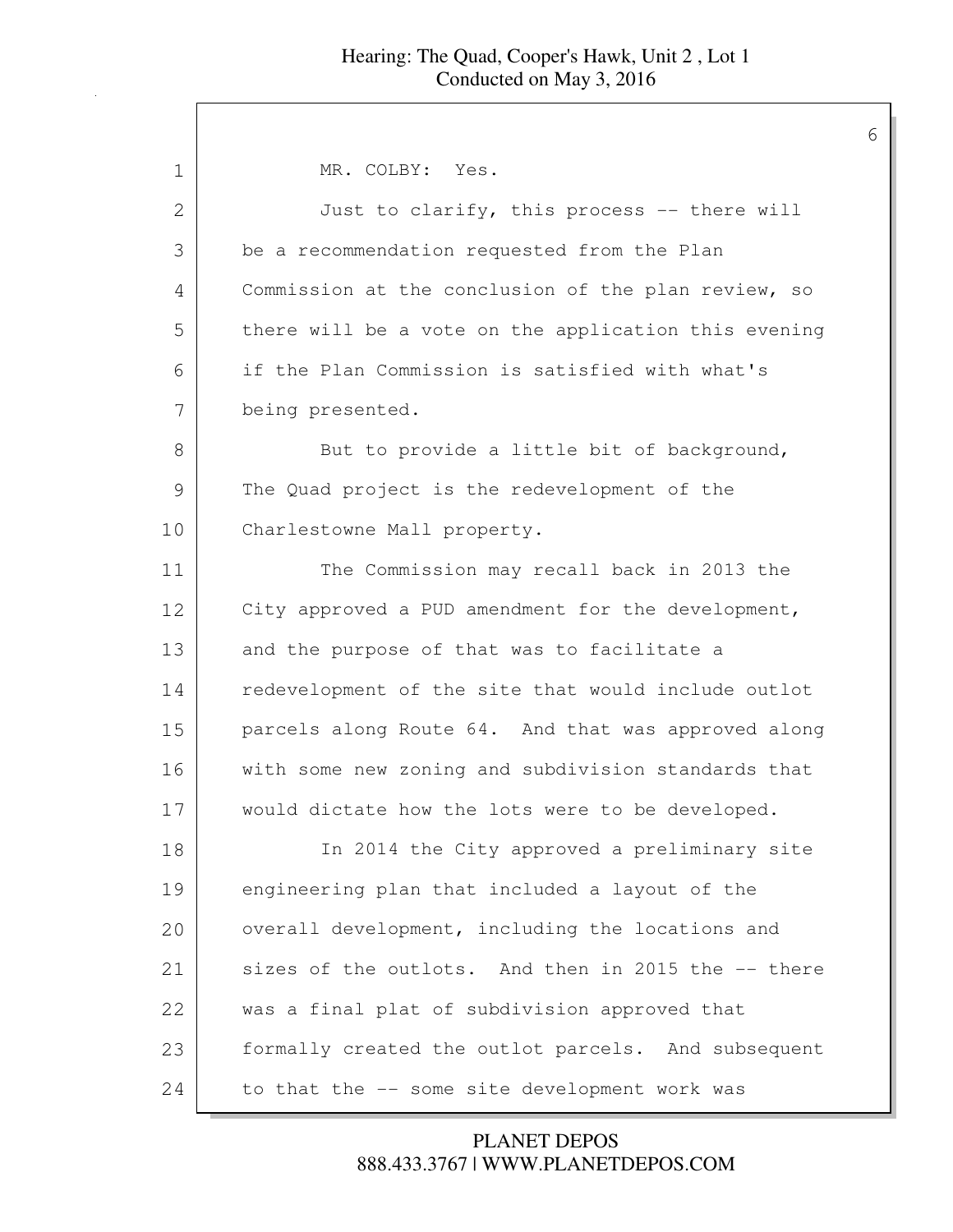| 1  | conducted, including extending utilities to serve    |
|----|------------------------------------------------------|
| 2  | the outlots and, also, relocation of the ring road   |
| 3  | to create the building pads that are visible there   |
| 4  | today.                                               |
| 5  | This process is a review of a PUD                    |
| 6  | preliminary plan, so we're reviewing for consistency |
| 7  | with the PUD ordinance and the City's zoning         |
| 8  | requirements. There's no public hearing required     |
| 9  | for this. It's only a plan review.                   |
| 10 | The proposal for Lot 1 is an 11,000-square-          |
| 11 | foot restaurant for Cooper's Hawk. They've provided  |
| 12 | site engineering, landscaping, building              |
| 13 | architecture, and signage plans.                     |
| 14 | Staff reviewed the information that was              |
| 15 | submitted, including the use. We also verified that  |
| 16 | the building and parking lot met all the applicable  |
| 17 | zoning standards. We also reviewed the landscaping   |
| 18 | and found it to be in compliance with the            |
| 19 | requirements of the PUD.                             |
| 20 | (Chairman Wallace joined the                         |
| 21 | proceedings.)                                        |
| 22 | MR. COLBY: We reviewed building                      |
| 23 | architecture. There's a comment provided in the      |
| 24 | staff memo that the calculations of the south and    |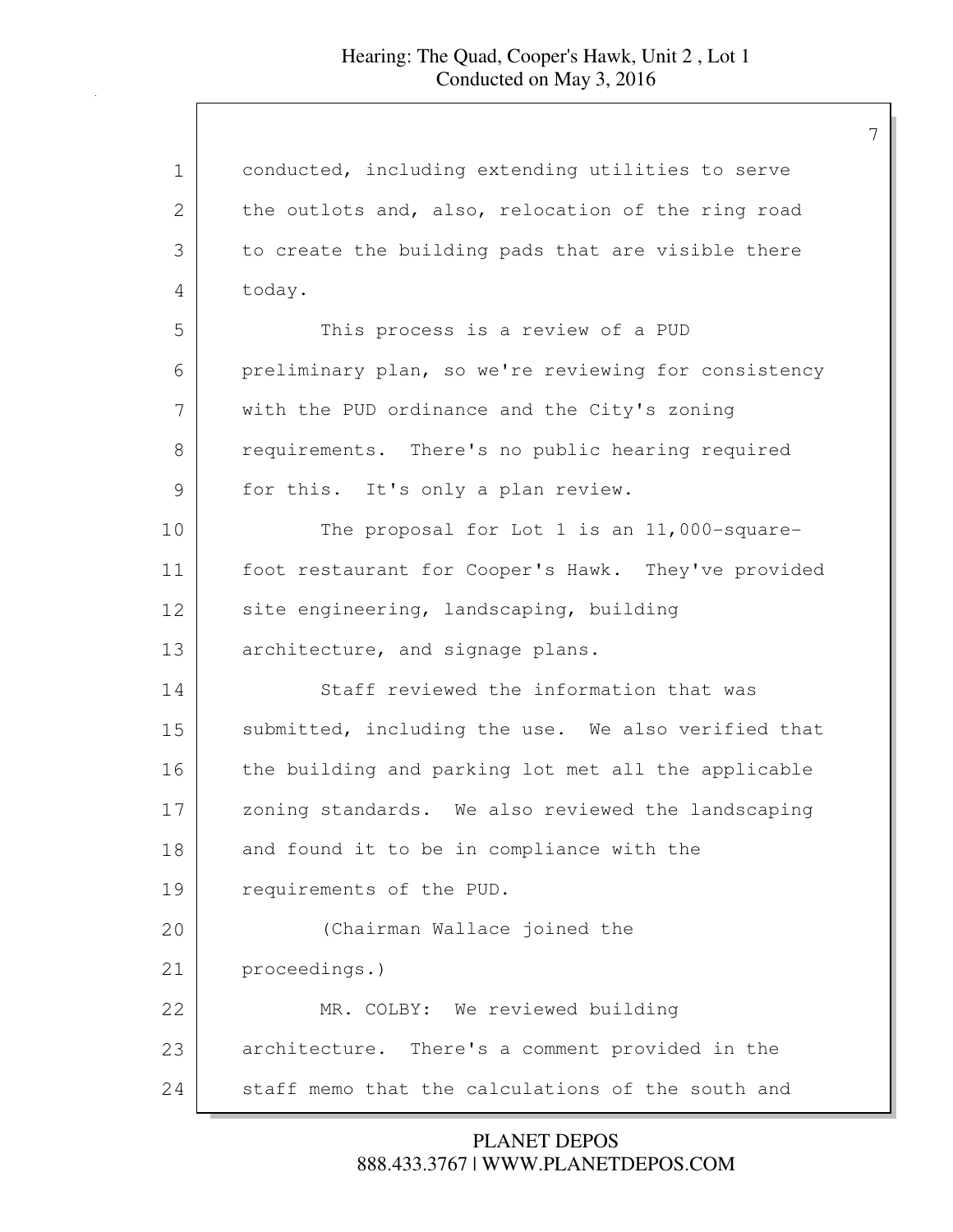| $\mathbf 1$ | west facades are still somewhat deficient in terms   |
|-------------|------------------------------------------------------|
| 2           | of meeting the 50 percent requirement standard, and  |
| 3           | I can respond to questions on that if you need it.   |
| 4           | Additionally, the signage plan shows one             |
| 5           | additional wall sign than is permitted. There's a    |
| 6           | sign shown at the corner of the building, the        |
| 7           | southwest corner, that would constitute an           |
| 8           | additional wall sign to one of the two elevations    |
| 9           | it's adjacent to. The PUD only permits one wall --   |
| 10          | one sign per wall for a wall sign, which would be a  |
| 11          | sign that would be flat against the wall plane.      |
| 12          | They do show a canopy sign that's on the             |
| 13          | east elevation facing the parking lot, which is      |
| 14          | attached to a structural element projecting from the |
| 15          | building. That's a different type of sign, which     |
| 16          | they're permitted to have one of those over each --  |
| 17          | on each canopy.                                      |
| 18          | Additionally, we provided the -- looking at          |
| 19          | the engineering review comments, most of the         |
| 20          | comments relate to utility issues that can be        |
| 21          | resolved without impacting the site plan.            |
| 22          | So staff is providing a recommendation for           |
| 23          | approval subject to the architectural features on    |
| 24          | the south and west elevations being provided up to   |

888.433.3767 | WWW.PLANETDEPOS.COM PLANET DEPOS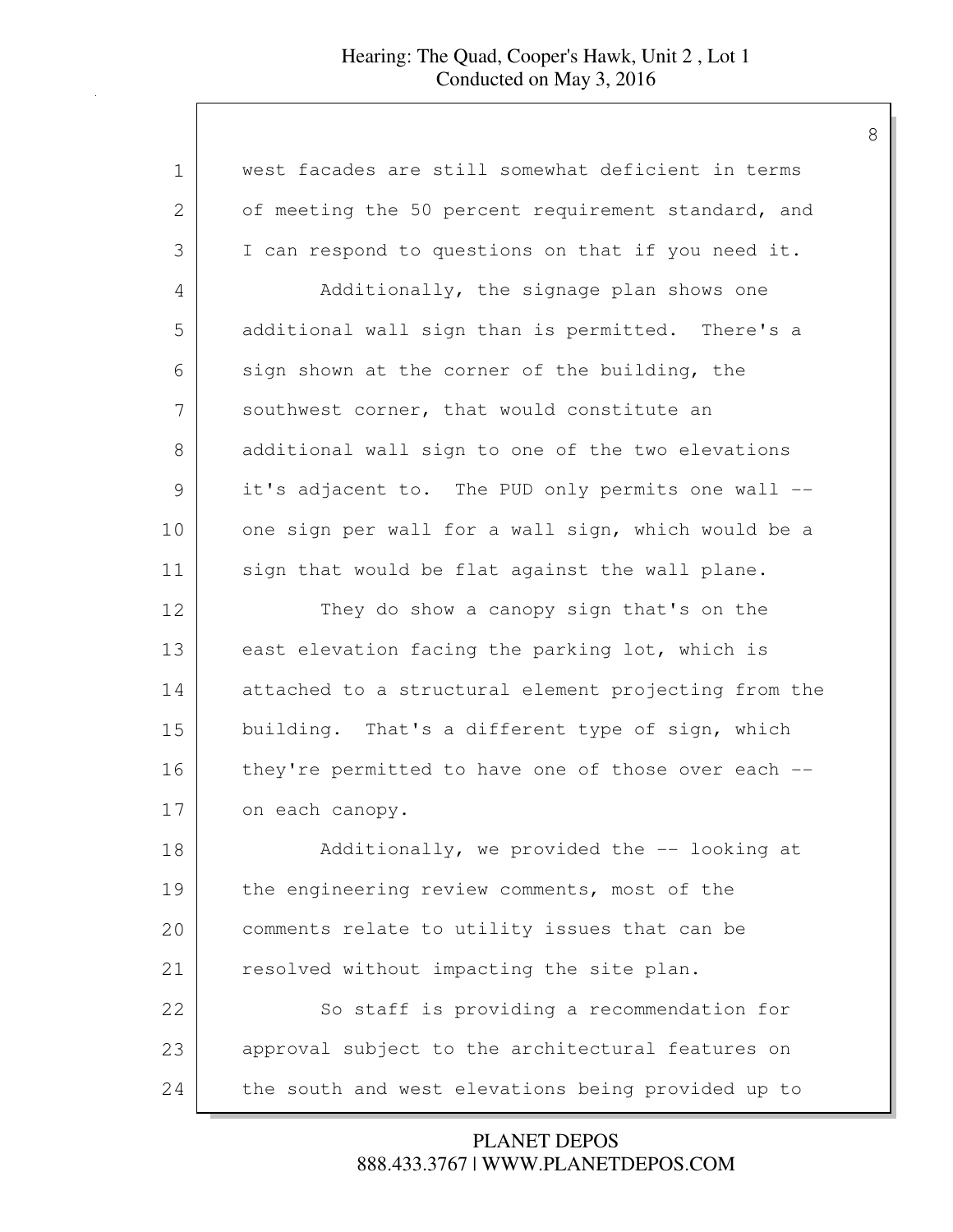| $\mathbf 1$ | the 50 percent requirement and, also, that the sign  |
|-------------|------------------------------------------------------|
| 2           | plans be adjusted so that the maximum of wall signs  |
| 3           | is not exceeded. And so we'd ask that the Plan       |
| 4           | Commission's recommendation for approval be          |
| 5           | contingent upon conformance with these conditions as |
| 6           | well as resolution of the outstanding engineering    |
| 7           | review comments.                                     |
| 8           | CHAIRMAN WALLACE: All right. Thank you.              |
| 9           | Sorry that I'm late, everyone. And let the           |
| 10          | record reflect that I'm here.                        |
| 11          | Do we have any questions?                            |
| 12          | MEMBER DOYLE: Chairman, I just have one              |
| 13          | quick question for Russ.                             |
| 14          | We don't have an application in front of us          |
| 15          | to consider any amendments to the PUD; correct?      |
| 16          | MR. COLBY: That's correct. This is only a            |
| 17          | PUD preliminary plan application.                    |
| 18          | MEMBER DOYLE: Okay. Thank you.                       |
| 19          | CHAIRMAN WALLACE: All right. Is the                  |
| 20          | Applicant here to make a presentation?               |
| 21          | MR. MAY: Hi. I'm Chuck May, 185 Heathrow             |
| 22          | Court, Lake Bluff, Illinois, representing the Krausz |
| 23          | Companies and the LLC that currently owns the        |
| 24          | property.                                            |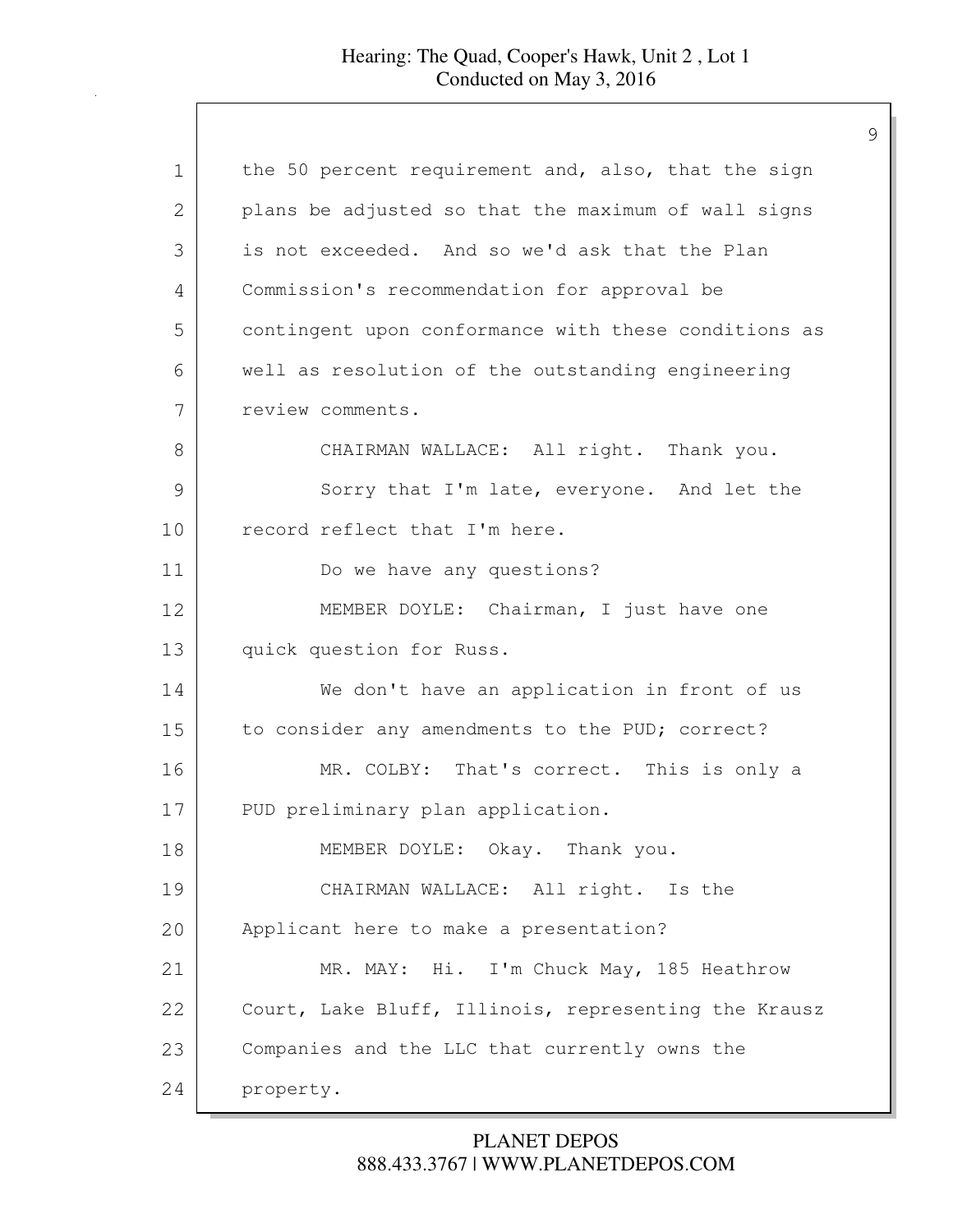10

1 The design of the building is a -- has been 2 done by Cooper's Hawk, and I think it would be best 3 to let them maybe present. 4 Dan, can one of you --5 MR. BERNATEK: Sure. 6 MR. MAY: -- talk to some of the comments 7 from staff about the building? 8 MR. COLBY: I can pull up the plans on the 9 projector, also. 10 (An off-the-record discussion was held.) 11 MR. BERNATEK: I think what we really wanted 12 to kind of discuss was the issue with the elevations 13 more so than anything else, so I passed out some 14 renderings that we've done and that show a little 15 more detail. 16 The elevations that we're proposing --17 CHAIRMAN WALLACE: I'm sorry. First of all, 18 did you already state your name? 19 MR. BERNATEK: I'm sorry. Dan Bernatek with 20 Aria Architects. 21 CHAIRMAN WALLACE: And if you could just 22 | spell your last name. 23 MR. BERNATEK: Bernatek, B-e-r-n-a-t-e-k. 24 So some contingencies -- some challenges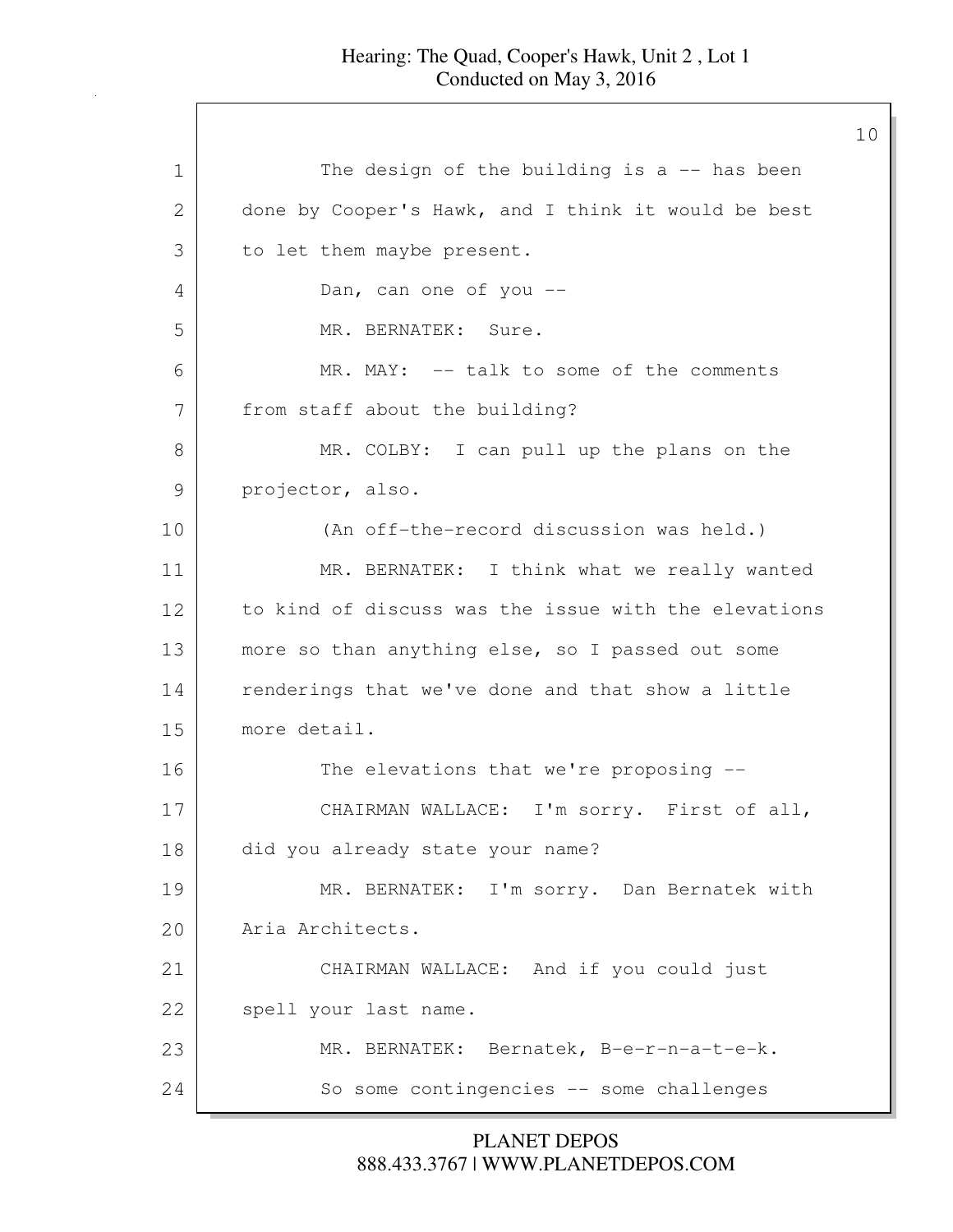| 1  | that we had in working through this site and the     |
|----|------------------------------------------------------|
| 2  | elevations were along North Avenue. Along the south  |
| 3  | side there is about a 9-foot berm between North      |
| 4  | Avenue and then our site as it drops toward our      |
| 5  | building.                                            |
| 6  | So one of the challenges that we had with            |
| 7  | that elevation was how to make that work with our    |
| 8  | floor plan and the elevations and everything that we |
| 9  | were trying to accomplish.                           |
| 10 | So in doing these elevations that we have,           |
| 11 | CH 2.1 shows the main elevation as you come in the   |
| 12 | drive from the parking lot from the mall, shows our  |
| 13 | bar patio, some standing-seam metal roofing at the   |
| 14 | bar area, which is a glass enclosure; our entry then |
| 15 | is encased in a wood kind of canopy.                 |
| 16 | So it's showing the energy and the                   |
| 17 | atmosphere of the bar area as you come in from the   |
| 18 | mall drive. The southwest view is kind of a view     |
| 19 | from North Avenue, and it shows the stucco -- kind   |
| 20 | of large stucco wall area, which is where our        |
| 21 | kitchen is located.                                  |
| 22 | I have a photo, too, that I can pass around          |
| 23 | to everybody as far as -- we've done the stuccoed    |
| 24 | look to make it appear like concrete in a couple     |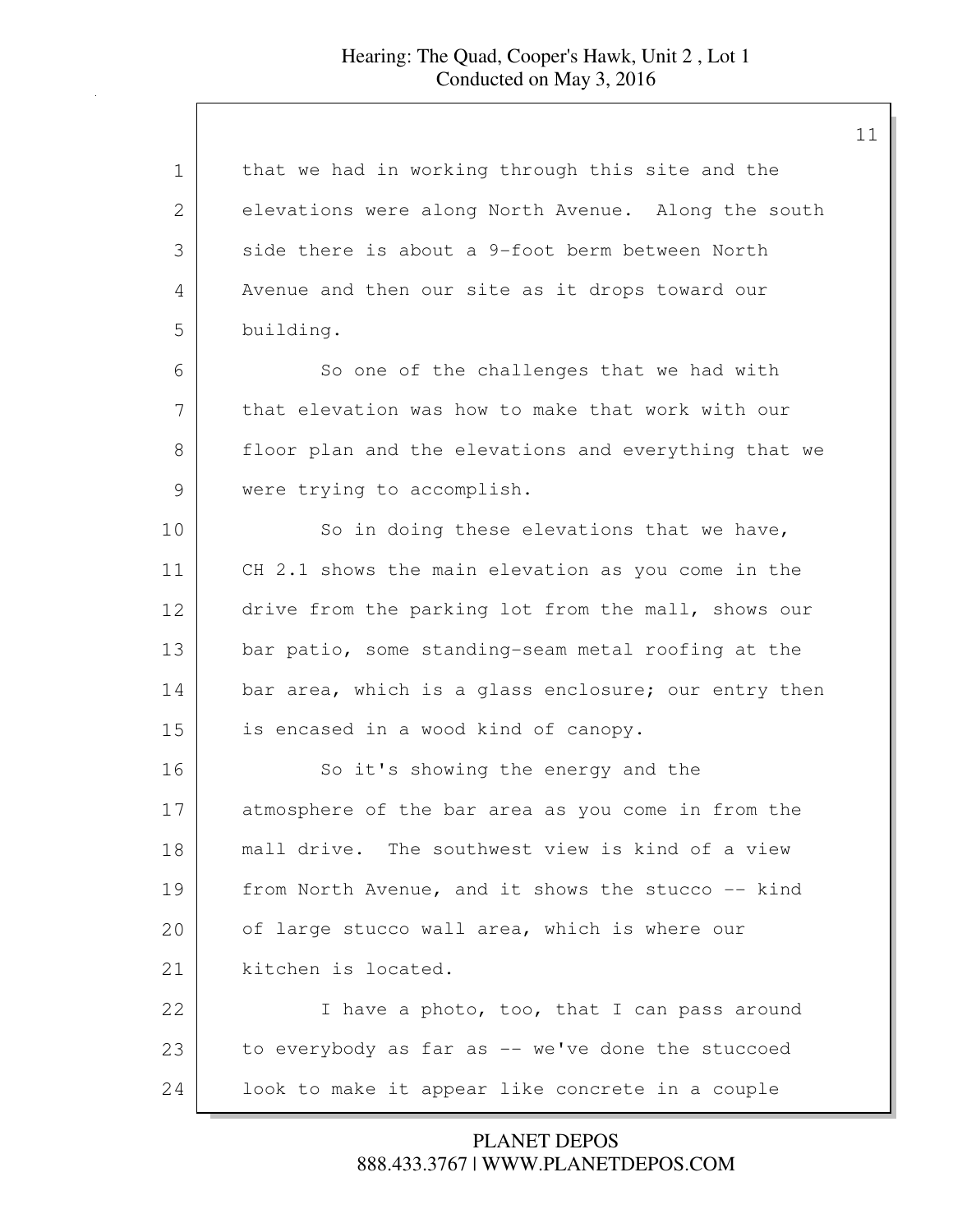| 1             | other restaurants that we've done -- I'll pass the   |
|---------------|------------------------------------------------------|
| 2             | photo around so everybody can see.                   |
| 3             | So the photo shows the look that we're               |
| 4             | trying to achieve and the articulation that goes     |
| 5             | into that wall, so it's not necessarily a large      |
| 6             | stucco or plaster wall. It does have some            |
| 7             | articulation, and we do try to make it look like not |
| 8             | a concrete wall.                                     |
| $\mathcal{G}$ | A lot of the finishes that we do use go back         |
| 10            | to Napa Valley and using concrete, wood, glass, and  |
| 11            | metal as far as the four major components. So in     |
| 12            | this case what we've learned through time is that    |
| 13            | it's hard to build a tilt-up concrete wall, so       |
| 14            | we've done it out of stucco, plaster, and we've      |
| 15            | achieved the same look to where, if you didn't know  |
| 16            | it wasn't concrete, if you didn't go up and knock on |
| 17            | it, you probably wouldn't be able to tell.           |
| 18            | So in that regard, as you go into the                |
| 19            | southeast view, we did break up that corner with an  |
| 20            | angled corner with the standing-seam metal again and |
| 21            | kind of added some articulation that you can see     |
| 22            | better on this perspective showing the deeper        |
| 23            | reveals and, again, the concrete look to create more |
| 24            | of a concrete panel look as opposed to a stucco      |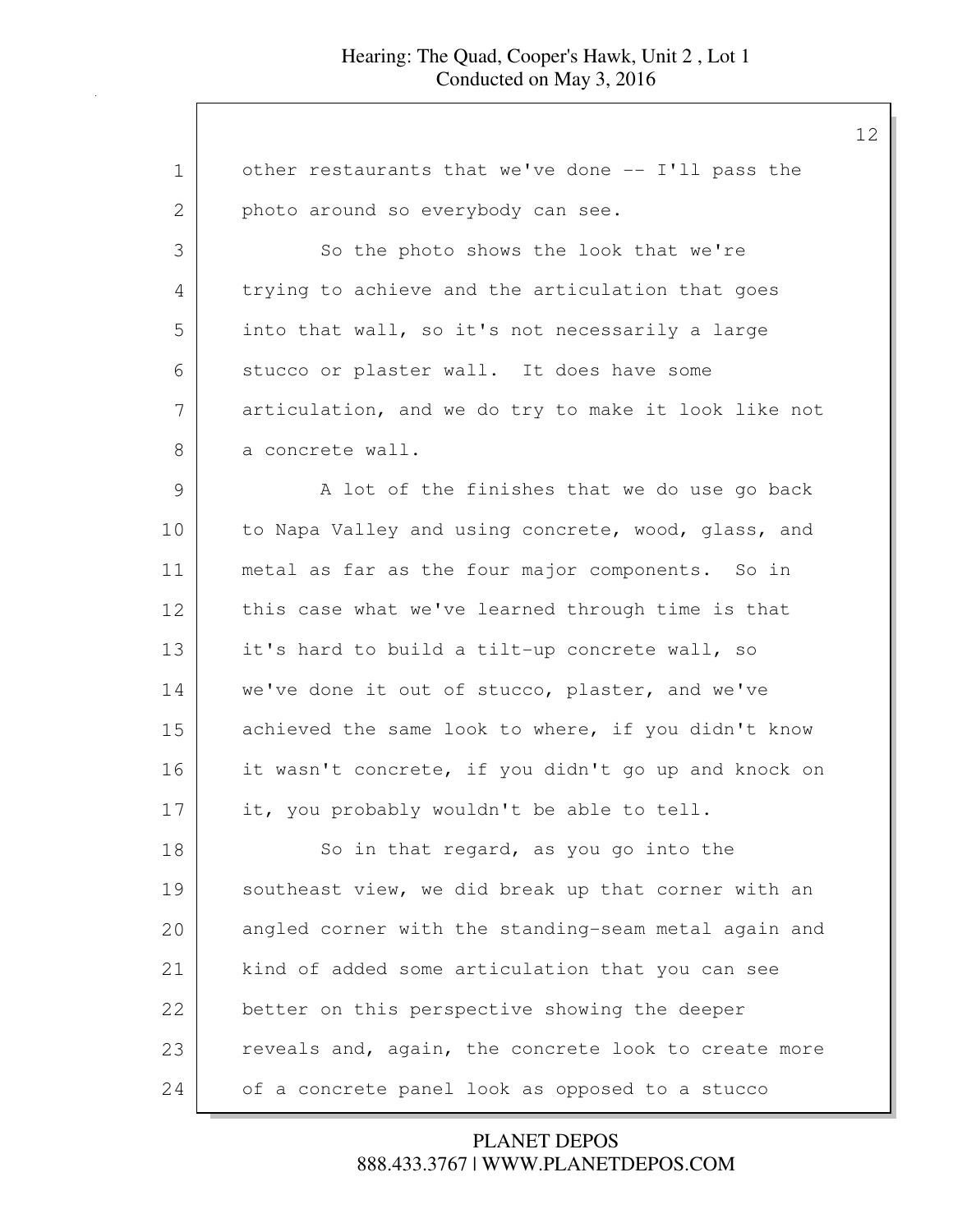1 look. 2 The northeast view then shows the other area 3 as you come around from North Avenue. These are 4 fiber cement panels to give it kind of a cleaner 5 look but still more of a cement feel to it. It does 6 show our patio around the corner and then the bar 7 further back. 8 So our attempt was to try and articulate 9 that elevation while still keeping our kitchen 10 functions in that back-of-the-house area. We do 11 | have the height for that wall to screen the units 12 from the roof, so there -- you won't see any of the 13 mechanical units up on the roof. 14 So, in general, that was our intent, to try 15 to meet the criteria of the articulation that was 16 required. I think that was the main issue with --17 with the comments that we had. 18 If there are any other questions regarding 19 the plan or anything else, I can definitely go over 20 those, as well. 21 VICE CHAIRMAN KESSLER: I do have a 22 question. 23 This north elevation that we're looking at 24 that's on the screen up here, is this the

> 888.433.3767 | WWW.PLANETDEPOS.COM PLANET DEPOS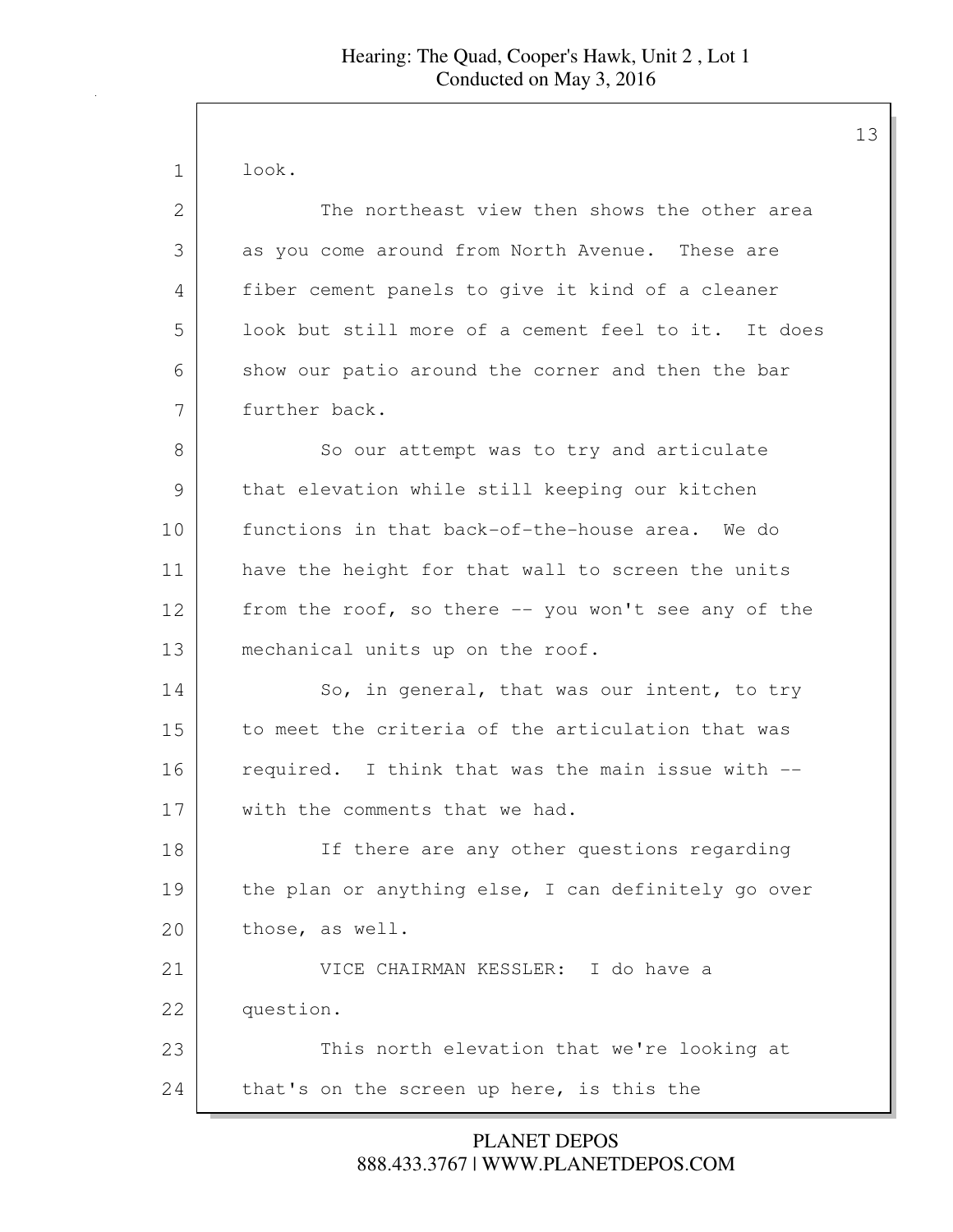14

1 elevation -- Russ, I'm trying to find that -- it 2 doesn't meet the --3 MR. BERNATEK: It's the south. 4 VICE CHAIRMAN KESSLER: Oh, the south. 5 That's what I thought. That doesn't look like it 6 at all. 7 But where is the south elevation? 8 It's not in any of these. 9 MR. BERNATEK: It's the --10 VICE CHAIRMAN KESSLER: I mean, it's kind  $11$  of  $-$ 12 | MR. BERNATEK: It's shown on an angle 13 between 2.1 and 2.2. It's shown on more of a 14 perspective as opposed to straight on. The other 15 elevation -- 16 VICE CHAIRMAN KESSLER: Because what we 17 don't see here is the elevation that's on -- oh, 18 there's two pages. Okay. 19 MEMBER SCHUETZ: It's on page 36. 20 VICE CHAIRMAN KESSLER: I only have one 21 | page. 22 | MEMBER SCHUETZ: No, I mean -- (indicating). 23 VICE CHAIRMAN KESSLER: Oh, 36? Okay. 24 CHAIRMAN WALLACE: So that and that.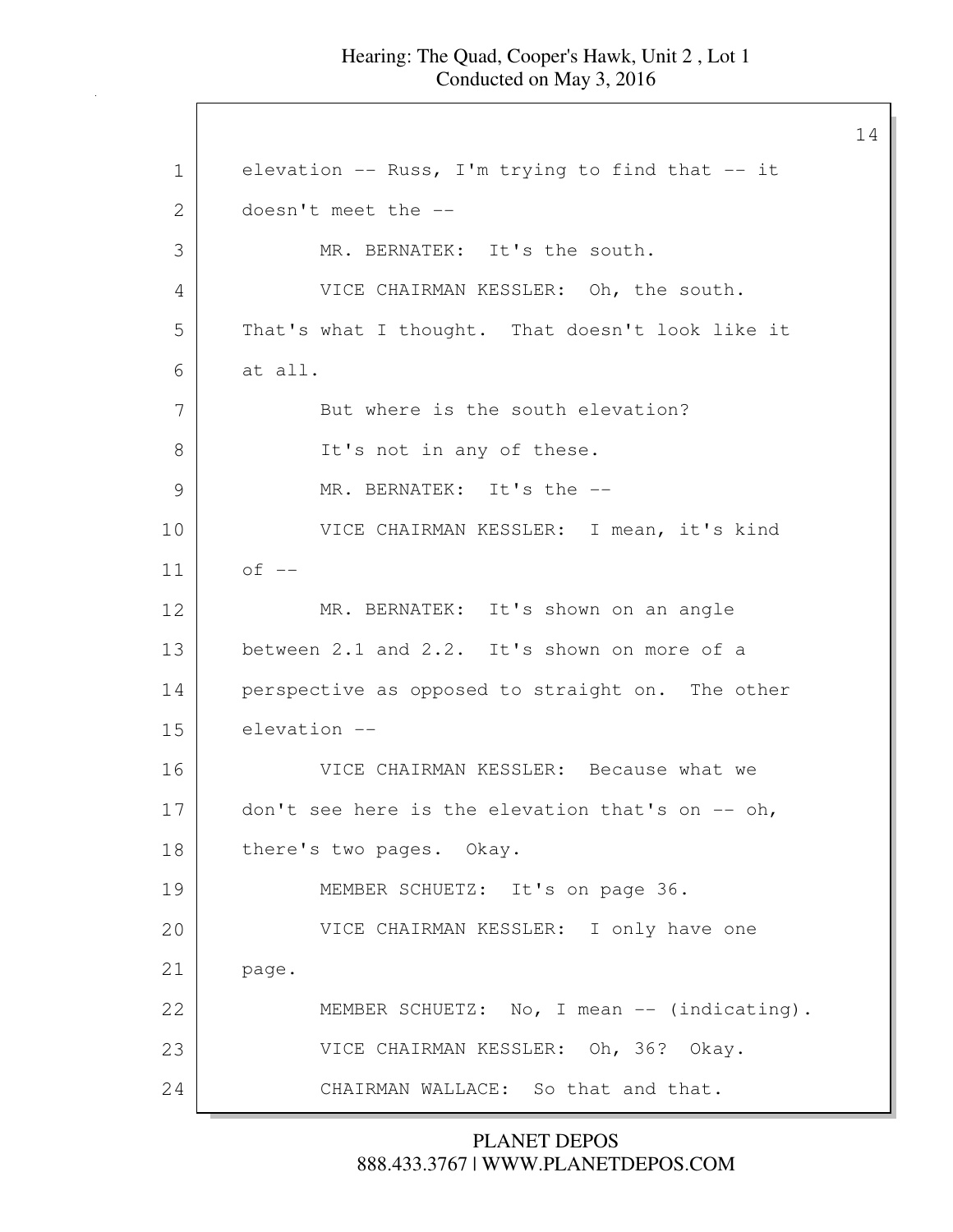| $\mathbf 1$ | VICE CHAIRMAN KESSLER: Okay. So here's               |
|-------------|------------------------------------------------------|
| 2           | my -- okay. South. All right.                        |
| 3           | Look on page 36 here. I guess my question            |
| 4           | is, have you done anything to address the question   |
| 5           | that -- the concern that staff had?                  |
| 6           | Tell me what has changed from what they              |
| 7           | initially saw.                                       |
| 8           | MR. BERNATEK: Well, we've shown -- the               |
| 9           | renderings that we had proposed originally were a -- |
| 10          | it shows more of a flat kind of stucco look; it      |
| 11          | shows minimal reveals and more of a general overall  |
| 12          | wall. What we are trying to show with these          |
| 13          | perspectives was more of the reveals, the ins and    |
| 14          | outs that we do have on the elevations. And based    |
| 15          | on the photos, there is more articulation to that    |
| 16          | elevation than what's shown on the original          |
| 17          | elevations.                                          |
| 18          | MEMBER DOYLE: I just would like to                   |
| 19          | understand what the articulation that you were --    |
| 20          | you're referring to. Can we see -- so is it the --   |
| 21          | is it the grid-like lines that you're referring to?  |
| 22          | Is it the -- on our rendering there are sort         |
| 23          | of little dots. Are these like divots that are in    |
| 24          | the side?                                            |

# 888.433.3767 | WWW.PLANETDEPOS.COM PLANET DEPOS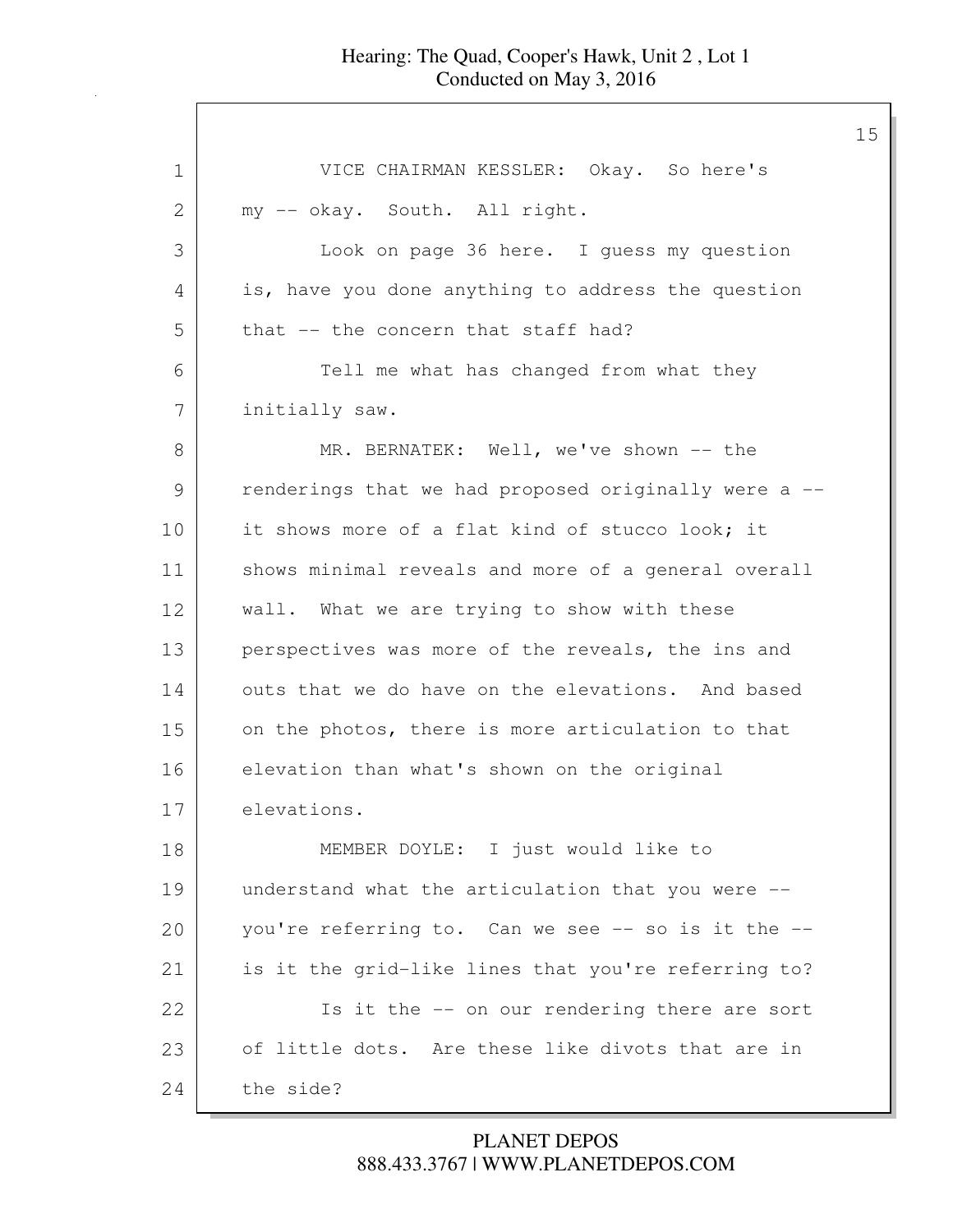| $\mathbf 1$ | MR. BERNATEK: Yeah. Those are -- they look           |
|-------------|------------------------------------------------------|
| 2           | like the concrete rebars. Typically, in a tilt-up    |
| 3           | concrete wall, there would be -- as the forms are    |
| 4           | pulled off, those would be left behind. So it has    |
| 5           | an appearance of a real concrete wall.               |
| 6           | MEMBER DOYLE: So -- okay.                            |
| 7           | So this is what you're referring to as the           |
| 8           | articulation, the -- the sort of grid-like pattern   |
| 9           | and the -- how did you refer to that, to those dots? |
| 10          | MR. BERNATEK: They would be like $a$ -- in           |
| 11          | the forms, when they form a concrete wall, they're   |
| 12          | the rebars that are completely left behind as they   |
| 13          | pull the forms off.                                  |
| 14          | MEMBER DOYLE: Okay.                                  |
| 15          | Russ, are these details new compared to what         |
| 16          | the staff initially reviewed?                        |
| 17          | MR. COLBY: Yes, compared to what we                  |
| 18          | initially reviewed. But we did do calculations       |
| 19          | based on these plans, and we came up with a          |
| 20          | percentage of around 30 percent for both walls       |
| 21          | versus the requirement of 50 percent.                |
| 22          | And the way we calculated that was we                |
| 23          | actually took the square footage of each of those    |
| 24          | reveal lines in addition to the other elements that  |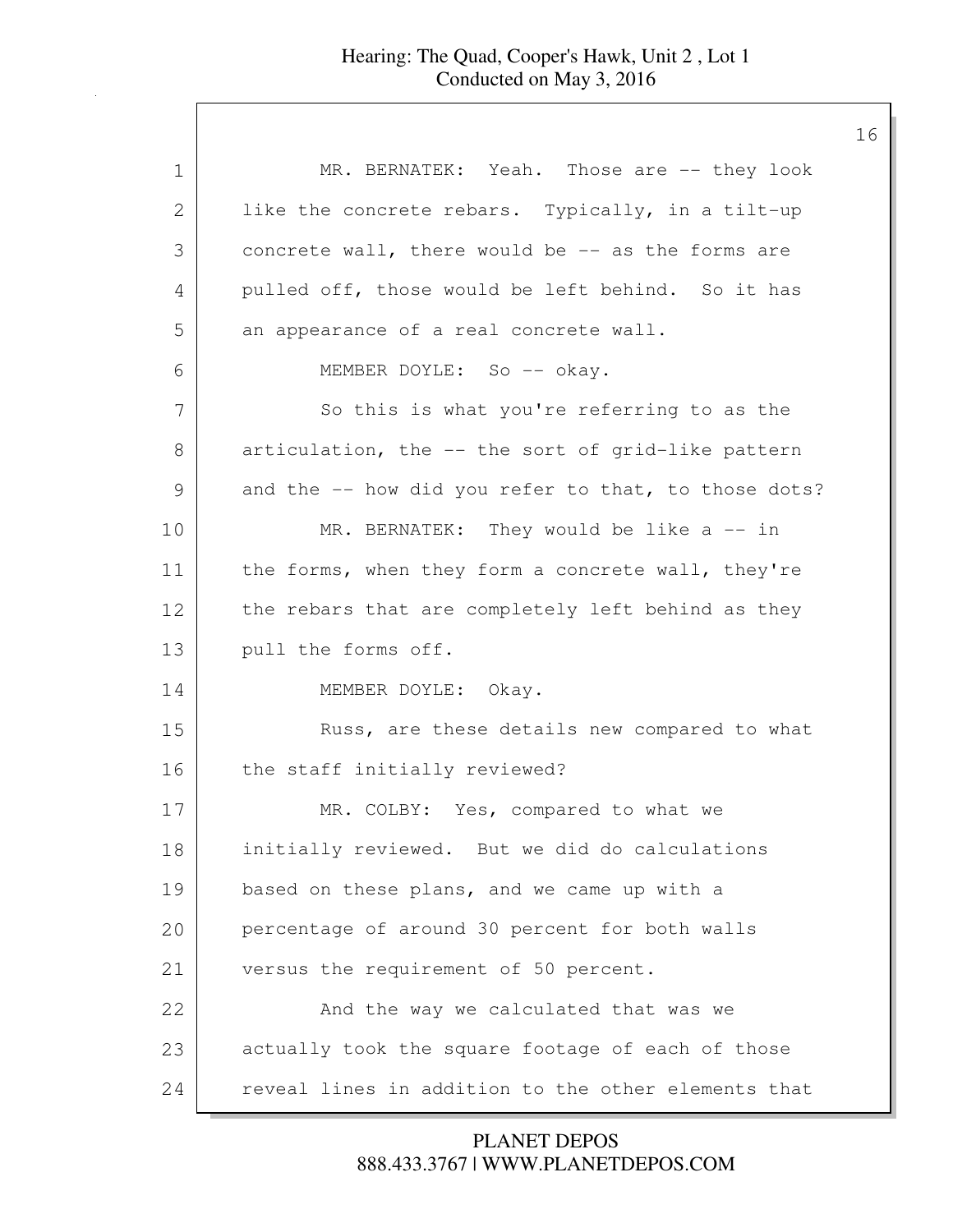| 1  | we would count, including the signage and the        |
|----|------------------------------------------------------|
| 2  | windows and the cornice, and adding all those        |
| 3  | together still came to 30 percent.                   |
| 4  | I think what's maybe unique about what's             |
| 5  | shown here is that the patterned element is extended |
| 6  | over the entire wall surface; however, we typically  |
| 7  | only count individual elements that vary from the    |
| 8  | wall plane to like the banding or windows or like    |
| 9  | the cornice, as I mentioned. So this is somewhat     |
| 10 | unique of a design, and it requires some             |
| 11 | interpretation as to how you would calculate the     |
| 12 | percentage.                                          |
| 13 | So I would defer to the Plan Commission              |
| 14 | to -- if you would want to interpret it in a way     |
| 15 | that we could calculate a higher percentage based on |
| 16 | the fact that the pattern extends over the entire    |
| 17 | wall, you have the ability to interpret it that way  |
| 18 | because the Code requirement is not specific in      |
| 19 | terms of how it was calculated.                      |
| 20 | VICE CHAIRMAN KESSLER: It would be, Brian,           |
| 21 | like saying that you had siding and you counted      |
| 22 | every line in the siding because it's a deviation    |
| 23 | from the flat surface.                               |
| 24 | I mean, it's -- the panel is the panel.              |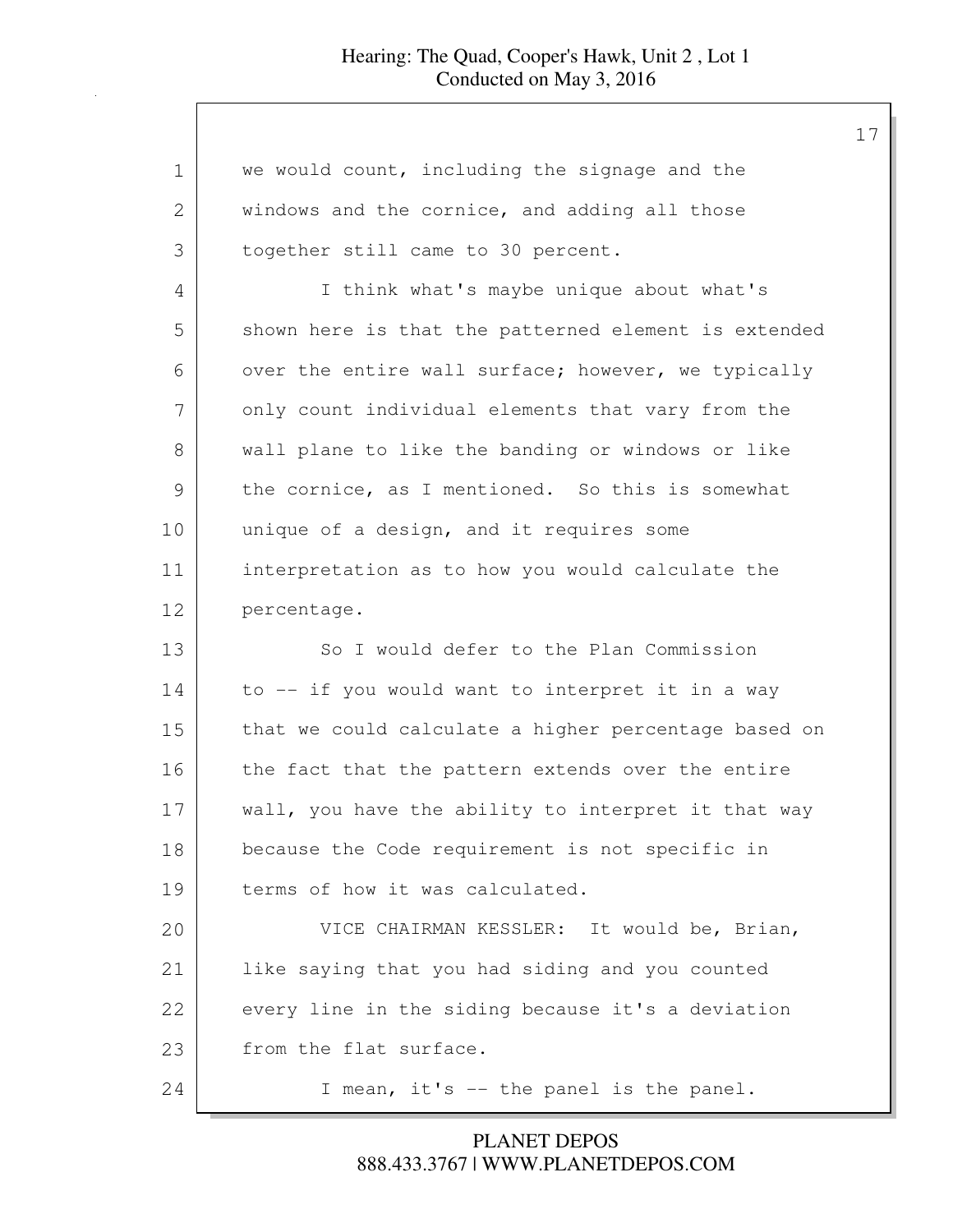| $\mathbf 1$ | MEMBER DOYLE: Uh-huh.                                |
|-------------|------------------------------------------------------|
| 2           | VICE CHAIRMAN KESSLER: In my opinion, a              |
| 3           | panel's a panel.                                     |
| 4           | MEMBER DOYLE: Well, I quess my question              |
| 5           | is -- initially -- is a point of order, is that      |
| 6           | is -- are we being asked in this application to make |
| 7           | a -- to determine whether or not we will accept a    |
| 8           | variance from the PUD requirements or to determine   |
| 9           | how we are going to interpret the design and         |
| 10          | determine whether or not we think it conforms to the |
| 11          | PUD requirements?                                    |
| 12          | MR. COLBY: Yes. The question I'm raising             |
| 13          | is with respect to the interpretation. It's not a    |
| 14          | request for a deviation to the requirement. That     |
| 15          | request hasn't been filed.                           |
| 16          | Rather, I'm raising the issue that it $-$ as         |
| 17          | part of the staff review, our interpretation was     |
| 18          | that it was deficient, so we have made a             |
| 19          | recommendation that it be increased so it meets the  |
| 20          | requirement; however, I'm offering -- the Plan       |
| 21          | Commission has the ability to interpret the          |
| 22          | requirement in a different manner given that it's a  |
| 23          | unique situation should you determine that that's -- |
| 24          | that that's something that the Plan Commission's     |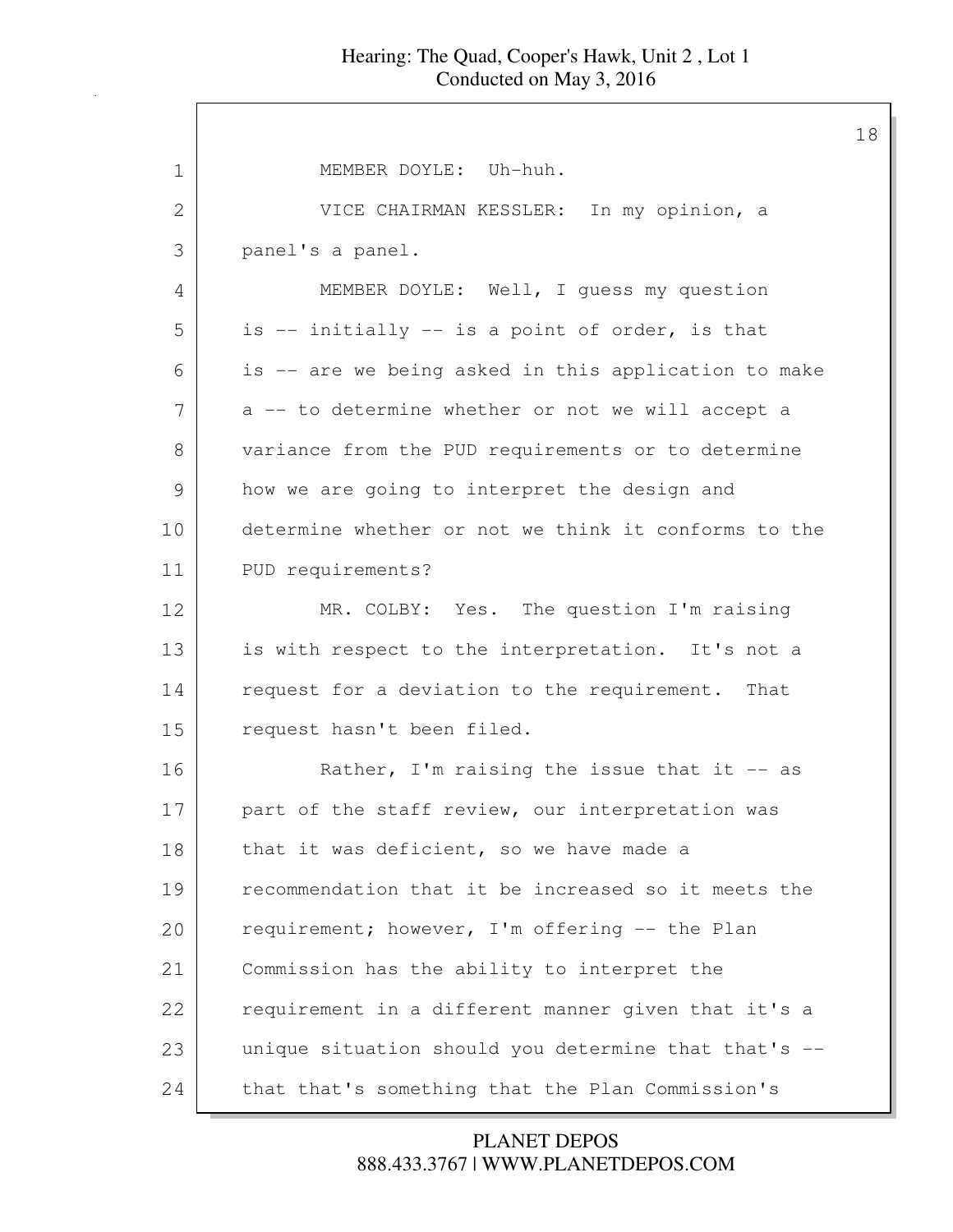| 1  | comfortable with.                                   |
|----|-----------------------------------------------------|
| 2  | MEMBER PRETZ: I -- hold on a second.                |
| 3  | VICE CHAIRMAN KESSLER: How much do you              |
| 4  | need?                                               |
| 5  | MEMBER PRETZ: I would think that based on           |
| 6  | the empty PUD, but I think the interpretation is    |
| 7  | definitely more important here but -- from the      |
| 8  | perspective that this is a freestanding building,   |
| 9  | away from the original structure itself, and maybe  |
| 10 | there's more leniency in how we interpret that.     |
| 11 | VICE CHAIRMAN KESSLER: Bearing in mind that         |
| 12 | this is right on the main street. It's right on     |
| 13 | Main Street.                                        |
| 14 | MEMBER PRETZ: Uh-huh.                               |
| 15 | VICE CHAIRMAN KESSLER: So when you drive by         |
| 16 | it, you don't see this beautiful building. You see  |
| 17 | that concrete panel.                                |
| 18 | And I suppose interpretation does come into         |
| 19 | play but -- I mean, a concrete panel is a concrete  |
| 20 | panel.                                              |
| 21 | MR. BERNATEK: I think, though, really, in           |
| 22 | driving by, you're going to see more of the side    |
| 23 | elevations more so than the straight-on face, south |
| 24 | elevation. You would see the entry elevation as     |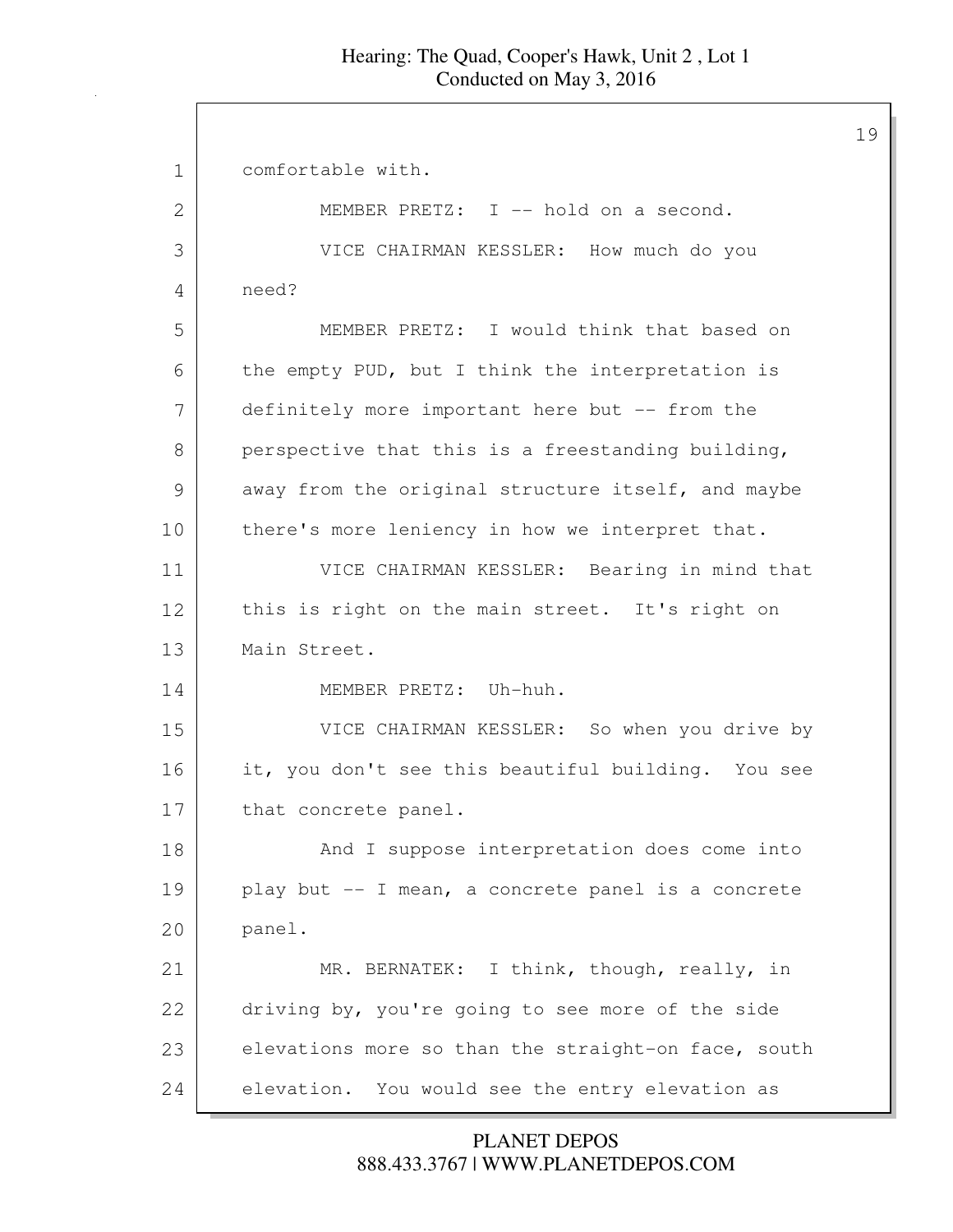| 1  | you're coming from the east and the -- you know --   |
|----|------------------------------------------------------|
| 2  | the angled corner as you're turning in or coming     |
| 3  | from the west.                                       |
| 4  | So it's always a little misleading for us            |
| 5  | looking at the elevation straight on because rarely  |
| 6  | do you actually see that elevation driving from      |
| 7  | either side.                                         |
| 8  | VICE CHAIRMAN KESSLER: Uh-huh.                       |
| 9  | MR. BERNATEK: So keep in mind --                     |
| 10 | MEMBER DOYLE: Would you -- just as a --              |
| 11 | since we're talking about architecture details here, |
| 12 | would you refer to this as a gridless sort of style, |
| 13 | the part that's concrete?                            |
| 14 | MR. BERNATEK: That's our approach although           |
| 15 | it isn't concrete, which is -- it's phony in a way.  |
| 16 | So we're trying to make it look as realistic as we   |
| 17 | could compared to some of the things that we've seen |
| 18 | in Napa and some of the other wineries that they've  |
| 19 | been to. They're all exposed concrete and wood and   |
| 20 | natural materials. So -- it's hard to do that in     |
| 21 | Chicago on the exterior, so we try and meet halfway  |
| 22 | in a lot of regards and still meet the durability    |
| 23 | requirements while still giving them the look        |
| 24 | overall that they're looking for.                    |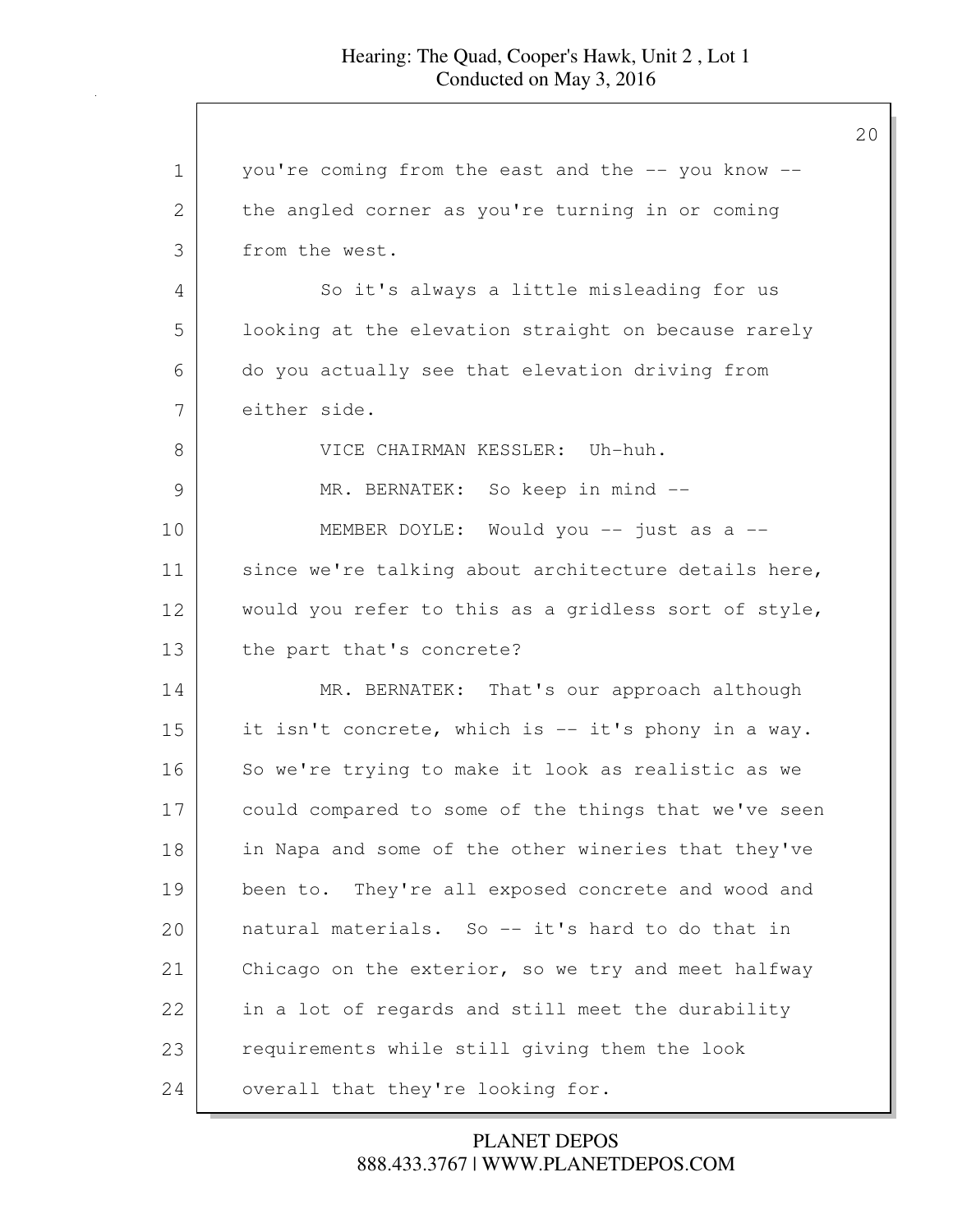| 1  | MEMBER DOYLE: I just want to make an                 |
|----|------------------------------------------------------|
| 2  | observation to the Plan Commission and to the staff  |
| 3  | that I think this is a pretty unique question that's |
| 4  | being put to us, to -- to consider whether or not we |
| 5  | want to provide an interpretation to the staff to    |
| 6  | use for how they're going to determine whether or    |
| 7  | not the requirements in a PUD are being met. That's  |
| 8  | unprecedented in my five years on the Plan           |
| 9  | Commission.                                          |
| 10 | That being said, I think that the reason why         |
| 11 | the question's being put to us is we have a design   |
| 12 | that's in front of us that has a particular          |
| 13 | aesthetic, and, obviously, the Applicant wants a     |
| 14 | particular aesthetic that matches their corporate    |
| 15 | branding and their corporate style. It's not         |
| 16 | unattractive, in my opinion. It's just it's not      |
| 17 | something that architectural standards in the PUD or |
| 18 | in the Code really allow for.                        |
| 19 | So the question is, do we have the latitude          |
| 20 | and do we think it's advisable for us to exercise    |
| 21 | the latitude to say we're going to direct the staff  |
| 22 | to interpret this a certain way because we think it  |
| 23 | looks attractive potentially; right?                 |
| 24 | Or even though the application isn't really          |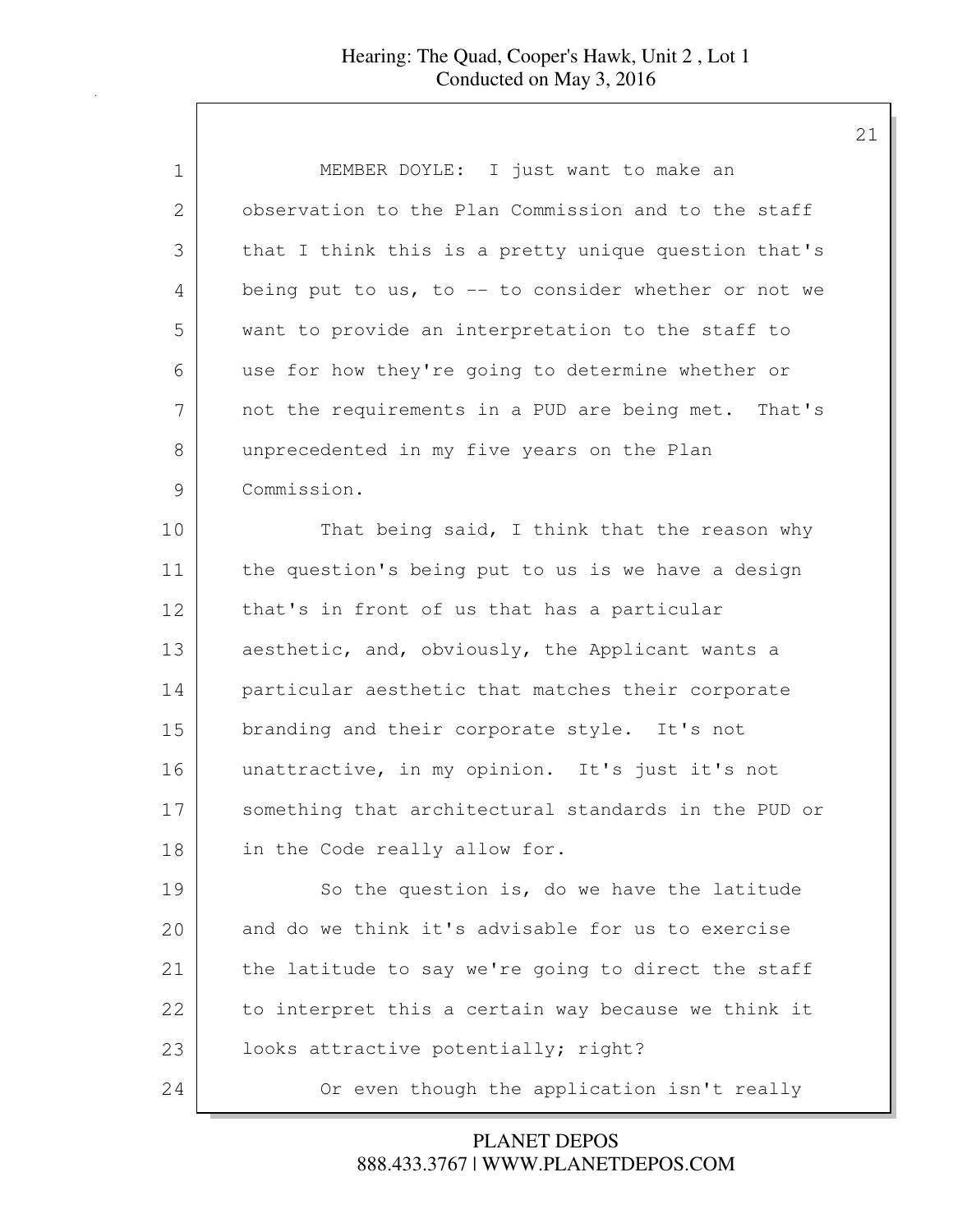1 for a variance, we're going to kind of do something 2 | that's a quasivariance. 3 I don't know. I mean, I -- I guess my only 4 question to the Applicant is, have you considered --5 I'm going to table that question for a second 6 because I'm not certain how to structure it. It's 7 pretty abstract. 8 MR. BERNATEK: Sure. 9 MEMBER DOYLE: But have you considered any 10 other architectural details that you could add --11 I mean, like, for instance if you look at the -- 12 MR. BERNATEK: We did. 13 MEMBER DOYLE: I'm not certain what you 14 would call the -- sort of the horizontal striations. 15 But is there any way you could add some sort 16 of banding around one sort of strata of your 17 concrete or stucco wall --18 MR. BERNATEK: Sure. Sure. 19 MEMBER DOYLE: -- that would preserve the 20 appearance but add some additional architectural 21 variation that would just cut -- 22 MR. BERNATEK: We looked at adding some kind 23 of a canopy or some kind of a metal band across the 24 facade. We looked at if it's possible to add some

## 888.433.3767 | WWW.PLANETDEPOS.COM PLANET DEPOS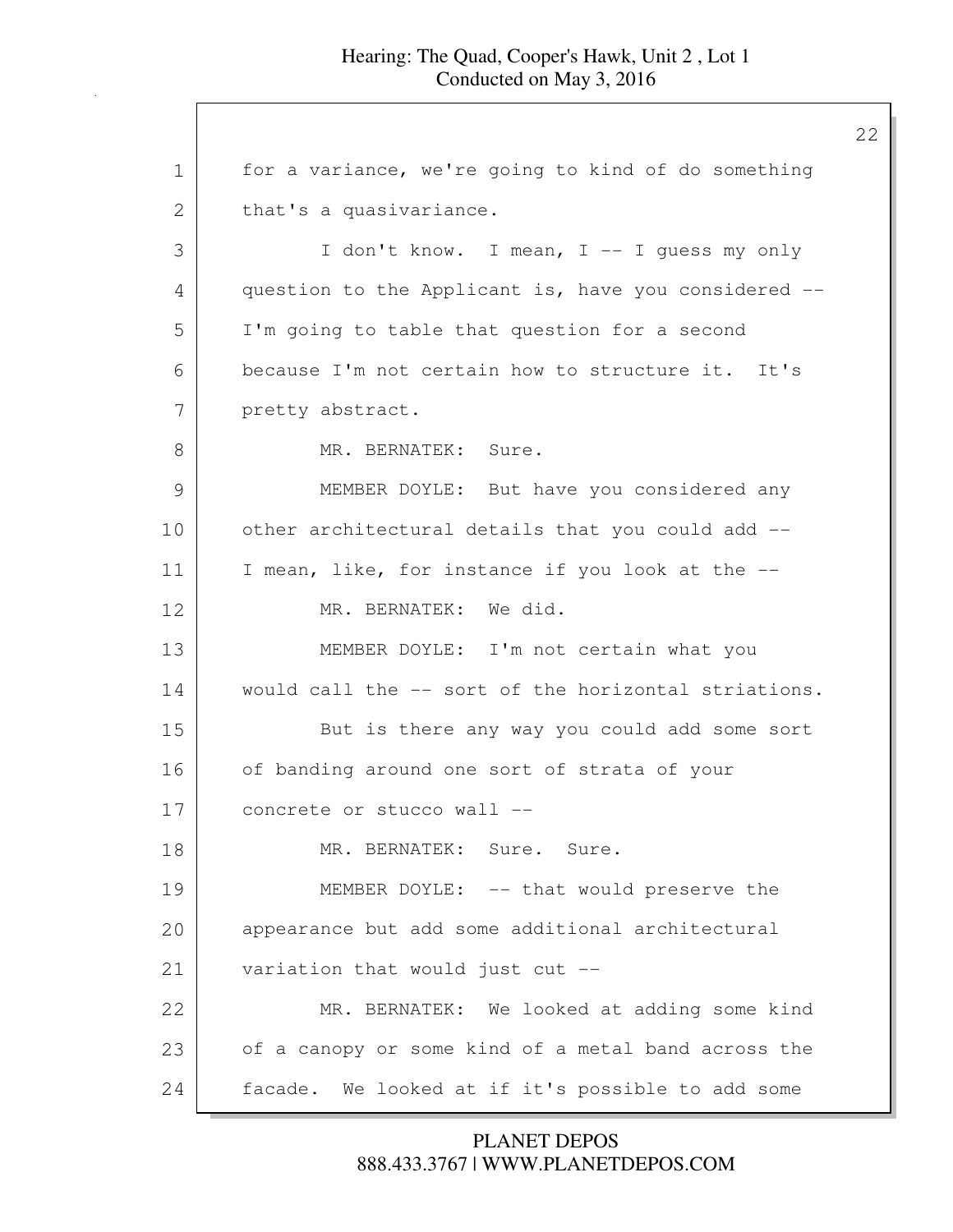| 1             | windows, whether they were spandrel glass or real     |
|---------------|-------------------------------------------------------|
| 2             | glass looking in the kitchen.                         |
| 3             | And the problem that we ran into is, with             |
| 4             | the berm coming off of North Avenue being so high --  |
| 5             | if you imagine it's 9 feet above the ground, our      |
| 6             | view into the kitchen is 9 feet above the ground --   |
| 7             | so any windows would be starting to go into the       |
| 8             | structural area of where our building is at. The      |
| $\mathcal{G}$ | parapet wall, again, is raised higher to block the    |
| 10            | mechanical units, so our structure is at about        |
| 11            | 15 feet, top of the structure, 16 feet.               |
| 12            | So there's really not a lot of room. And              |
| 13            | from a scale -- from a proportional standpoint to     |
| 14            | get it between this dashed line, which is the 9-foot  |
| 15            | mark, and where everything else is, the windows       |
| 16            | didn't make sense to us.                              |
| 17            | Adding the metal band -- again, it comes              |
| 18            | to -- it's a concrete wall and it's actually acting   |
| 19            | as a retaining wall as we're looking into the         |
| 20            | structure of it, so it actually is going to be        |
| 21            | butting up to the berm.                               |
| 22            | And to have a canopy or something                     |
| 23            | horizontal, it kind of breaks up the mass and it      |
| 24            | kind of doesn't really serve a purpose.<br>There's no |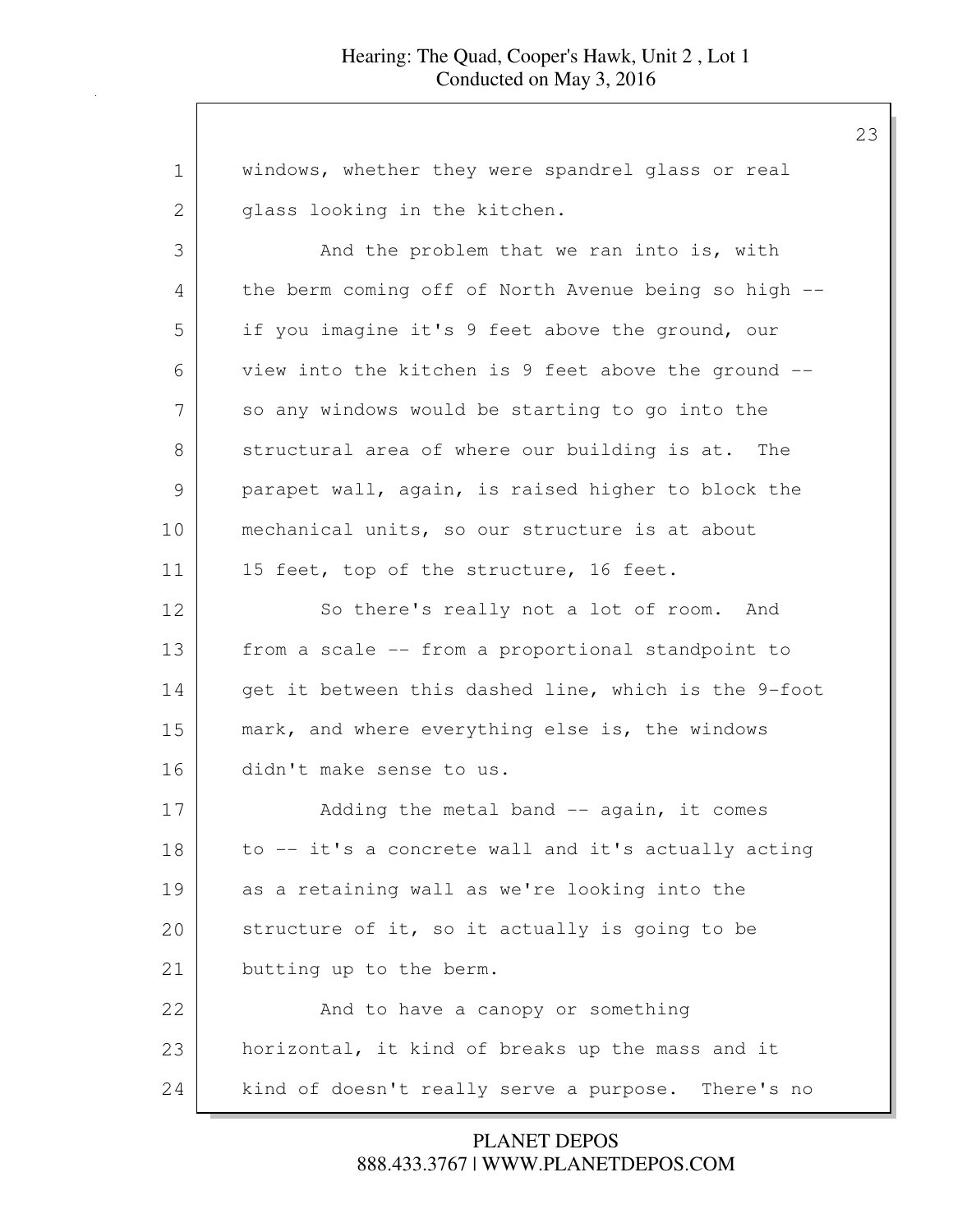| 1             | walkway. There's no -- we've done a canopy over a    |
|---------------|------------------------------------------------------|
| 2             | walkway to the entrance to kind of dress it up a     |
| 3             | little bit, but there is no sidewalk there. There    |
| 4             | is -- there's no pedestrian traffic really along the |
| 5             | building there, so it kind of seemed like we were    |
| 6             | just adding it to add something.                     |
| 7             | MEMBER DOYLE: Russ, is the -- so there's             |
| 8             | the berm.                                            |
| $\mathcal{G}$ | Is there a portion of the wall that is               |
| 10            | effectively hidden by the berm but it's being        |
| 11            | counted in the square footage?                       |
| 12            | MR. COLBY: No. The calculation is based on           |
| 13            | the visible portion of the wall, above the berm,     |
| 14            | more or less, so the part that you can see from      |
| 15            | Route 64.                                            |
| 16            | VICE CHAIRMAN KESSLER: Is the building --            |
| 17            | I mean, you say this is acting as a retaining wall.  |
| 18            | That berm is up against the building -- the building |
| 19            | is built into the berm; is that correct?             |
| 20            | MR. BERNATEK: It will be.                            |
| 21            | VICE CHAIRMAN KESSLER: Or is the wall                |
| 22            | visible if you walk up to it below?                  |
| 23            | MR. BERNATEK: No. At the end of the day,             |
| 24            | it won't be visible. It will be up to it.            |

888.433.3767 | WWW.PLANETDEPOS.COM PLANET DEPOS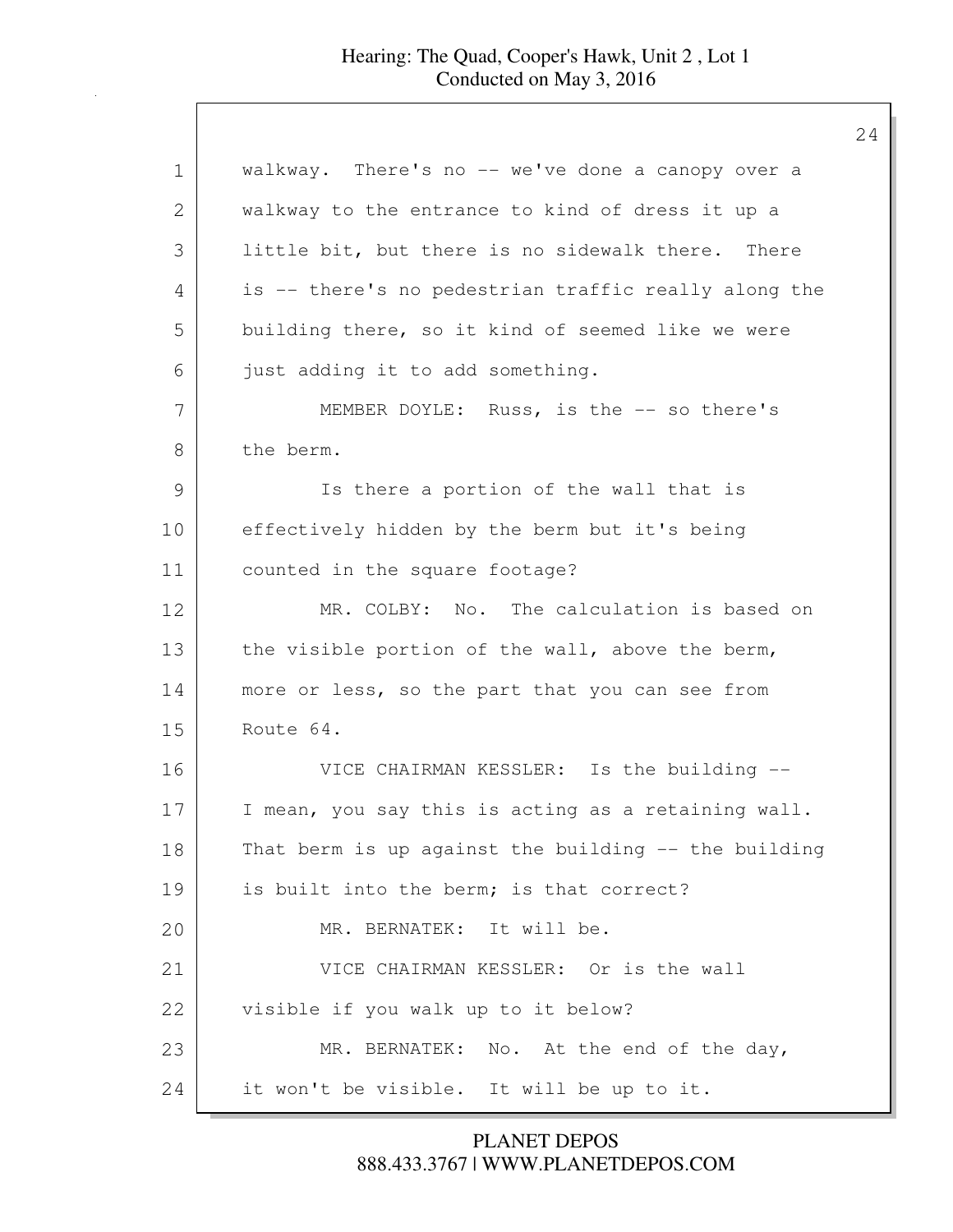| 1             | VICE CHAIRMAN KESSLER: So it's built into            |
|---------------|------------------------------------------------------|
| 2             | the berm. So, really, the only wall we have is from  |
| 3             | the grade to the top.                                |
| 4             | MR. BERNATEK: This dashed line here,                 |
| 5             | I think, represents where that berm is.              |
| 6             | MEMBER SCHUETZ: Which is how many feet?              |
| 7             | MR. BERNATEK: I thought it was about --              |
| 8             | MR. ZAPRZALKA: 6 to 8 feet.                          |
| $\mathcal{G}$ | MR. BERNATEK: 6 to 8 feet.                           |
| 10            | VICE CHAIRMAN KESSLER: Brian, that's                 |
| 11            | exactly the question that I would raise that you     |
| 12            | did, and that is -- you know, this is -- making the  |
| 13            | interpretation is opening up that interpretation for |
| 14            | this condition in any application that comes in      |
| 15            | front of us, then.                                   |
| 16            | And literally -- if you have lap siding, you         |
| 17            | could count the lap in every piece of siding and     |
| 18            | call that an architectural detail.                   |
| 19            | If we're going to say that that -- I think           |
| 20            | this is -- and I don't object to it. I don't.<br>But |
| 21            | I am a little concerned about making that            |
| 22            | interpretation rather than saying, "It's okay to do  |
| 23            | that; we're making it a variance." I'd be more       |
| 24            | inclined to do something like that.                  |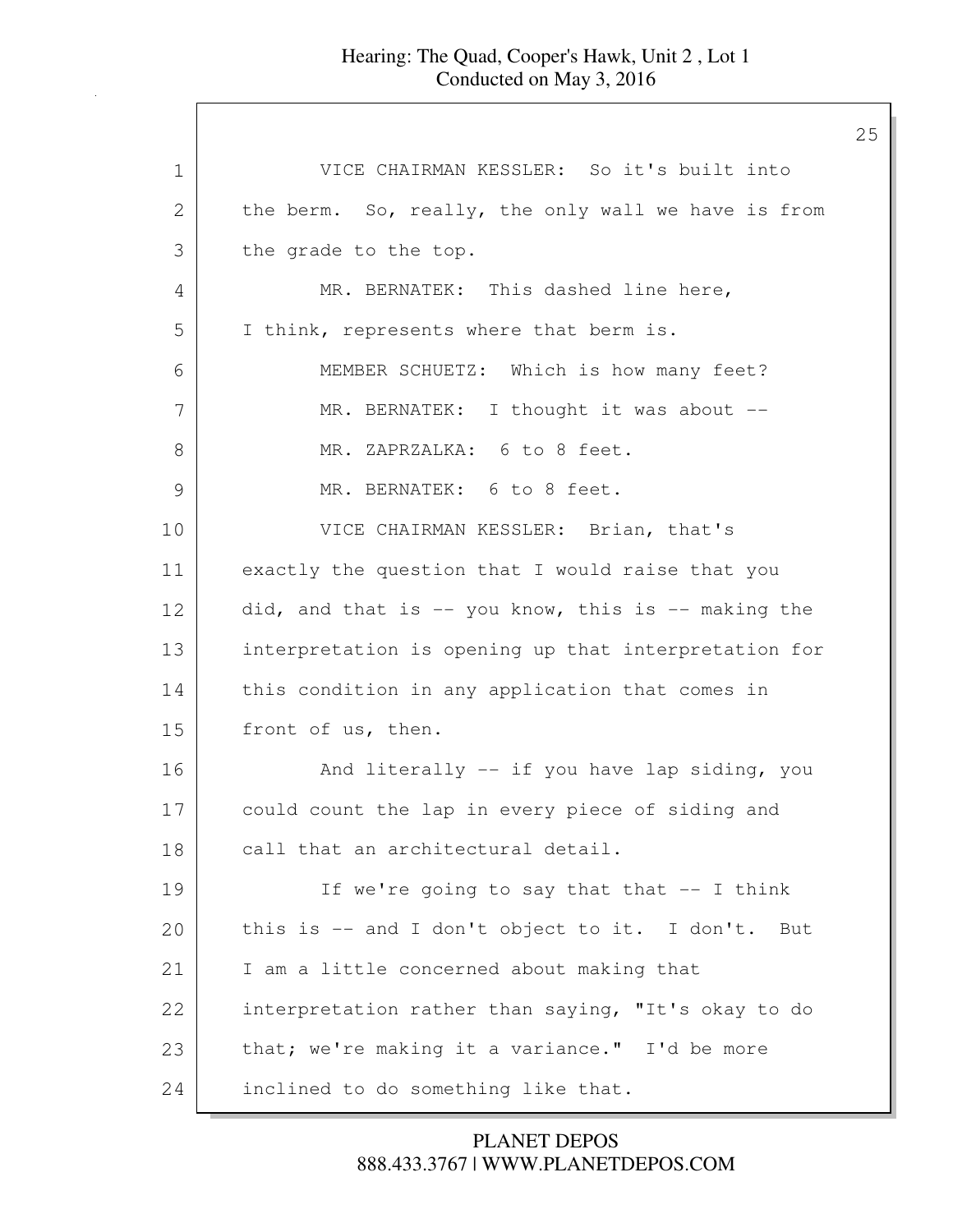| $\mathbf 1$ | MEMBER DOYLE: Yeah, but we don't have that           |
|-------------|------------------------------------------------------|
| 2           | application in front of us.                          |
| 3           | VICE CHAIRMAN KESSLER: I know that.                  |
| 4           | MEMBER DOYLE: Yeah.                                  |
| 5           | VICE CHAIRMAN KESSLER: But I think the               |
| 6           | implications of making that interpretation are more  |
| 7           | far-reaching than this application that's sitting in |
| 8           | front of us.                                         |
| 9           | MEMBER DOYLE: I have one more question               |
| 10          | about your design.                                   |
| 11          | So on the southeast view you have $a$ -- sort        |
| 12          | of a -- you have a -- I'm not certain what you call  |
| 13          | it, but you cut it at a 45-degree angle and you've   |
| 14          | got that horizontal detail again.                    |
| 15          | MR. BERNATEK: Yeah.                                  |
| 16          | MEMBER DOYLE: On the corner of the                   |
| 17          | retaining wall that is on the southwest view -- that |
| 18          | is, if I'm on North Avenue looking to the west --    |
| 19          | MR. BERNATEK:<br>Sure.                               |
| 20          | MEMBER DOYLE: -- would it be possible to,            |
| 21          | on that corner, put that detail, that horizontal     |
| 22          | detail, around the corner to create sort of a -- you |
| 23          | know -- just an architectural detail on the corner   |
| 24          | that sort of -- I'm not certain what I'd call that   |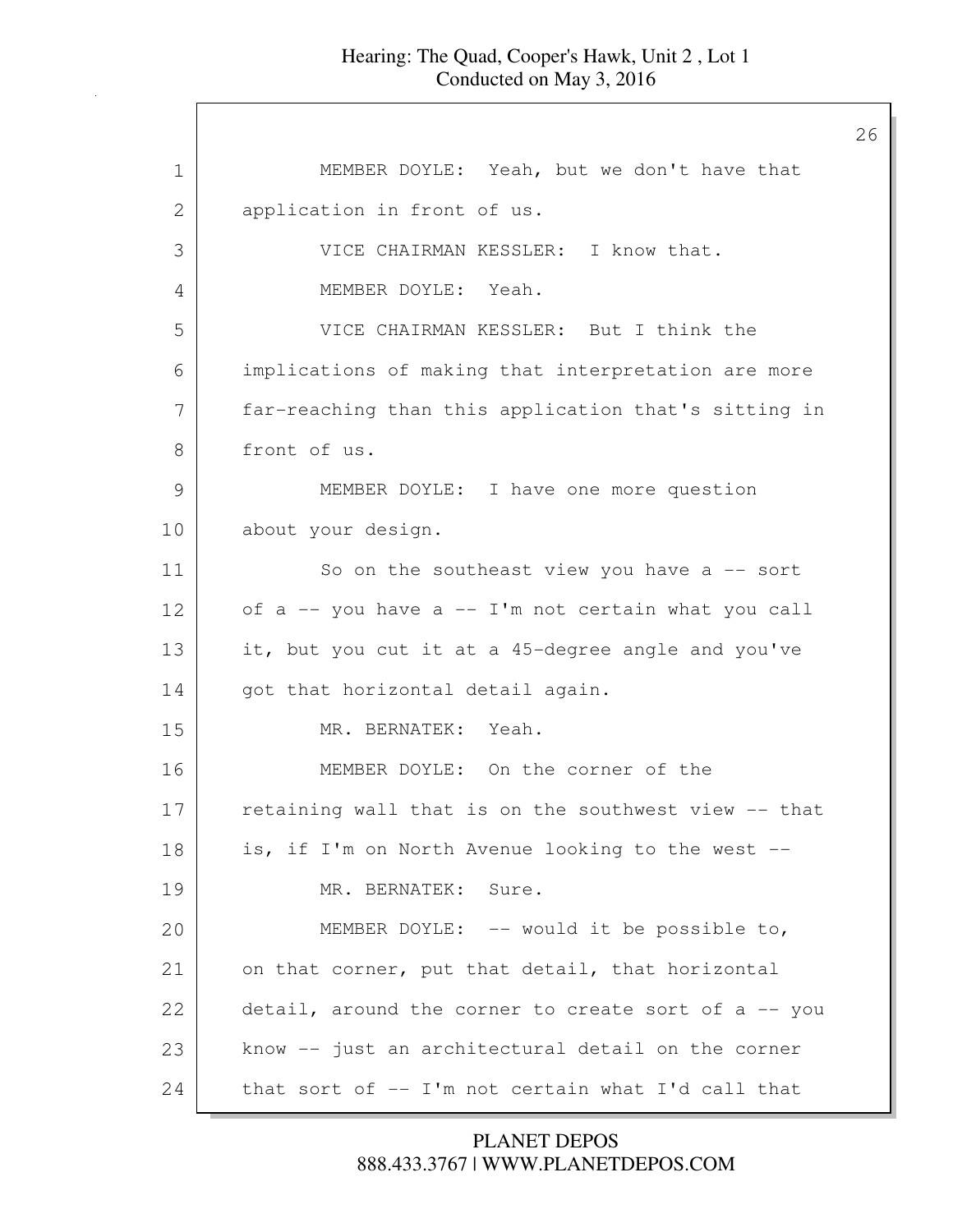27 1 in architectural terms but -- Jim, you know what  $2 \quad \text{I'm}$  --3 MEMBER HOLDERFIELD: You're talking here -- 4 MEMBER DOYLE: No, right here. 5 So if I've got, you know, this sort of 6 detail here, imagine that you take that corner and 7 you put it right here. 8 MEMBER HOLDERFIELD: Okay. 9 MEMBER DOYLE: Right? 10 So that you bring this detail here that's 11 around -- that's right here around -- 12 MEMBER HOLDERFIELD: Wraps around. 13 MEMBER DOYLE: -- around to the side. 14 MEMBER HOLDERFIELD: So kind of a cornice in  $15$  that  $-$ 16 MEMBER DOYLE: Cornice, yes. 17 I guess I'm just trying to think of ways 18 that you could take your existing design elements 19 and add them to your design that -- without changing 20 the aesthetic but that would satisfy staff's request 21 that we recommend that this -- that the plans 22 conform to the drawing PUD. 23 MR. BERNATEK: And that's something we could 24 look into. I know, from the design standpoint, the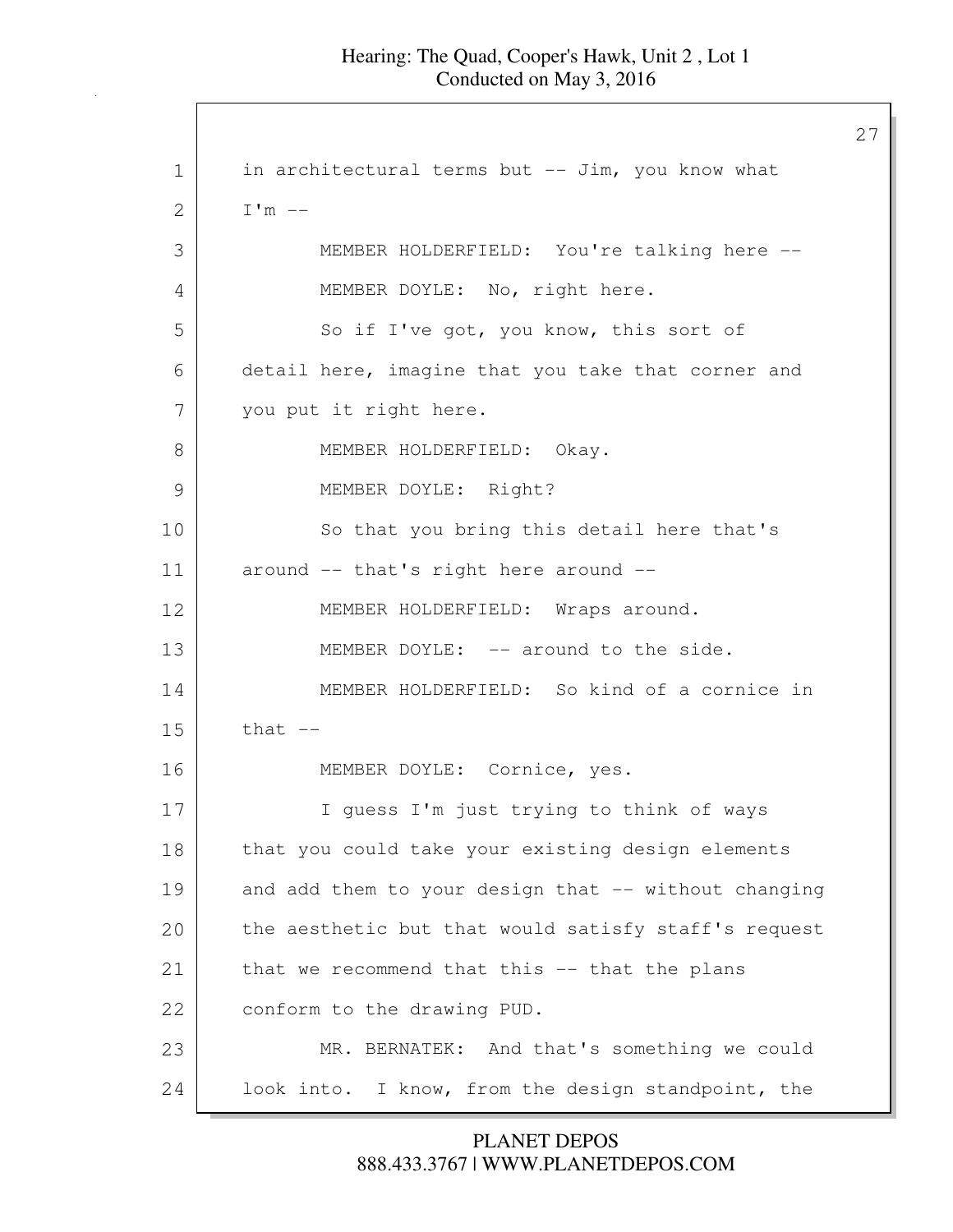| 1             | focus was on the corner where it currently shows --  |
|---------------|------------------------------------------------------|
| 2             | MEMBER DOYLE: Uh-huh.                                |
| 3             | MR. BERNATEK: -- so then to add it on the            |
| 4             | other corner, it kind of detracts from -- this is    |
| 5             | our main corner into the development. That's what    |
| 6             | we want to really stand out and pop up. So when you  |
| 7             | start adding that to another spot on that corner and |
| 8             | then -- we have it at our entry. It kind of like     |
| $\mathcal{G}$ | really makes the entry that focal point, as well.    |
| 10            | To kind of add it to another piece then kind of      |
| 11            | detracts from those areas.                           |
| 12            | But it's something we can definitely take a          |
| 13            | look at, some kind of material. It's just a matter   |
| 14            | of -- like the concrete. Our intention of the        |
| 15            | concrete-looking material was that it's a mass and   |
| 16            | it's a massive wall. So we broke it up on the one    |
| 17            | side, again, to kind of really highlight that angled |
| 18            | entry.                                               |
| 19            | If we start breaking it up in too many               |
| 20            | places, then it starts to look like concrete planes  |
| 21            | instead of a mass.                                   |
| 22            | MEMBER HOLDERFIELD: I have to go back to             |
| 23            | what Tim was talking about earlier.                  |
| 24            | On the south elevation, the berm, in the             |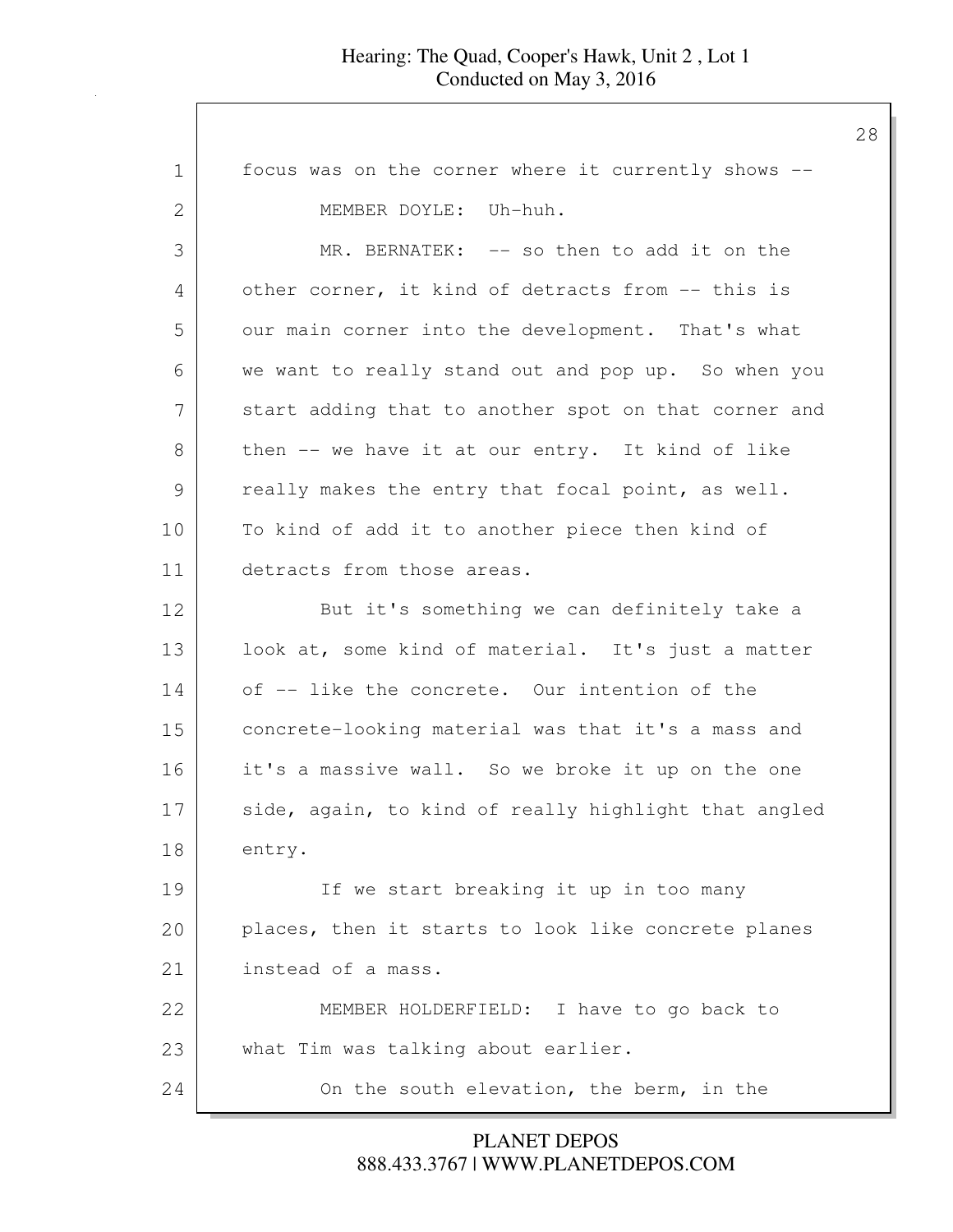| 1  | illustration that you provided here, it doesn't seem |
|----|------------------------------------------------------|
| 2  | to be going up that high on the wall.                |
| 3  | Is that going to go much higher, up to this          |
| 4  | horizontal line?                                     |
| 5  | MR. BERNATEK: Well, as you can -- it kind            |
| 6  | of shows to where there's two bays of, say, reveals  |
| 7  | in here. So there's actually another portion of it   |
| 8  | that's hidden below the berm. It probably doesn't    |
| 9  | show up as well on the corner perspectives but it -- |
| 10 | MEMBER HOLDERFIELD: But what I meant is --           |
| 11 | it's going to be higher than it appears in this      |
| 12 | illustration?                                        |
| 13 | MR. BERNATEK: No.                                    |
| 14 | MEMBER HOLDERFIELD: It's going to come up            |
| 15 | further on the wall?                                 |
| 16 | MR. BERNATEK: No. It already comes up                |
| 17 | where it is on the wall. The wall actually goes      |
| 18 | down past.                                           |
| 19 | MEMBER HOLDERFIELD: Okay. So you still               |
| 20 | have quite a bit of exposure in the wall.            |
| 21 | MR. BERNATEK: It shows up better on the --           |
| 22 | on 82.1, you can kind of see where the floor line    |
| 23 | actually is behind the service yard.                 |
| 24 | I don't know if you guys have that one.              |

888.433.3767 | WWW.PLANETDEPOS.COM PLANET DEPOS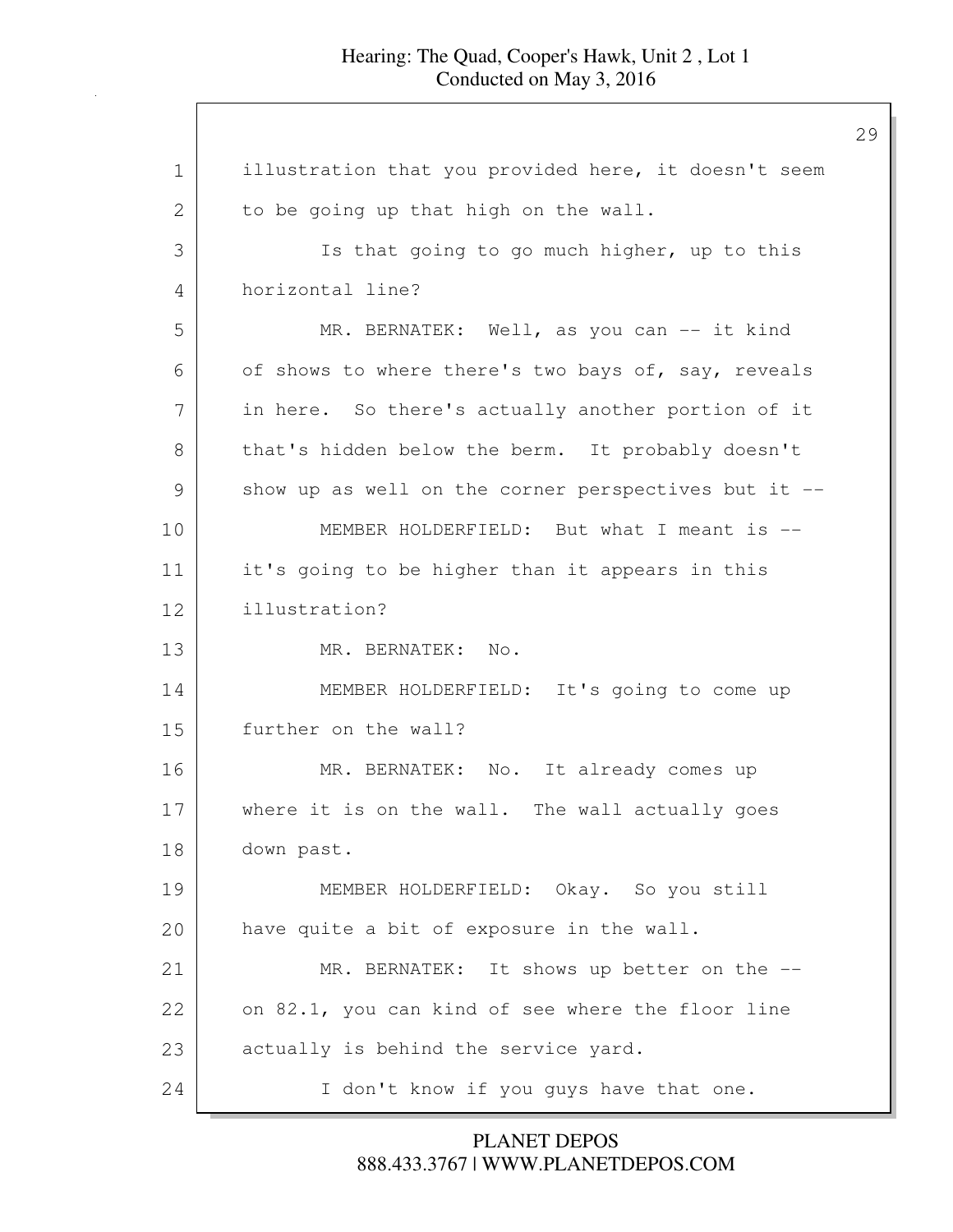$\mathbf l$ 

|               |                                                      | 30 |
|---------------|------------------------------------------------------|----|
| $\mathbf 1$   | MEMBER DOYLE: I'm sorry. Which one?                  |    |
| 2             | MR. BERNATEK: 82.1.                                  |    |
| 3             | MEMBER DOYLE: Yeah.                                  |    |
| 4             | MR. BERNATEK: You can kind of see the                |    |
| 5             | drop-off of where our service yard is at and kind of |    |
| 6             | where that wall is on the north side.                |    |
| 7             | MEMBER SCHUETZ: Consider -- oh.                      |    |
| 8             | MEMBER HOLDERFIELD: I just want to ask --            |    |
| $\mathcal{G}$ | the issue here with --                               |    |
| 10            | THE COURT REPORTER: I can't -- use your              |    |
| 11            | microphone, please.                                  |    |
| 12            | MEMBER HOLDERFIELD: The issue here with              |    |
| 13            | this retaining wall that we're talking about, what   |    |
| 14            | would be a simple solution, in your mind, that would |    |
| 15            | make this compliant other than what they've done     |    |
| 16            | right now?                                           |    |
| 17            | MR. COLBY: Well, I think some of the                 |    |
| 18            | options that the architect mentioned are really just |    |
| 19            | adding additional features to the building.<br>It    |    |
| 20            | could be increasing the size or the amount of the    |    |
| 21            | banding by adding some kind of decorative canopy     |    |
| 22            | feature, some false windows of some type, a larger   |    |
| 23            | cornice.                                             |    |
| 24            | I mean, it's -- I think it would have to be          |    |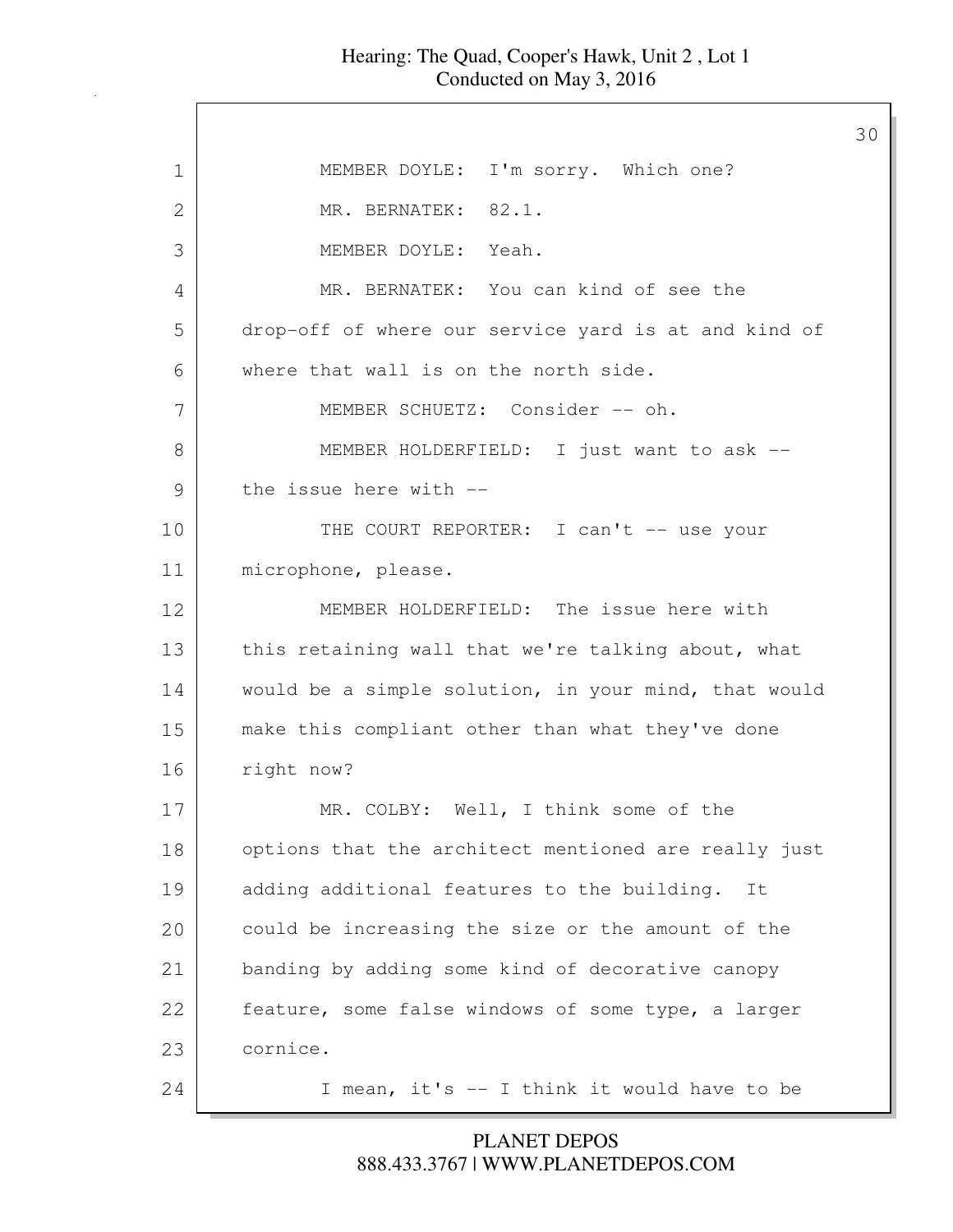| 1             | adding some sort of more ornamental items to the     |
|---------------|------------------------------------------------------|
| 2             | elevation. Given that it's essentially the back of   |
| 3             | the building, there's not a lot of opportunities.    |
| 4             | MEMBER HOLDERFIELD: So that's why I was              |
| 5             | thinking a horizontal band across, beneath the       |
| 6             | signage, that would be a projection that sticks out  |
| 7             | maybe 18 inches from the wall and which would fit in |
| 8             | with some rods coming down at an angle like it's     |
| $\mathcal{G}$ | being supported. Would that be possible?             |
| 10            | MR. BERNATEK: And that's -- some of the              |
| 11            | things that we did actually take a look at -- maybe  |
| 12            | not to that extent but -- it does kind of detract,   |
| 13            | again, from the overall feeling of that concrete     |
| 14            | wall. And if it was a canopy that was over           |
| 15            | something where people were walking or something to  |
| 16            | that effect --                                       |
| 17            | MEMBER HOLDERFIELD: But I'm not looking for          |
| 18            | $a$ 3-foot $-$                                       |
| 19            | MR. BERNATEK: No, I $-$                              |
| 20            | MEMBER HOLDERFIELD: Maybe 18 inches. You             |
| 21            | know, just to break up the mass and -- projection.   |
| 22            | MR. BERNATEK: And I quess that's -- sure.            |
| 23            | And we can look into that.                           |
| 24            | Our thought is that the mass is part of the          |

888.433.3767 | WWW.PLANETDEPOS.COM PLANET DEPOS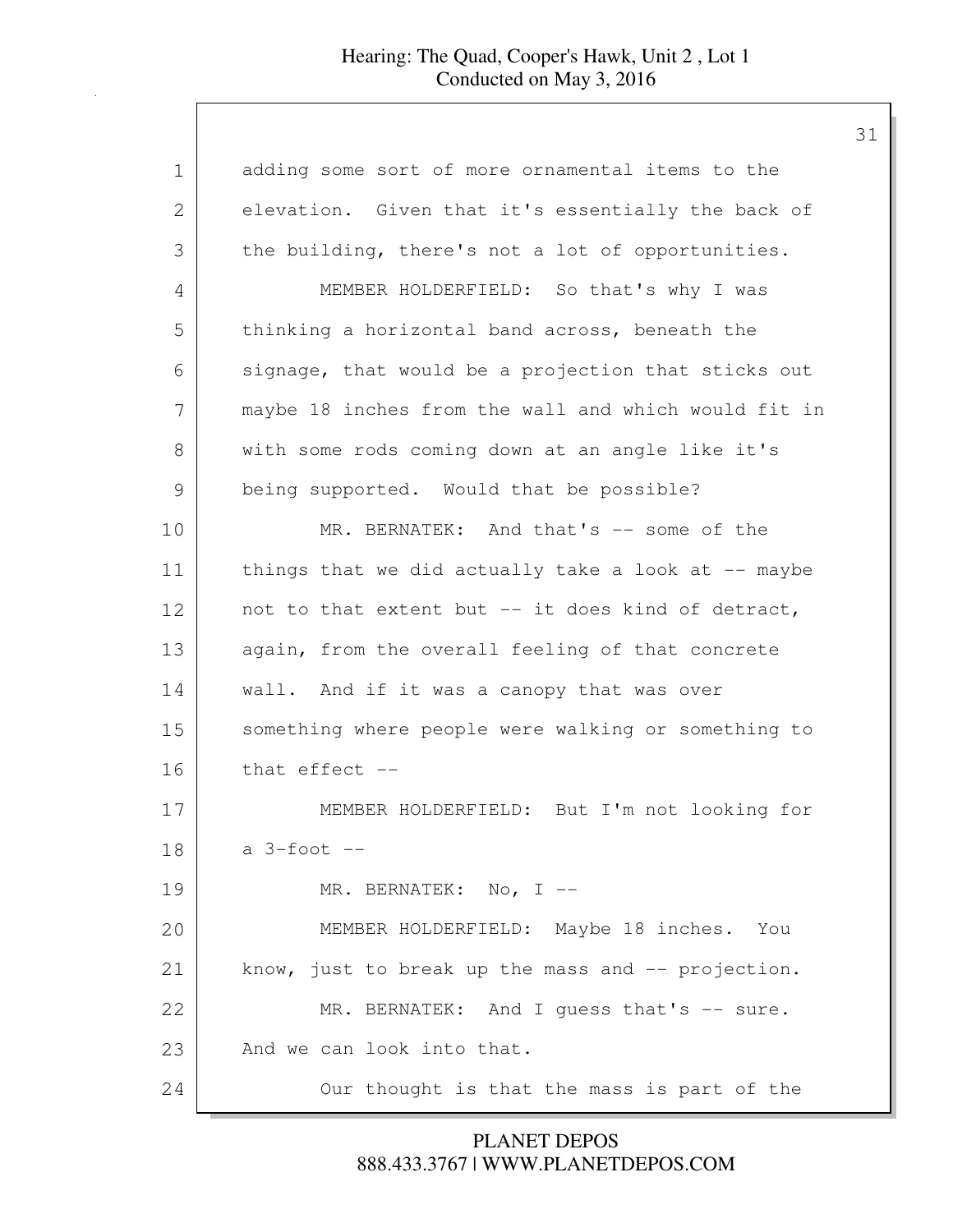| $\mathbf 1$ | architectural design element, in itself, overall.    |
|-------------|------------------------------------------------------|
| 2           | MEMBER HOLDERFIELD: But it would still be            |
| 3           | there, the mass.                                     |
| 4           | MR. BERNATEK: Sure.                                  |
| 5           | MEMBER HOLDERFIELD: But you're just adding           |
| 6           | a band of contrast across there to break up the      |
| 7           | issue or gain something.                             |
| 8           | MEMBER SCHUETZ: Have you considered                  |
| 9           | columnar landscaping maybe to break that wall up?    |
| 10          | Just -- not to cover it entirely; I'm not suggesting |
| 11          | that. You still want the element of the wall there.  |
| 12          | But have you considered, you know, just              |
| 13          | strategically placing some very narrow, columnar-    |
| 14          | type conifers or something that would be there to    |
| 15          | just break it up?                                    |
| 16          | MR. BERNATEK: If that would be -- that               |
| 17          | would be part of the calculation -- you mean on the  |
| 18          | wall itself or --                                    |
| 19          | VICE CHAIRMAN KESSLER: You mean                      |
| 20          | landscaping?                                         |
| 21          | MEMBER SCHUETZ: Just --                              |
| 22          | VICE CHAIRMAN KESSLER: We're talking about           |
| 23          | the $--$                                             |
| 24          | MEMBER SCHUETZ: I understand what you're             |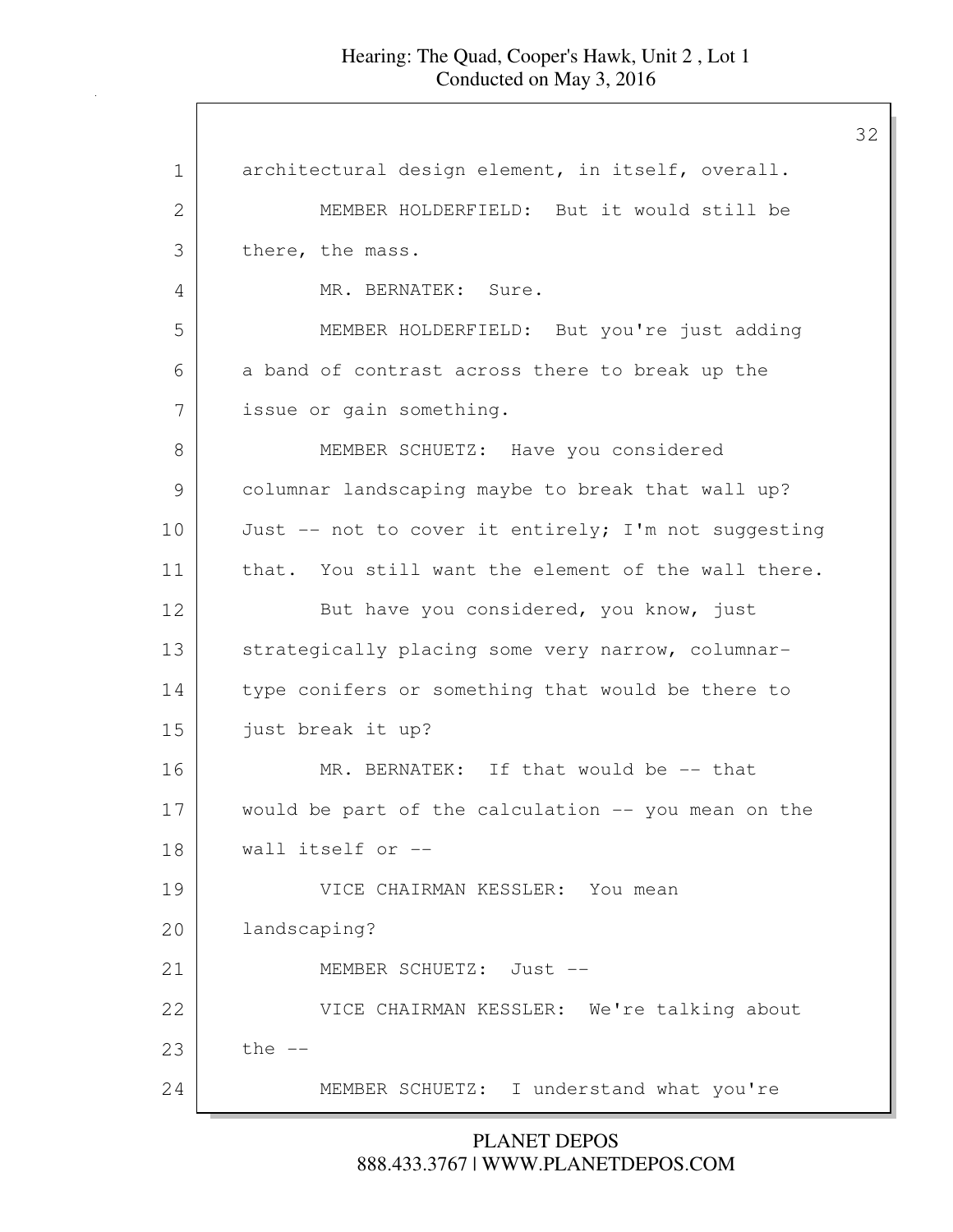1 talking about, but it seems like you're all focusing 2 on the look of it. 3 VICE CHAIRMAN KESSLER: Well, we have to 4 because that's the ordinance. 5 MEMBER SCHUETZ: I understand, you know. 6 But maybe  $-$  I'm suggesting that it  $-$  if it doesn't  $7$  go that route  $-$  that maybe something like this 8 | would be helpful. 9 MEMBER DOYLE: So I just would like to bring 10 us back to sort of what the Commission's options 11 are. It seems to me like there are two. 12 We can table the consider -- sort of the 13 speculation about whether we like the design or 14 whether we don't like the design or just say it's 15 sort of out of the scope and, A, submit a 16 **recommendation that includes the condition that the** 17 staff's interpretation needs to be satisfied. Or we 18 can direct the staff to interpret the PUD according 19 to some sort of special exception given the design 20 that's in front of us. 21 VICE CHAIRMAN KESSLER: Brian, would that 22 meet a special exception? 23 MEMBER DOYLE: I'm not certain. I'm not 24 comfortable with the latter. I'm just saying that

> 888.433.3767 | WWW.PLANETDEPOS.COM PLANET DEPOS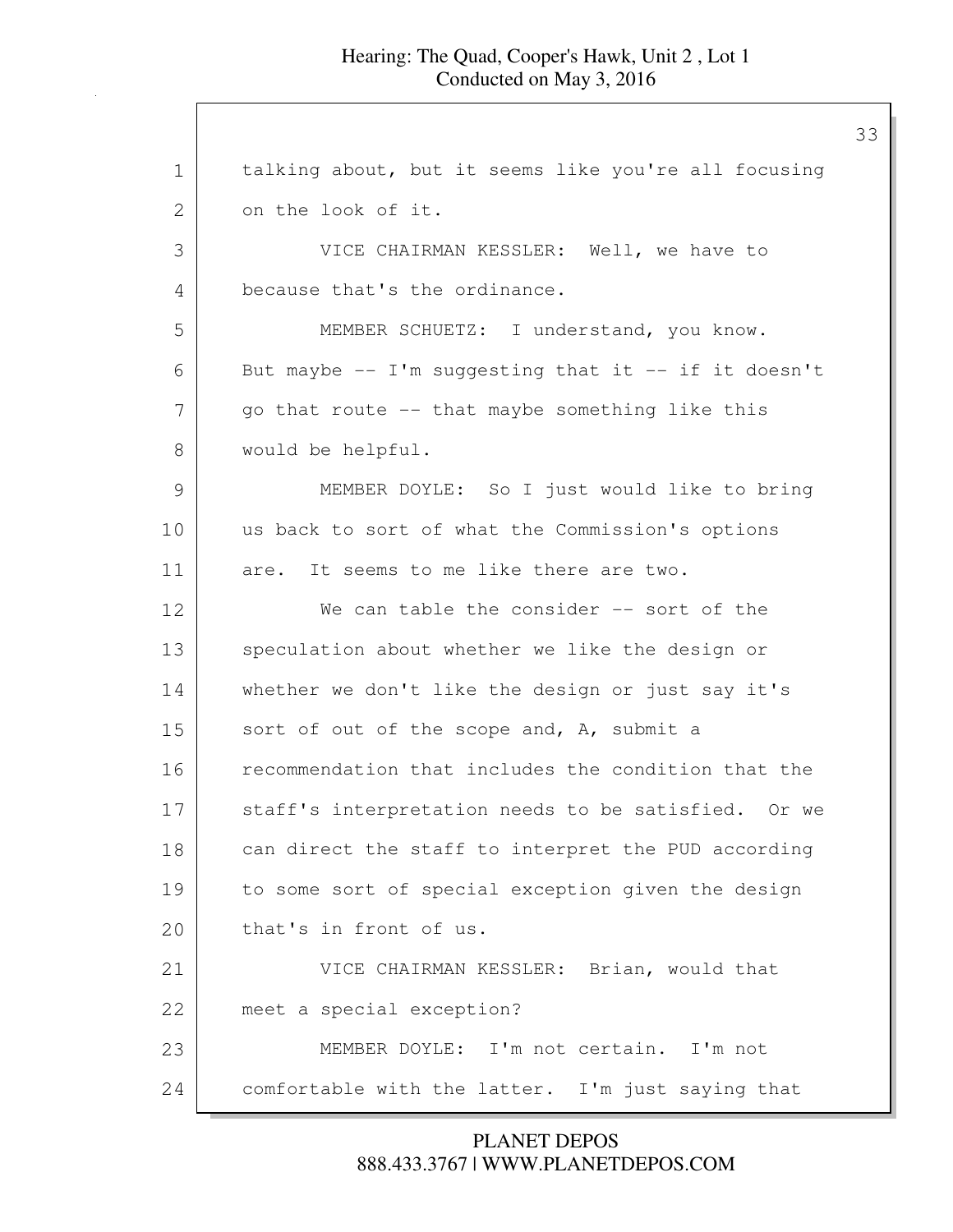34

 $1$  that  $-$ 2 VICE CHAIRMAN KESSLER: Because at that 3 point it wouldn't be special. After this it 4 wouldn't be special. 5 MEMBER DOYLE: Yeah, I know. 6 And I think the third option is that --7 | Russ, the Applicant could come back with a 8 request -- some sort of request to -- for a variance 9 or an amendment; right? 10 MR. COLBY: Yes. They do have that option. 11 You know, given that the types of changes 12 that we're talking about are not that significant, 13 I'm more comfortable recommending approval of the 14 preliminary plan as it's been presented 15 conditionally, that the Applicant provide some 16 additional elements that we've talked about --17 MEMBER DOYLE: Yeah. 18 MR. COLBY: -- because there's already -- as 19 I mentioned, it's around 30 percent, so that 20 requirement, I think, can be met with some simple 21 changes. It's just a matter of the Applicant 22 choosing which would work for them. 23 So if the Plan Commission is comfortable 24 with giving staff the ability to work with the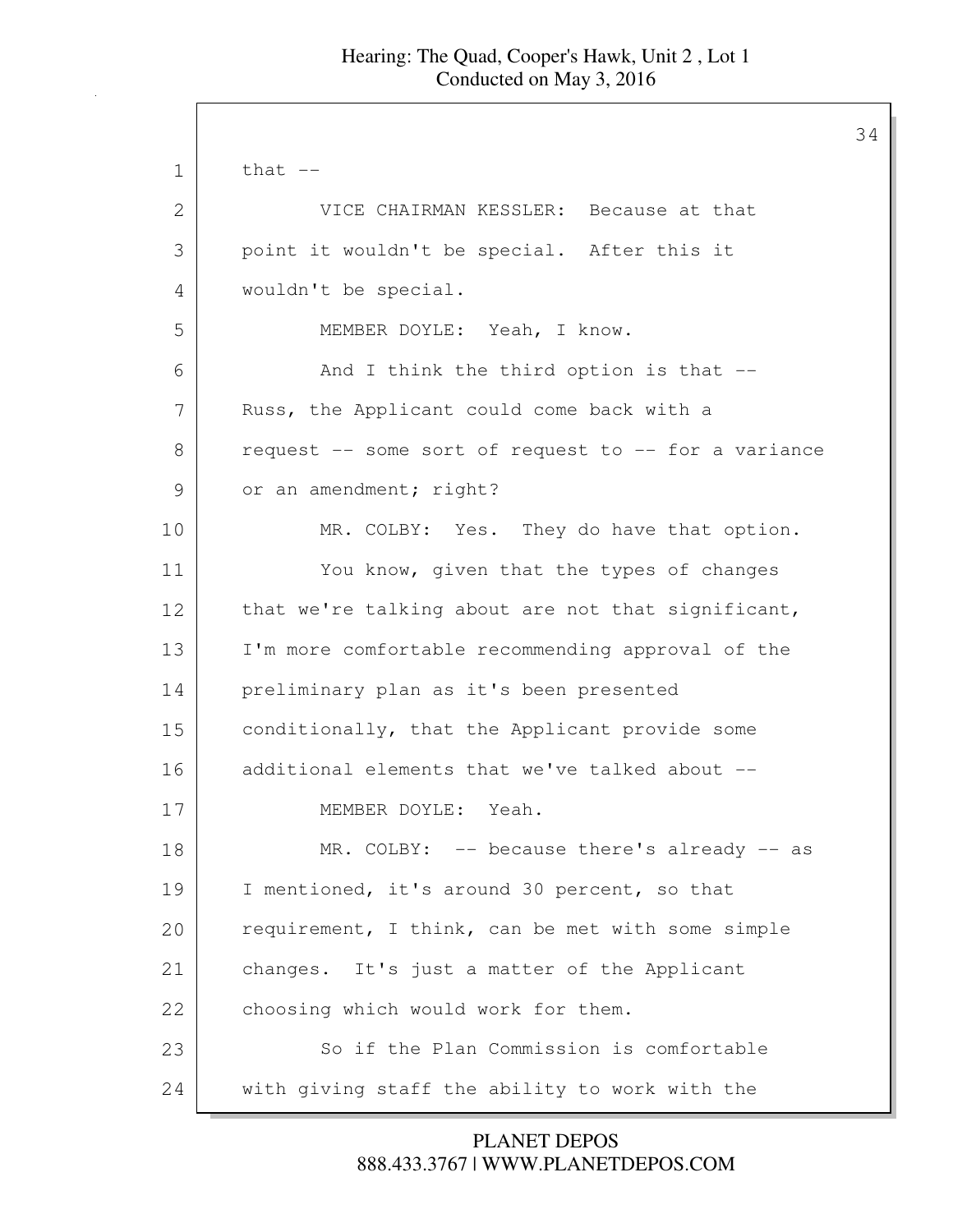#### Hearing: The Quad, Cooper's Hawk, Unit 2 , Lot 1 Conducted on May 3, 2016

| 1  | Applicant to do that, we're fine with that.          |
|----|------------------------------------------------------|
| 2  | MEMBER DOYLE: Well, I'm comfortable with             |
| 3  | that, but if the Applicant -- I guess what I'm also  |
| 4  | suggesting to you is that, if you feel strongly that |
| 5  | this is the design that you want, I would be         |
| 6  | receptive to an application that asked for some      |
| 7  | leniency. We just don't have it in front of us       |
| 8  | tonight.                                             |
| 9  | So what we have in front of us is to either          |
| 10 | do something that feels kind of squirrelly, which    |
| 11 | I don't think I want to do; to stand on ceremony and |
| 12 | say "The rules are the rules and work with staff to  |
| 13 | comply with the rules"; or, through some other       |
| 14 | application -- and I don't want it to be a big deal  |
| 15 | and a big public hearing like it's a gigantic        |
| 16 | amendment to the PUD but -- through some other       |
| 17 | process, to consider the characteristics of the      |
| 18 | design that you put in front of us and whether or    |
| 19 | not we think that it warrants a variance or some     |
| 20 | sort of leniency within the context of what you're   |
| 21 | presenting. There's just no -- we don't have any     |
| 22 | procedural mechanism to consider that tonight.       |
| 23 | So I'm inclined to make a motion to -- for           |
| 24 | tonight -- to recommend approval conditioned upon    |

888.433.3767 | WWW.PLANETDEPOS.COM PLANET DEPOS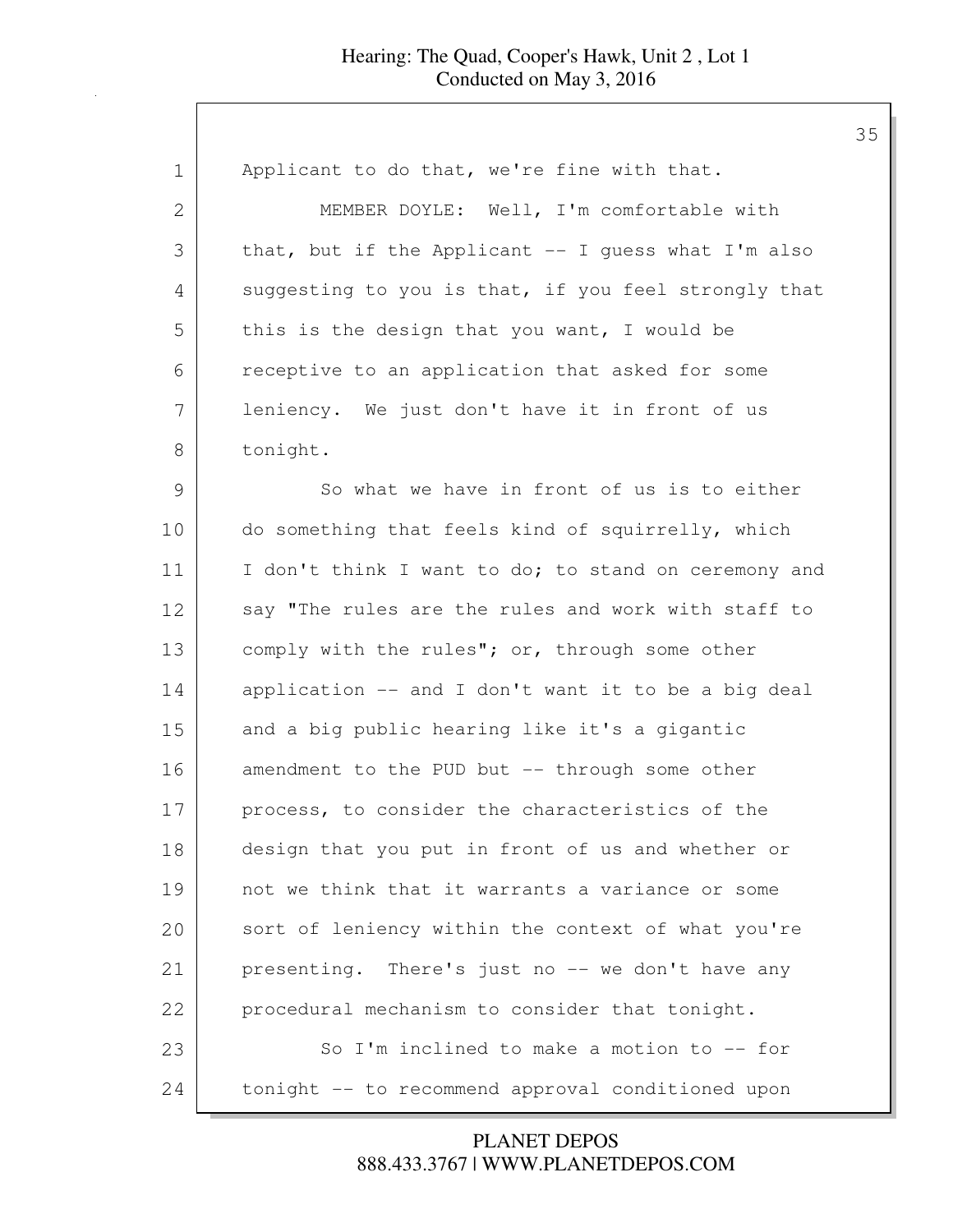#### Hearing: The Quad, Cooper's Hawk, Unit 2 , Lot 1 Conducted on May 3, 2016

1 | resolution of the staff comments and simply advise 2 | the Applicant that you are free to come back to us 3 at a later date if you really feel that this is the 4 design that you want. 5 MR. BERNATEK: With the right amendment  $6 \quad$  or  $-$ 7 | MEMBER DOYLE: Right. Just so that we call 8 it what it is, which is that you have a design 9 that's unique, that has its own merits, but that 10 just does not fall within the requirements of the 11 underlying PUD. 12 VICE CHAIRMAN KESSLER: Brian, can I -- 13 I just want to understand your motion. 14 It would be to recommend approval 15 conditional on conformance with the architectural 16 features on the south and west side -- the 17 deficiency in architectural features; correct? --18 and the number of wall signs? 19 MEMBER DOYLE: Yeah. 20 VICE CHAIRMAN KESSLER: And resolution of 21 all outstanding engineering comments? 22 MEMBER DOYLE: Yes, exactly what the staff 23 is asking us to do. 24 VICE CHAIRMAN KESSLER: I would second that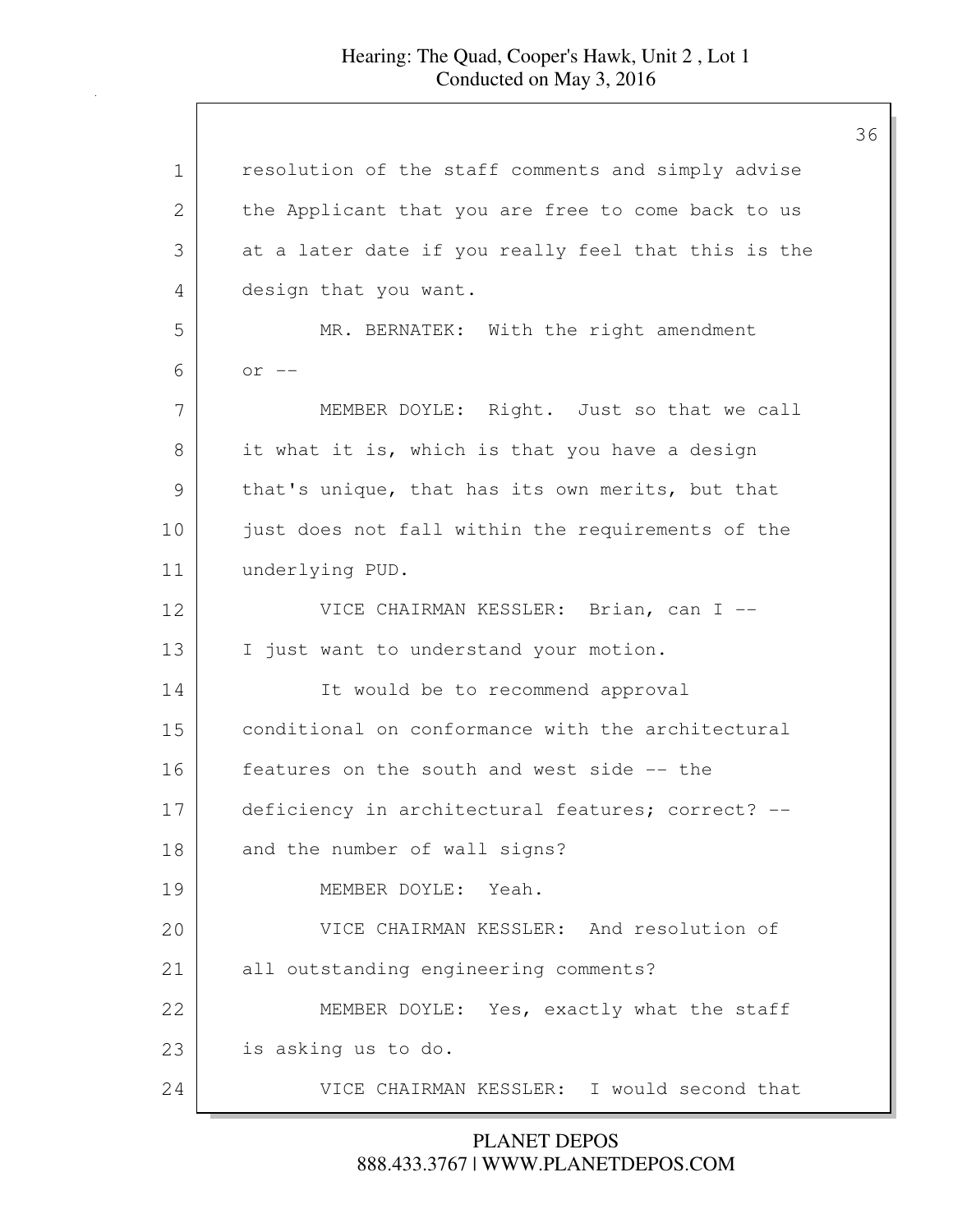37

1 motion. 2 MEMBER DOYLE: So to make it formal, then --3 I'm just -- Mr. Chairman, is there anything else 4 that you would like? Do we need to --5 CHAIRMAN WALLACE: No. I think he voiced  $6$  the motion that you made  $-$ 7 MEMBER DOYLE: Okay. 8 CHAIRMAN WALLACE: -- and he seconded it. 9 MEMBER DOYLE: So do I need to first it -- 10 | VICE CHAIRMAN KESSLER: I already 11 seconded it. 12 CHAIRMAN WALLACE: You made it; he 13 seconded it. 14 MEMBER DOYLE: All right. Then it's on the 15 table. 16 CHAIRMAN WALLACE: It is on the table. 17 Before we go into more discussion on the 18 | motion, is there -- okay. That's fine. 19 Is there anything else that you have before 20 we discuss? 21 (No response.) 22 | CHAIRMAN WALLACE: Okay. 23 All right. Any discussion on the motion? 24 (No response.)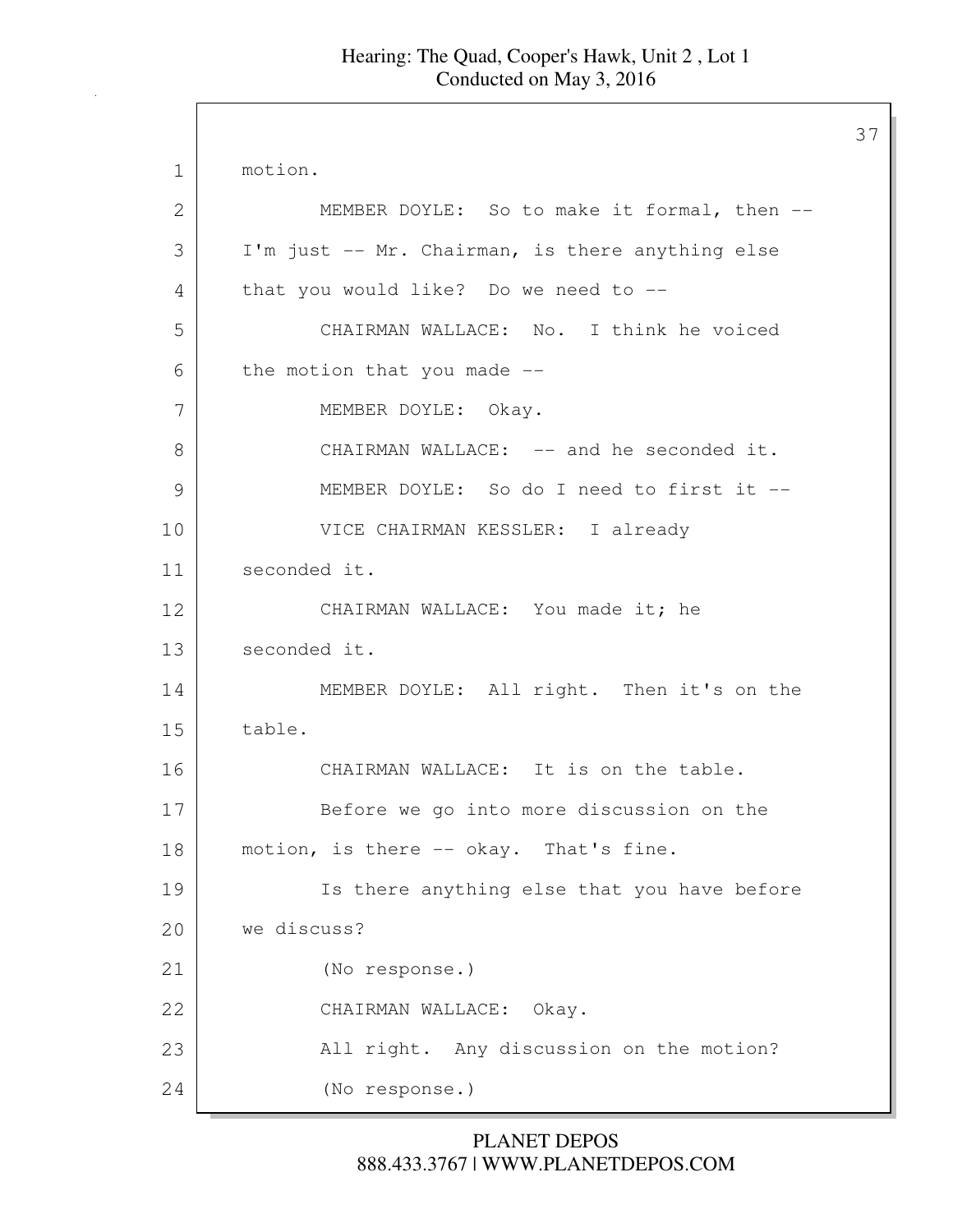|               |                                                  | 38 |
|---------------|--------------------------------------------------|----|
| $\mathbf 1$   | VICE CHAIRMAN KESSLER: We already did.           |    |
| $\mathbf{2}$  | CHAIRMAN WALLACE: Okay. Further                  |    |
| 3             | discussion?                                      |    |
| 4             | (No response.)                                   |    |
| 5             | CHAIRMAN WALLACE: All right. Staff --            |    |
| 6             | Russ, do you have anything else for us before we |    |
| 7             | vote?                                            |    |
| 8             | MR. COLBY: No.                                   |    |
| $\mathcal{G}$ | CHAIRMAN WALLACE: Okay.                          |    |
| 10            | All right. Tim.                                  |    |
| 11            | VICE CHAIRMAN KESSLER: Holderfield.              |    |
| 12            | CHAIRMAN WALLACE: Wait. Is everyone clear        |    |
| 13            | on what the motion is?                           |    |
| 14            | MEMBER MACKLIN-PURDY: Yes.                       |    |
| 15            | CHAIRMAN WALLACE: Okay. Good.                    |    |
| 16            | Go ahead.                                        |    |
| 17            | VICE CHAIRMAN KESSLER: Holderfield.              |    |
| 18            | MEMBER HOLDERFIELD: Yes.                         |    |
| 19            | VICE CHAIRMAN KESSLER: Doyle.                    |    |
| 20            | MEMBER DOYLE: Yes.                               |    |
| 21            | VICE CHAIRMAN KESSLER: Schuetz.                  |    |
| 22            | MEMBER SCHUETZ: Yes.                             |    |
| 23            | Purdy.<br>VICE CHAIRMAN KESSLER:                 |    |
| 24            | MEMBER MACKLIN-PURDY: Yes.                       |    |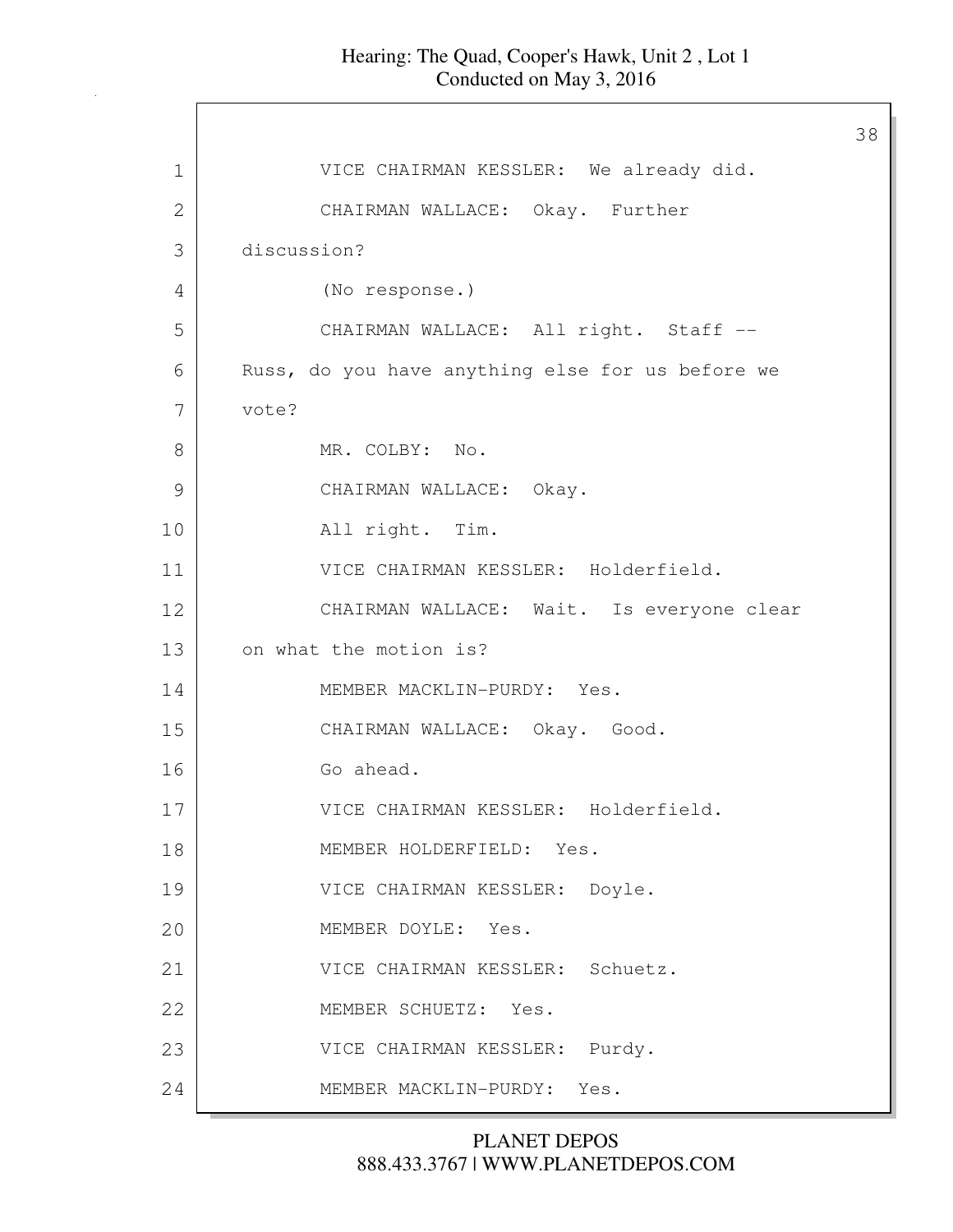#### Hearing: The Quad, Cooper's Hawk, Unit 2 , Lot 1 Conducted on May 3, 2016

 $\Gamma$ 

|               |                                              | 39 |
|---------------|----------------------------------------------|----|
| $\mathbf 1$   | VICE CHAIRMAN KESSLER: Pretz.                |    |
| $\mathbf{2}$  | MEMBER PRETZ: Yes.                           |    |
| 3             | VICE CHAIRMAN KESSLER: Wallace.              |    |
| 4             | CHAIRMAN WALLACE: Yes.                       |    |
| 5             | VICE CHAIRMAN KESSLER: Kessler, yes.         |    |
| 6             | CHAIRMAN WALLACE: All right. That passes     |    |
| 7             | unanimously.                                 |    |
| 8             | MR. BERNATEK: Thank you. I appreciate you    |    |
| $\mathcal{G}$ | guys hearing us and listening to our design. |    |
| 10            | CHAIRMAN WALLACE: All right. Thank you.      |    |
| 11            | (Off the record at 7:41 p.m.)                |    |
| 12            |                                              |    |
| 13            |                                              |    |
| 14            |                                              |    |
| 15            |                                              |    |
| 16            |                                              |    |
| 17            |                                              |    |
| $1\,8$        |                                              |    |
| 19            |                                              |    |
| 20            |                                              |    |
| 21            |                                              |    |
| 22            |                                              |    |
| 23            |                                              |    |
| 24            |                                              |    |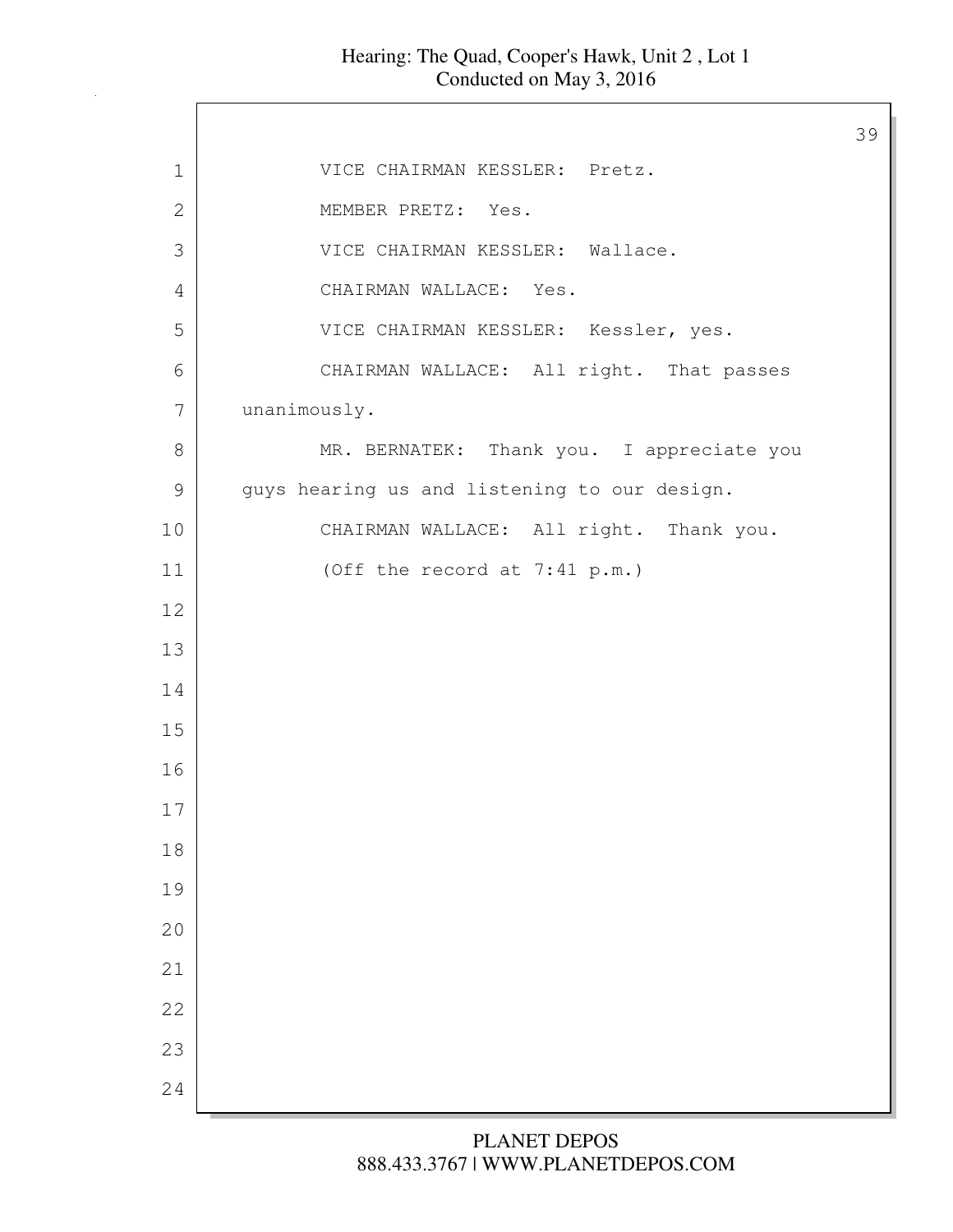1 CERTIFICATE OF SHORTHAND REPORTER 2 3 I, Melanie L. Humphrey-Sonntag, Certified 4 Shorthand Reporter No. 084-004299, CSR, RDR, CRR, 5 CRC, FAPR, and a Notary Public in and for the County 6 of Kane, State of Illinois, the officer before whom 7 the foregoing proceedings were taken, do certify 8 that the foregoing transcript is a true and correct 9 record of the proceedings, that said proceedings 10 were taken by me stenographically and thereafter 11 reduced to typewriting under my supervision, and 12 that I am neither counsel for, related to, nor 13 employed by any of the parties to this case and have 14 no interest, financial or otherwise, in its outcome. 15 16 IN WITNESS WHEREOF, I have hereunto set my 17 hand and affixed my notarial seal this 10th day of 18 May, 2016. 19 20 My commission expires: May 31, 2017 21 22 MERIDIAN CONTROL SEAL AND CONTROL SEAL AND CONTROL SEAL AND CONTROL SEAL AND CONTROL SEAL AND CONTROL SEAL AND CONTROL SEAL AND CONTROL SEAL AND CONTROL SEAL AND CONTROL SEAL AND CONTROL SEAL AND CONTROL SEAL AND CONTRO 23 Notary Public in and for the 24 State of Illinois

> 888.433.3767 | WWW.PLANETDEPOS.COM PLANET DEPOS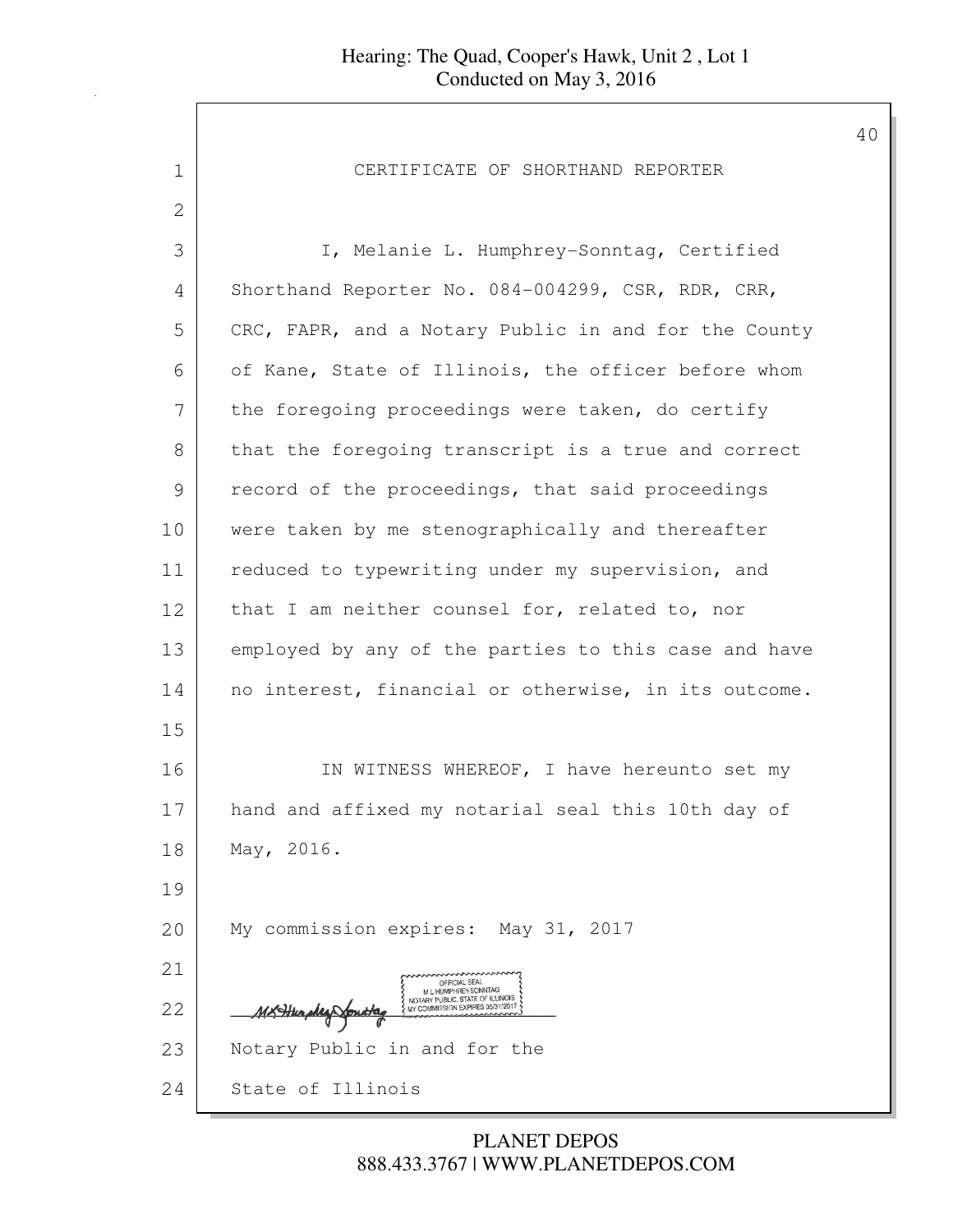1 BEFORE THE PLAN COMMISSION 2 OF THE CITY OF ST. CHARLES 3 4 -----------------------------x 5 In Re: : 6 Regular Meeting including : 7 Application for Concept : 8 Plan; The Quad, Starbucks, : 9 Unit 2, Lot 4. : 10 -----------------------------x 11 12 HEARING 13 St. Charles, Illinois 60174 14 Tuesday, May 3, 2016 15 7:41 p.m. 16 17 18 19 20 21 Job No.: 97790B 22 Pages: 1 - 30 23 Reported by: Melanie L. Humphrey-Sonntag, 24 CSR, RDR, CRR, CRC, FAPR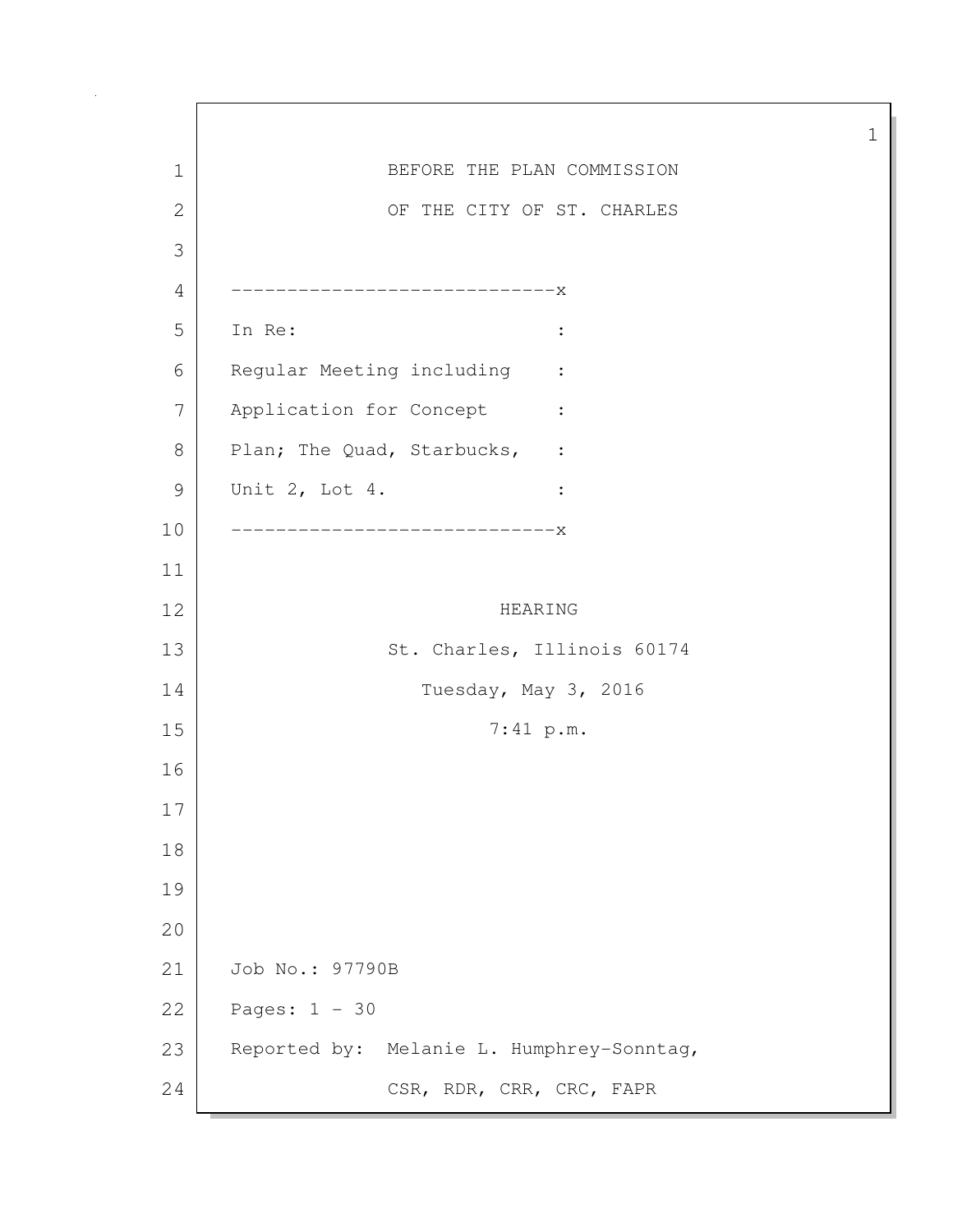$\mathsf{I}$ 

| HEARING, held at the location of:<br>$\mathbf 1$<br>$\mathbf{2}$<br>3<br>ST. CHARLES CITY HALL<br>2 East Main Street<br>4<br>St. Charles, Illinois 60174<br>5<br>$(630)$ 377-4400<br>6<br>7<br>$8\,$<br>$\mathcal{G}$<br>$10$<br>11<br>12<br>13<br>Before Melanie L. Humphrey-Sonntag, a Certified<br>Shorthand Reporter, Registered Diplomate Reporter,<br>14<br>Certified Realtime Reporter, and a Notary Public in<br>15<br>16<br>and for the State of Illinois.<br>17<br>18<br>19<br>20<br>21<br>22<br>23 |  |
|---------------------------------------------------------------------------------------------------------------------------------------------------------------------------------------------------------------------------------------------------------------------------------------------------------------------------------------------------------------------------------------------------------------------------------------------------------------------------------------------------------------|--|
|                                                                                                                                                                                                                                                                                                                                                                                                                                                                                                               |  |
|                                                                                                                                                                                                                                                                                                                                                                                                                                                                                                               |  |
|                                                                                                                                                                                                                                                                                                                                                                                                                                                                                                               |  |
|                                                                                                                                                                                                                                                                                                                                                                                                                                                                                                               |  |
|                                                                                                                                                                                                                                                                                                                                                                                                                                                                                                               |  |
|                                                                                                                                                                                                                                                                                                                                                                                                                                                                                                               |  |
|                                                                                                                                                                                                                                                                                                                                                                                                                                                                                                               |  |
|                                                                                                                                                                                                                                                                                                                                                                                                                                                                                                               |  |
|                                                                                                                                                                                                                                                                                                                                                                                                                                                                                                               |  |
|                                                                                                                                                                                                                                                                                                                                                                                                                                                                                                               |  |
|                                                                                                                                                                                                                                                                                                                                                                                                                                                                                                               |  |
|                                                                                                                                                                                                                                                                                                                                                                                                                                                                                                               |  |
|                                                                                                                                                                                                                                                                                                                                                                                                                                                                                                               |  |
|                                                                                                                                                                                                                                                                                                                                                                                                                                                                                                               |  |
|                                                                                                                                                                                                                                                                                                                                                                                                                                                                                                               |  |
|                                                                                                                                                                                                                                                                                                                                                                                                                                                                                                               |  |
|                                                                                                                                                                                                                                                                                                                                                                                                                                                                                                               |  |
|                                                                                                                                                                                                                                                                                                                                                                                                                                                                                                               |  |
|                                                                                                                                                                                                                                                                                                                                                                                                                                                                                                               |  |
|                                                                                                                                                                                                                                                                                                                                                                                                                                                                                                               |  |
|                                                                                                                                                                                                                                                                                                                                                                                                                                                                                                               |  |
|                                                                                                                                                                                                                                                                                                                                                                                                                                                                                                               |  |
|                                                                                                                                                                                                                                                                                                                                                                                                                                                                                                               |  |
| 24                                                                                                                                                                                                                                                                                                                                                                                                                                                                                                            |  |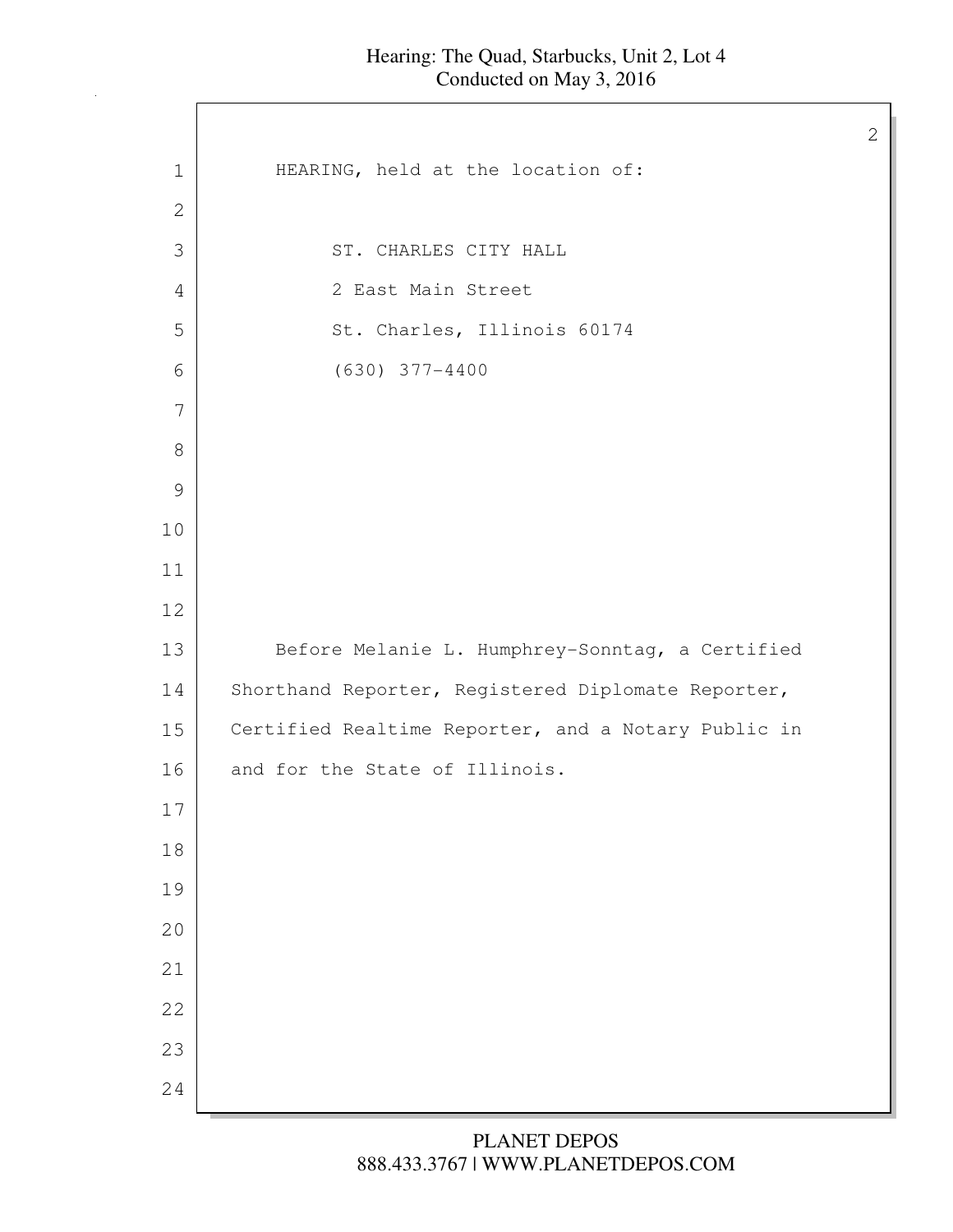$\Gamma$ 

| $1\,$         | PRESENT:                              |
|---------------|---------------------------------------|
| $\mathbf 2$   | TODD WALLACE, Chairman                |
| 3             | TIM KESSLER, Vice Chairman            |
| 4             | BRIAN DOYLE, Member                   |
| 5             | JIM HOLDERFIELD, Member               |
| 6             | LAURA MACKLIN-PURDY, Member           |
| 7             | TOM PRETZ, Member                     |
| $\,8\,$       | TOM SCHUETZ, Member                   |
| $\mathcal{G}$ |                                       |
| 10            | ALSO PRESENT:                         |
| 11            | RUSS COLBY, Planning Division Manager |
| 12            |                                       |
| 13            |                                       |
| 14            |                                       |
| 15            |                                       |
| 16            |                                       |
| 17            |                                       |
| $18\,$        |                                       |
| 19            |                                       |
| 20            |                                       |
| 21            |                                       |
| 22            |                                       |
| 23            |                                       |
| 24            |                                       |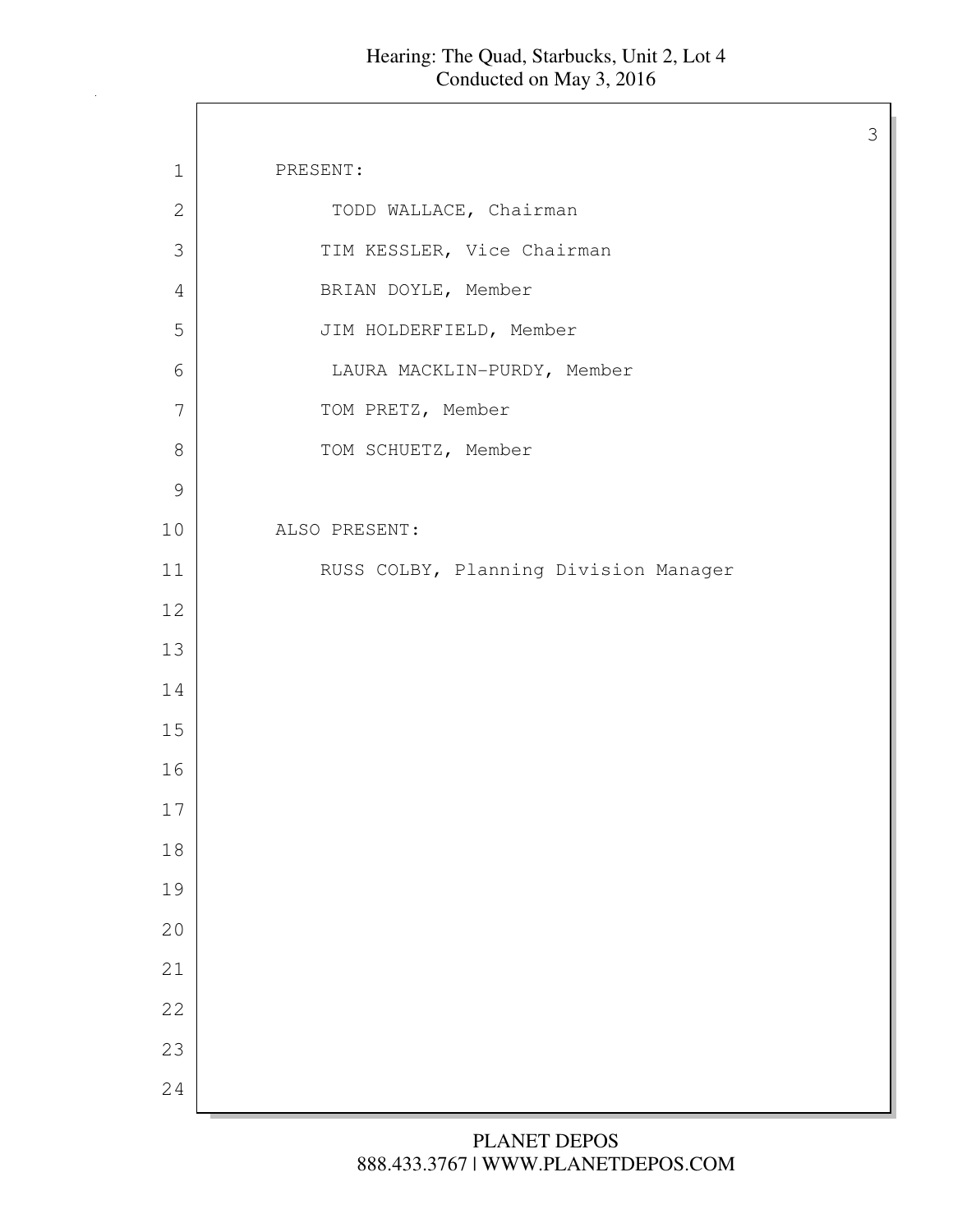| PROCEEDINGS<br>1<br>CHAIRMAN WALLACE: All right. Item 5 on the<br>2<br>3<br>agenda, The Quad St. Charles, Starbucks,<br>Charlestowne Mall PUD, Unit 2, Lot 4, SC Outparcel<br>4<br>5<br>One, LLC, and Krausz Companies, application for PUD<br>6<br>preliminary plan.<br>7<br>MR. COLBY: And this is a PUD preliminary<br>8<br>plan for a two-unit building, and the southern unit<br>9<br>is going to be a drive-by Starbucks. The drive-<br>through lane is proposed for the Starbucks that will<br>wrap around the building.<br>Staff reviewed the preliminary plans that<br>were submitted. You may recall that the last time<br>the Commission reviewed a Starbucks with a<br>drive-through, there was a determination made on the<br>use category that it would fall under, under<br>something that's called a coffee or tearoom under<br>our Zoning Ordinance, which is defined as a limited- |  |
|------------------------------------------------------------------------------------------------------------------------------------------------------------------------------------------------------------------------------------------------------------------------------------------------------------------------------------------------------------------------------------------------------------------------------------------------------------------------------------------------------------------------------------------------------------------------------------------------------------------------------------------------------------------------------------------------------------------------------------------------------------------------------------------------------------------------------------------------------------------------------------------------------|--|
| 10<br>11<br>12<br>13<br>14<br>15<br>16<br>17<br>18                                                                                                                                                                                                                                                                                                                                                                                                                                                                                                                                                                                                                                                                                                                                                                                                                                                   |  |
|                                                                                                                                                                                                                                                                                                                                                                                                                                                                                                                                                                                                                                                                                                                                                                                                                                                                                                      |  |
|                                                                                                                                                                                                                                                                                                                                                                                                                                                                                                                                                                                                                                                                                                                                                                                                                                                                                                      |  |
|                                                                                                                                                                                                                                                                                                                                                                                                                                                                                                                                                                                                                                                                                                                                                                                                                                                                                                      |  |
|                                                                                                                                                                                                                                                                                                                                                                                                                                                                                                                                                                                                                                                                                                                                                                                                                                                                                                      |  |
|                                                                                                                                                                                                                                                                                                                                                                                                                                                                                                                                                                                                                                                                                                                                                                                                                                                                                                      |  |
|                                                                                                                                                                                                                                                                                                                                                                                                                                                                                                                                                                                                                                                                                                                                                                                                                                                                                                      |  |
|                                                                                                                                                                                                                                                                                                                                                                                                                                                                                                                                                                                                                                                                                                                                                                                                                                                                                                      |  |
|                                                                                                                                                                                                                                                                                                                                                                                                                                                                                                                                                                                                                                                                                                                                                                                                                                                                                                      |  |
|                                                                                                                                                                                                                                                                                                                                                                                                                                                                                                                                                                                                                                                                                                                                                                                                                                                                                                      |  |
|                                                                                                                                                                                                                                                                                                                                                                                                                                                                                                                                                                                                                                                                                                                                                                                                                                                                                                      |  |
|                                                                                                                                                                                                                                                                                                                                                                                                                                                                                                                                                                                                                                                                                                                                                                                                                                                                                                      |  |
|                                                                                                                                                                                                                                                                                                                                                                                                                                                                                                                                                                                                                                                                                                                                                                                                                                                                                                      |  |
|                                                                                                                                                                                                                                                                                                                                                                                                                                                                                                                                                                                                                                                                                                                                                                                                                                                                                                      |  |
|                                                                                                                                                                                                                                                                                                                                                                                                                                                                                                                                                                                                                                                                                                                                                                                                                                                                                                      |  |
|                                                                                                                                                                                                                                                                                                                                                                                                                                                                                                                                                                                                                                                                                                                                                                                                                                                                                                      |  |
|                                                                                                                                                                                                                                                                                                                                                                                                                                                                                                                                                                                                                                                                                                                                                                                                                                                                                                      |  |
|                                                                                                                                                                                                                                                                                                                                                                                                                                                                                                                                                                                                                                                                                                                                                                                                                                                                                                      |  |
| 19<br>menu restaurant which is located in conjunction with                                                                                                                                                                                                                                                                                                                                                                                                                                                                                                                                                                                                                                                                                                                                                                                                                                           |  |
| 20<br>or on the same premises as a retail use, and so this                                                                                                                                                                                                                                                                                                                                                                                                                                                                                                                                                                                                                                                                                                                                                                                                                                           |  |
| is allowed as a permitted use -- permitted principal<br>21                                                                                                                                                                                                                                                                                                                                                                                                                                                                                                                                                                                                                                                                                                                                                                                                                                           |  |
| 22<br>use -- in the PUD.                                                                                                                                                                                                                                                                                                                                                                                                                                                                                                                                                                                                                                                                                                                                                                                                                                                                             |  |
| 23<br>Additionally, the PUD allows for three                                                                                                                                                                                                                                                                                                                                                                                                                                                                                                                                                                                                                                                                                                                                                                                                                                                         |  |
| drive-through facilities to be provided within the<br>24                                                                                                                                                                                                                                                                                                                                                                                                                                                                                                                                                                                                                                                                                                                                                                                                                                             |  |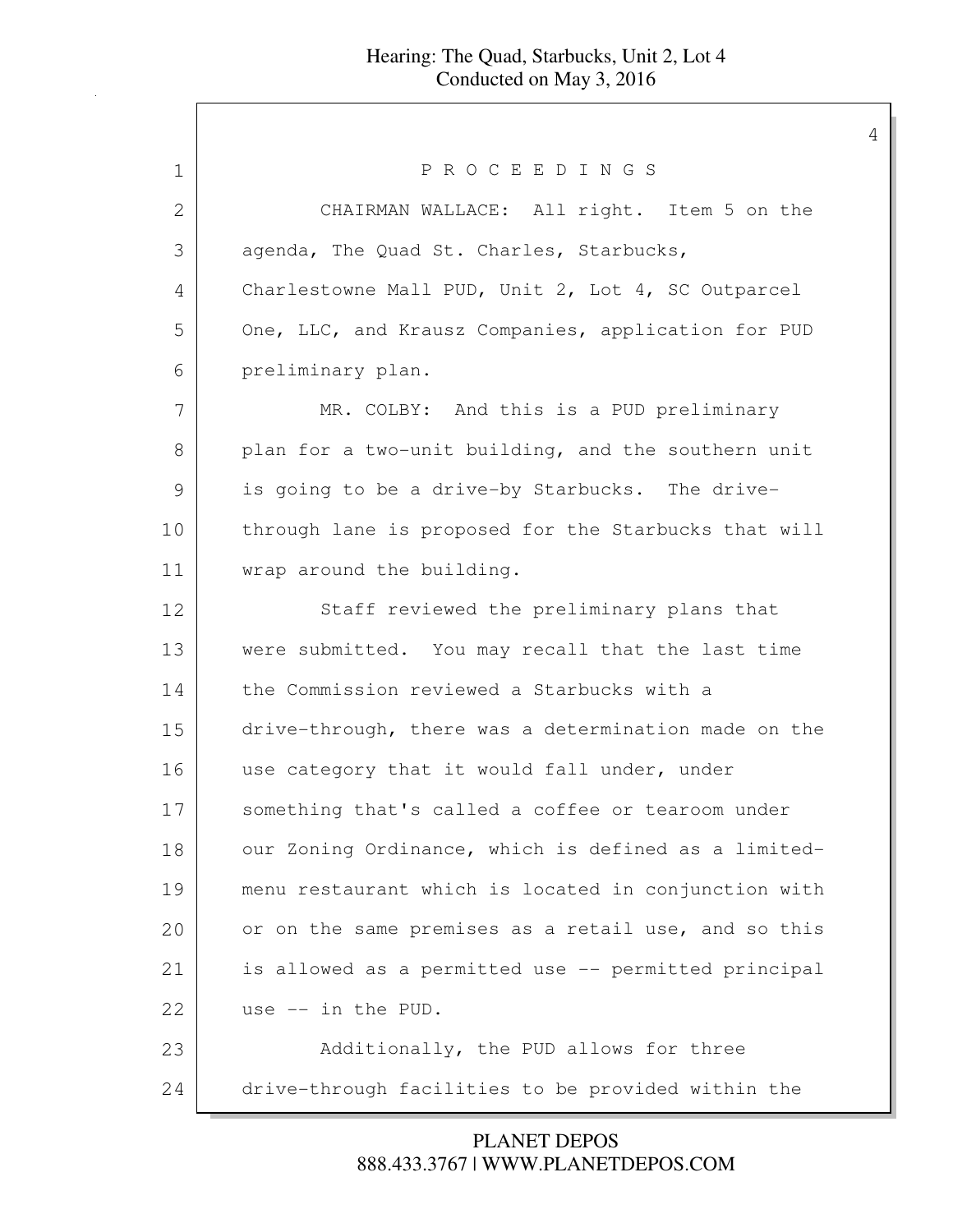| $\mathbf 1$   | outlots as permitted uses, so in this case the PUD   |
|---------------|------------------------------------------------------|
| 2             | allows the drive-through as a permitted use and no   |
| 3             | special use review is required; however, we're       |
| 4             | reviewing the site layout as part of the preliminary |
| 5             | plan, so we do analyze how the drive-through is      |
| 6             | laid out.                                            |
| 7             | Staff reviewed the plans for compliance with         |
| 8             | zoning requirements and generally did not identify   |
| $\mathcal{G}$ | any issues with the building or parking lot.         |
| 10            | It was noted in the review of the landscape          |
| 11            | plan that the building foundation landscaping is     |
| 12            | somewhat deficient in the number of trees in the     |
| 13            | building foundation area. The PUD provides for       |
| 14            | flexibility with the building foundation landscaping |
| 15            | such that you could provide, for example, an         |
| 16            | increase in the number of shrubs or perennial        |
| 17            | materials in exchange for a reduced number of trees. |
| 18            | We provided a comment, though, that we               |
| 19            | believe some additional trees or some other type of  |
| 20            | landscaping could be provided to the north or west   |
| 21            | of the drive-through lane because there is an open   |
| 22            | area of the site there, so that comment was          |
| 23            | included.                                            |
| 24            | Additionally, we did request that some of            |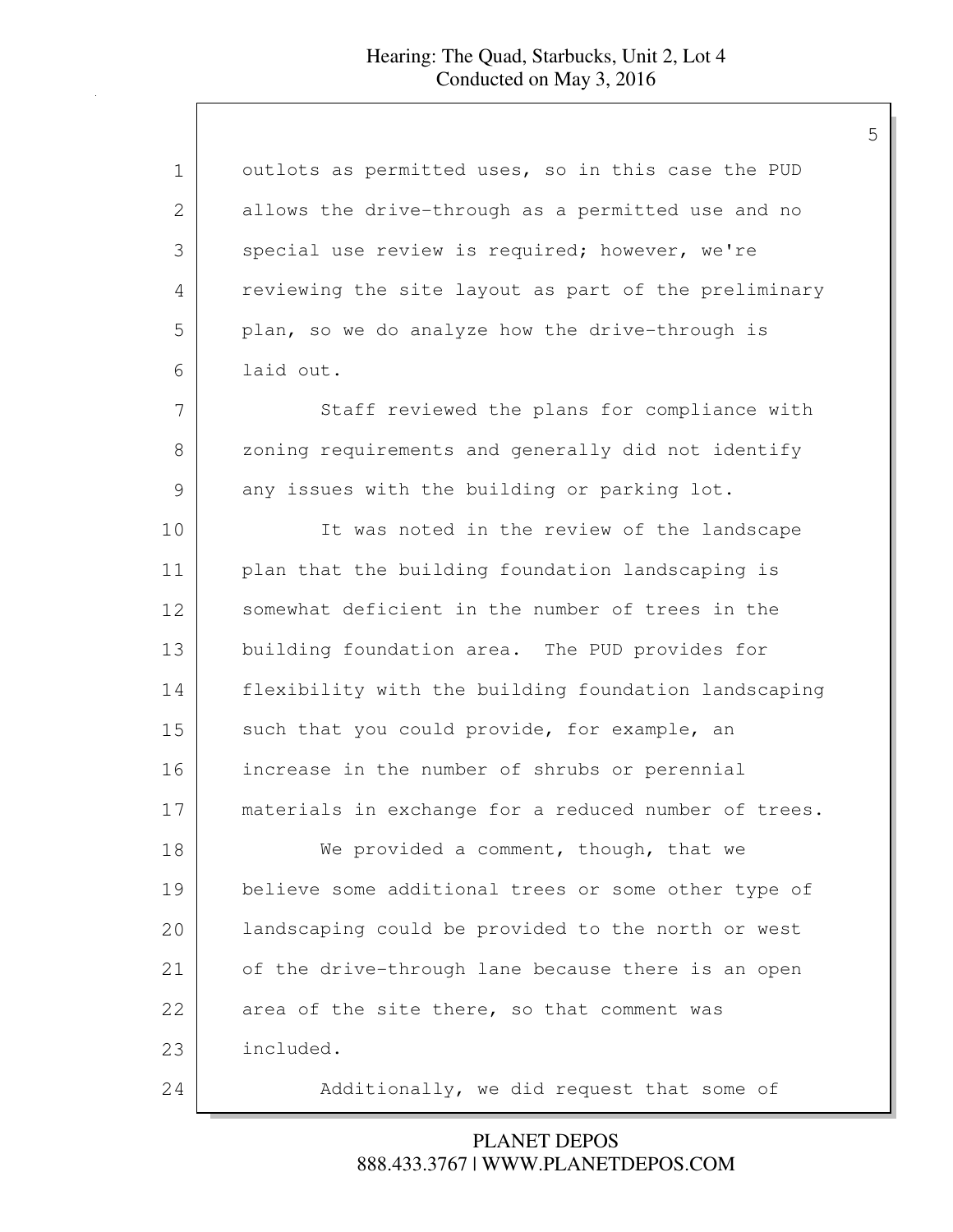| 1             | the ornamental trees along Main Street be replaced   |
|---------------|------------------------------------------------------|
| $\mathbf{2}$  | with shade trees, and it doesn't need to be many --  |
| 3             | in fact, only two or three -- just to have some      |
| 4             | variety in the type of plant materials that are      |
| 5             | located along the frontage of the property.          |
| 6             | With respect to building architecture, we            |
| 7             | also identified that this building had a very slight |
| 8             | deficiency of the south and west facades in meeting  |
| $\mathcal{G}$ | the 50 percent standard.                             |
| 10            | I think what happened was the signs that are         |
| 11            | shown on the building are slightly too large and     |
| 12            | slightly exceed the maximum size that's allowed by   |
| 13            | the zoning. So when those were calculated in, it     |
| 14            | met the requirement, but, once they're reduced down  |
| 15            | to the maximum size that's allowed, the building     |
| 16            | will be slightly deficient. But it should be very    |
| 17            | easy to correct that deficiency, so we don't believe |
| 18            | that that's an issue of significance.                |
| 19            | And as I mentioned with respect to the               |
| 20            | signage, the square footage limitation is exceeded   |
| 21            | on the wall signs, not by a significant amount but   |
| 22            | enough that it impacts the architectural features    |
| 23            | calculation.                                         |
| 24            | So staff's recommending approval of the PUD          |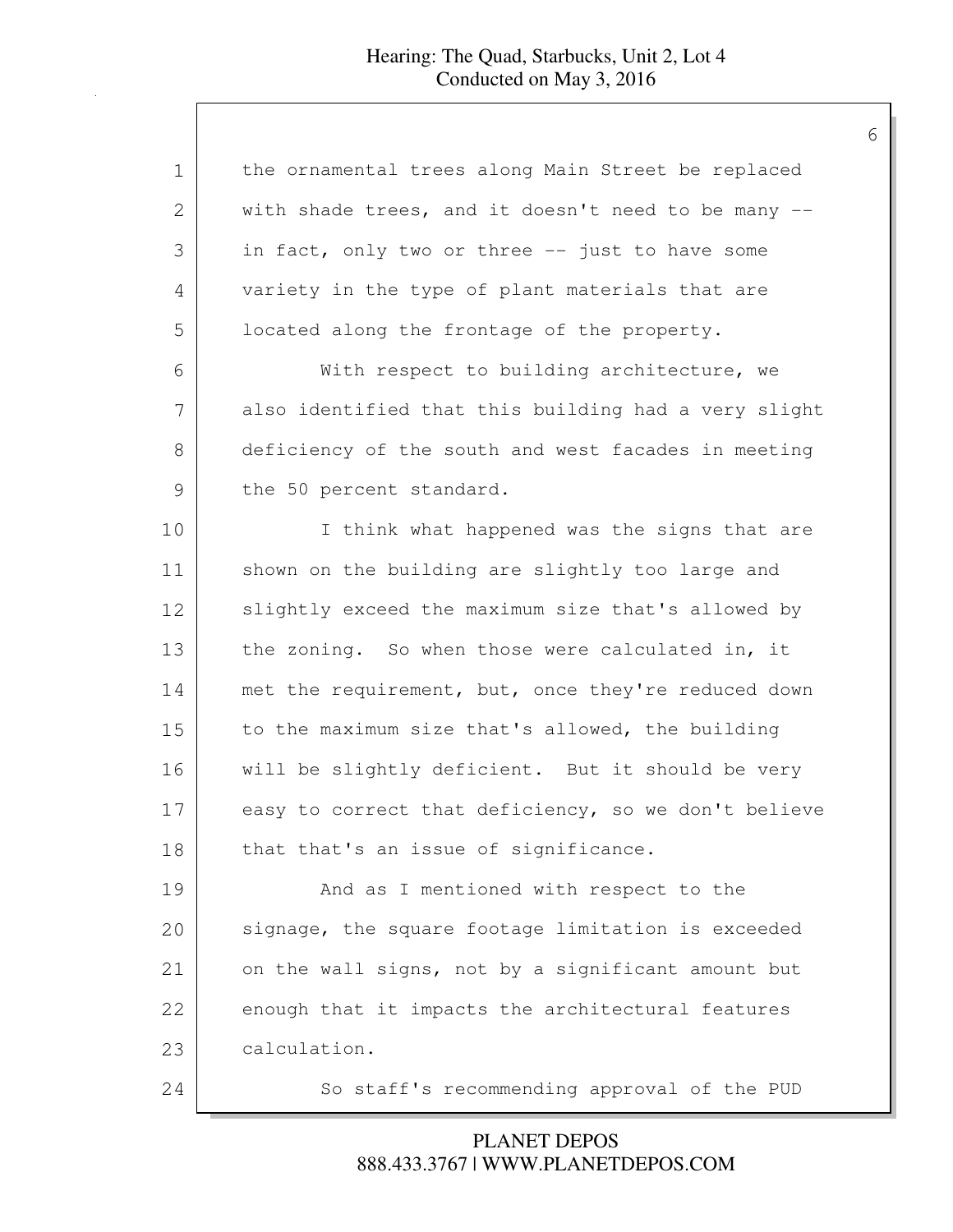| 1  | preliminary plan with the issues being addressed     |
|----|------------------------------------------------------|
| 2  | that I mentioned, the building foundation            |
| 3  | landscaping, providing some additional trees, the    |
| 4  | architectural features on the south and west         |
| 5  | elevations will be increased to 50 percent, which    |
| 6  | should be very simple to do.                         |
| 7  | We also noted that the ordinance requires            |
| 8  | entrance articulations, so some kind of articulation |
| 9  | of the wall near the entrances to the building, so   |
| 10 | that could be in the form of an awning or a canopy   |
| 11 | or like a trellis-type design, similar to what       |
| 12 | they've proposed on the rear elevation, something    |
| 13 | like that along the front. And then, also, the wall  |
| 14 | sign sizes would need to be adjusted to meet the     |
| 15 | maximum that's allowed by the Code.                  |
| 16 | And we would ask that the Plan Commission            |
| 17 | recommendation be conditional upon those issues      |
| 18 | being addressed in addition to the outstanding       |
| 19 | engineering comments.                                |
| 20 | One other thing I wanted to mention is we            |
| 21 | did provide some information regarding the           |
| 22 | drive-through stacking. The drive-through stacking   |
| 23 | requirement for a coffee or tearoom is five spaces.  |
| 24 | We have seen on the plans that they've drawn         |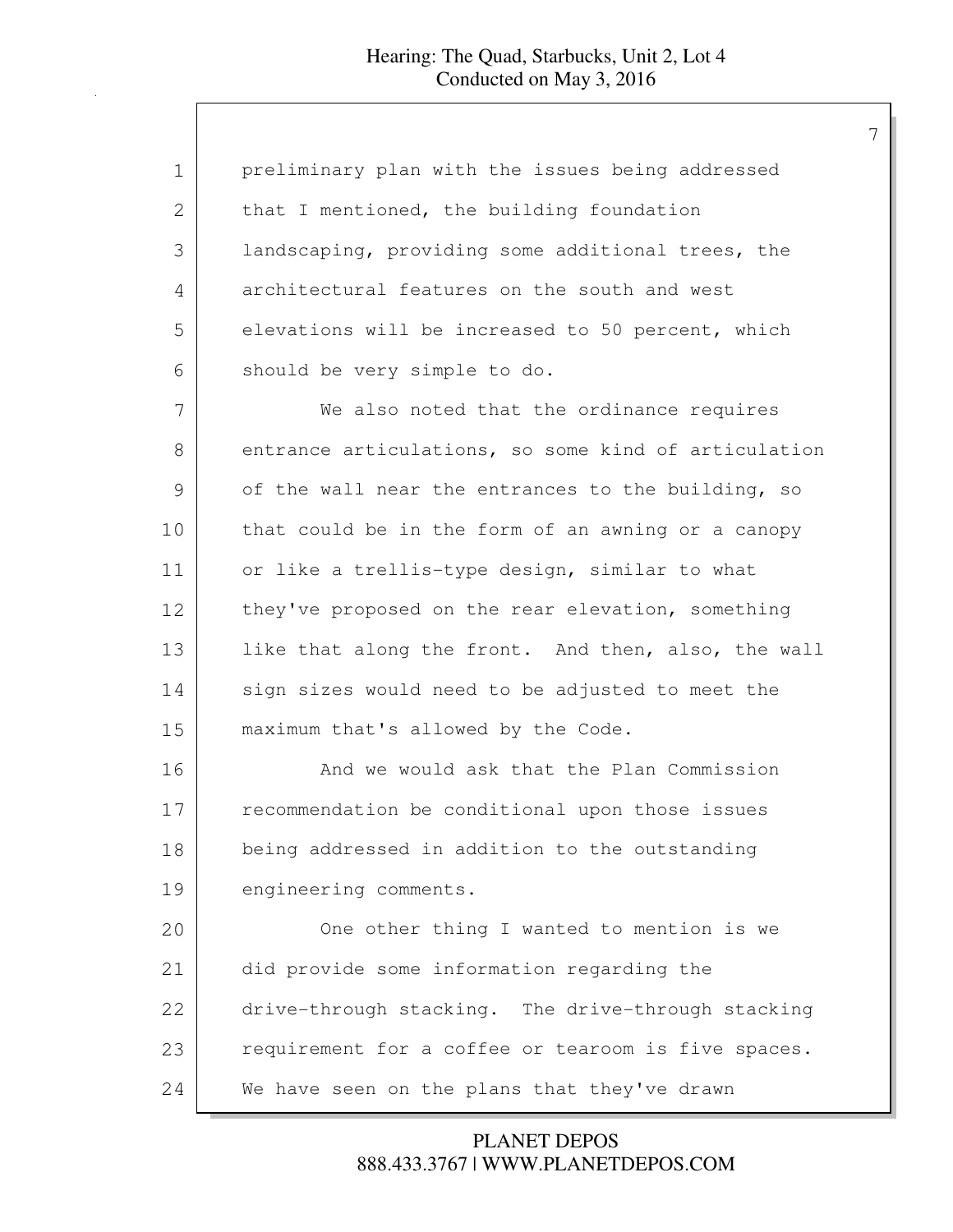| $\mathbf 1$  | six spaces starting from the ordering board, but our |
|--------------|------------------------------------------------------|
| $\mathbf{2}$ | ordinance calculates the stacking requirement all    |
| 3            | the way to the point of service, so the window. So,  |
| 4            | in reality, the site has about 10 stacking spaces or |
| 5            | maybe even 11 if you were to count the holding lane  |
| 6            | that exists past the actual drive-through lane.      |
| 7            | There's a space identified for someone who is        |
| 8            | waiting for an order. So the requirement of the      |
| 9            | Zoning Ordinance for drive-through stacking is       |
| 10           | exceeded.                                            |
| 11           | And, also, for reference, the Starbucks that         |
| 12           | the Plan Commission reviewed previously for the      |
| 13           | Randall Road location had provided eight drive-      |
| 14           | through stacking spaces, and that was based on some  |
| 15           | data that was provided at the time that showed       |
| 16           | Starbucks drive-throughs in similar locations on     |
| 17           | streets with comparable traffic volumes did not --   |
| 18           | generally did not exceed seven stacking spaces, and  |
| 19           | the observations -- there were a couple of isolated  |
| 20           | times where it reached eight spaces.                 |
| 21           | So we believe this site really is                    |
| 22           | comparable, in terms of the traffic volume, to       |
| 23           | Randall Road, so we believe that the stacking that's |
| 24           | been provided and the information that we have to    |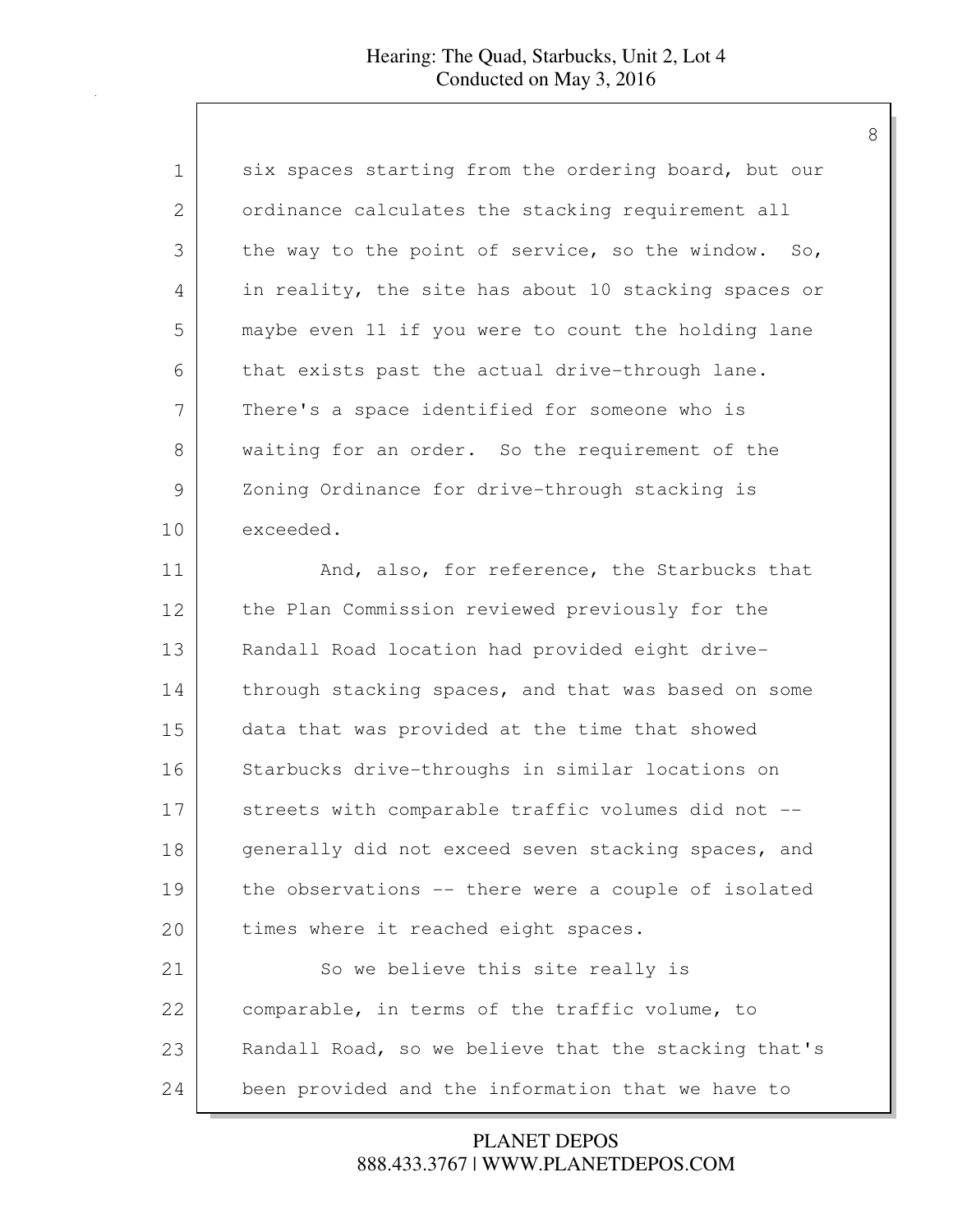| 1  | support it is adequate, that we don't believe there  |
|----|------------------------------------------------------|
| 2  | will be an issue with excess stacking that could     |
| 3  | obstruct the site circulation.                       |
| 4  | And that concludes my report.                        |
| 5  | CHAIRMAN WALLACE: Okay.                              |
| 6  | Does the Applicant wish to offer a                   |
| 7  | presentation?                                        |
| 8  | MR. MAY: Chuck May again, 185 Heathrow               |
| 9  | Court, Lake Bluff, on behalf of the owner.           |
| 10 | I would like our architect, Burt Andrews,            |
| 11 | from Larson & Darby Group, to address staff's        |
| 12 | comments. I think we've attempted to address all of  |
| 13 | the comments relative to the building, and           |
| 14 | I think -- as he will walk you through that.         |
| 15 | MR. ANDREWS: Okay. I've got printouts here           |
| 16 | and it is our intent to comply with everything.      |
| 17 | I have actually updated drawings here which          |
| 18 | address -- which I believe address all the comments. |
| 19 | Yeah, we adjusted the signage down to the            |
| 20 | ordinance-allowed signage. We were a little bit      |
| 21 | over, and to compensate for that we brought the      |
| 22 | masonry base up one course and added 8 inches there. |
| 23 | And then the banding that articulates the top of the |
| 24 | windows, we've expanded that up 4 inches, and that   |

### 888.433.3767 | WWW.PLANETDEPOS.COM PLANET DEPOS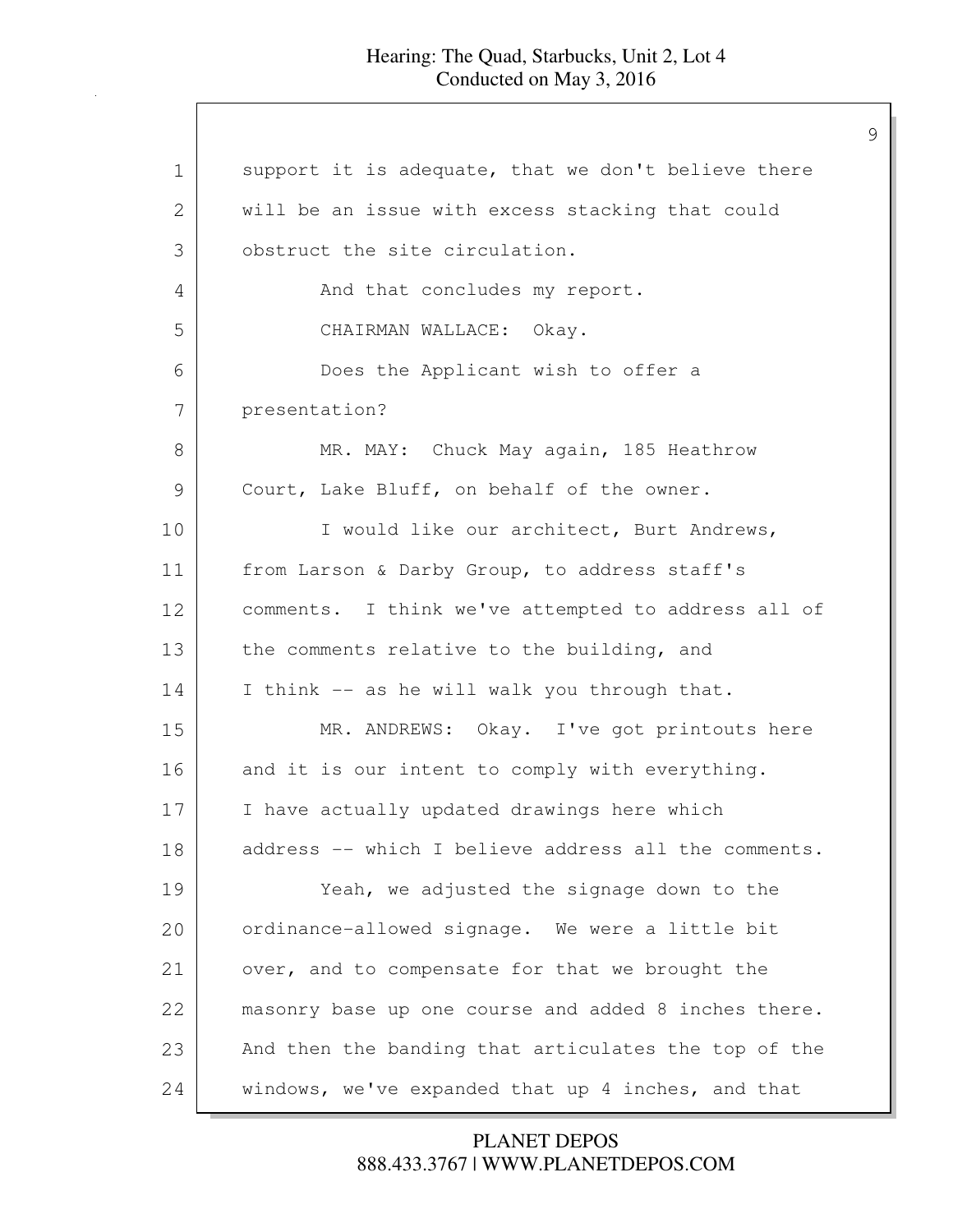1 | more than offsets this. We've got the updated 2 calculation there, which puts us slightly over 3 50 percent on both of the critical elevations. 4 And then I'll turn it around here for -- and 5 then we've addressed the issue of articulating the 6 entryway by adding a fabric awning over the two 7 entry doors on the front to indicate which one of 8 the glass bays is, indeed, the opening. 9 So that's -- I believe we've addressed all 10 your comments, Russ. 11 VICE CHAIRMAN KESSLER: Wasn't there 12 something about --13 MEMBER DOYLE: Landscaping. 14 VICE CHAIRMAN KESSLER: -- landscaping? 15 MR. ANDREWS: If you want to address 16 landscaping. 17 MR. MAY: Yeah. 18 We're willing to take a look at the 19 additional trees. The only thing I can say is we 20 spent a lot of money taking down those trees, those 21 pine trees that blocked the view of Von Maur and 22 Carson's for a long, long time, and, actually, 23 Von Maur had an increase in sales, and it was 24 primarily the result of people recognizing that the

> 888.433.3767 | WWW.PLANETDEPOS.COM PLANET DEPOS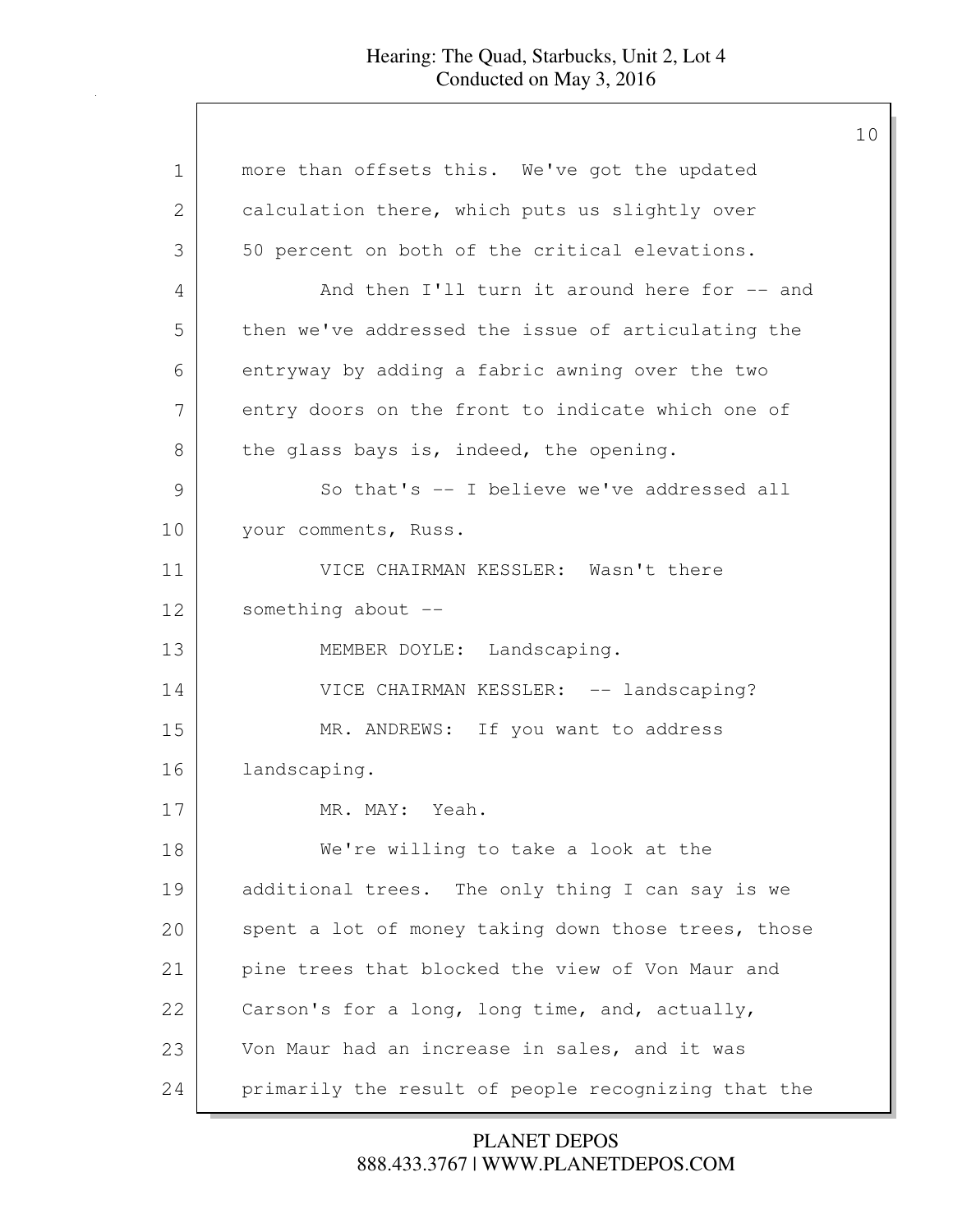1 store's still open. 2 So we're very -- we want to be very cautious 3 about what we put back up there. We're tending to 4 try to keep it open and keep the -- these -- the 5 Starbucks building is one thing, but we want people 6 to be able to see Von Maur and Carson's and the rest 7 of the mall, and so that's very important to us. 8 And we're -- we understand the interest in 9 putting in some trees. I think we just need to be 10 very careful as to -- that we don't go back and 11 create another situation where you can't see the 12 forest for the trees. 13 VICE CHAIRMAN KESSLER: I think that's a 14 very wise thing to consider. And if you find that 15 you need to cut down on trees, then you need to come 16 with an application to vary because it's -- 17 unfortunately, it's not because we think they're 18 pretty. It's the ordinance. 19 So you have to --20 MR. MAY: We took down the trees. The trees 21 are gone. 22 VICE CHAIRMAN KESSLER: No, I understand. 23 But the requirement for the landscaping --24 MR. MAY: Well, the --

> 888.433.3767 | WWW.PLANETDEPOS.COM PLANET DEPOS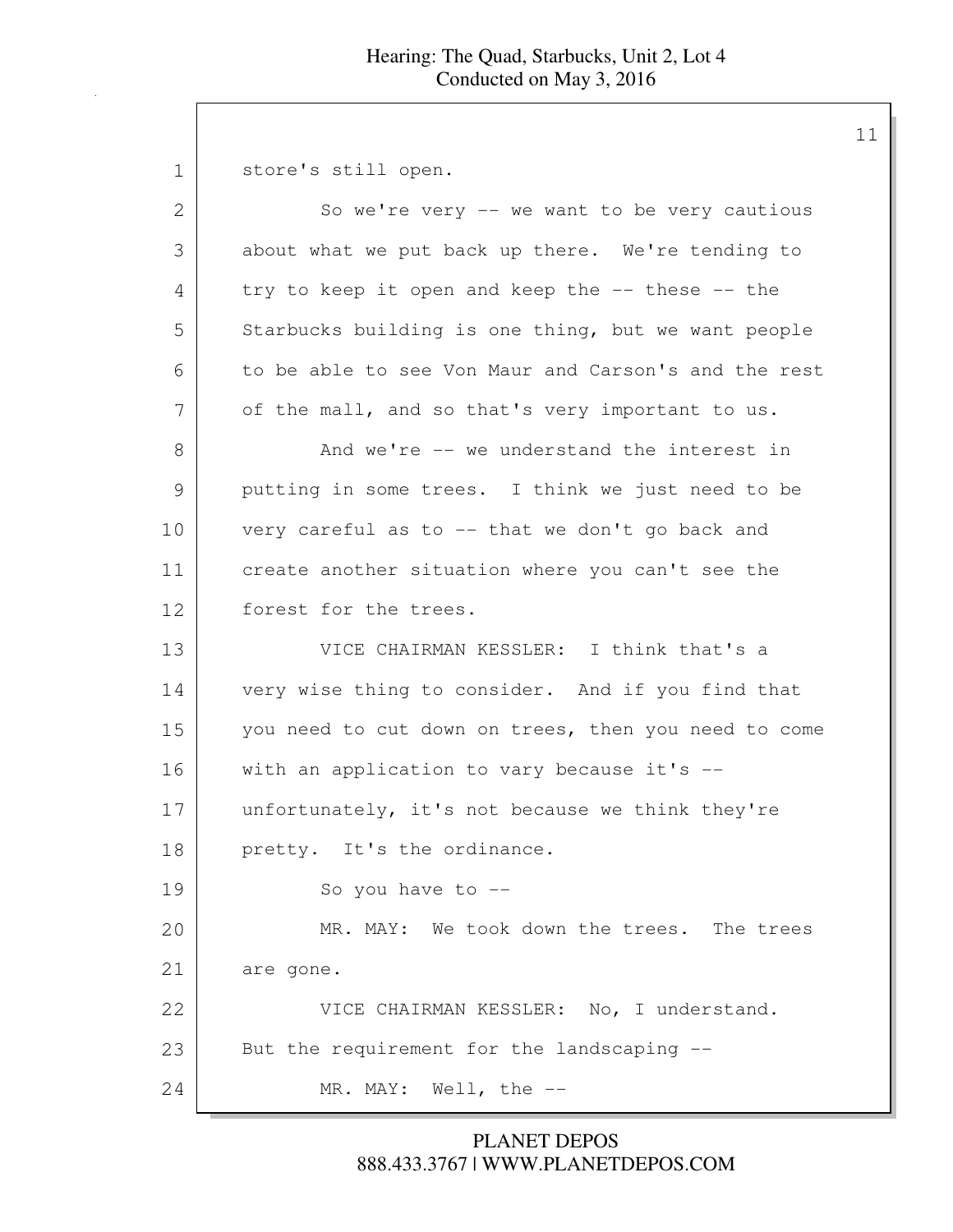| 1            | VICE CHAIRMAN KESSLER: -- is that --                 |
|--------------|------------------------------------------------------|
| $\mathbf{2}$ | MR. MAY: I'm afraid that's not exactly               |
| 3            | correct.                                             |
| 4            | MR. COLBY: If I could offer a clarification,         |
| 5            | the PUD does allow for reduced number of trees along |
| 6            | the public street frontage, and it allows            |
| 7            | flexibility for the building foundation landscaping  |
| 8            | to have different plant types.                       |
| 9            | So what's being proposed isn't necessarily           |
| 10           | out of compliance with what the PUD ordinance calls  |
| 11           | for, but we -- it's more of a design comment, that   |
| 12           | we thought there are opportunities to maybe          |
| 13           | introduce a couple of additional shade trees for     |
| 14           | more variety in the type of landscaping.             |
| 15           | But we are sensitive to the comment that was         |
| 16           | made about blocking the views. That wouldn't be our  |
| 17           | intent. So this is not a situation where the --      |
| 18           | MR. MAY: And I said that we're willing to            |
| 19           | look at how we can do that and do so in a reasonable |
| 20           | way to keep from blocking it.                        |
| 21           | So I said $-$ I said right in the beginning          |
| 22           | of my statement that we're willing to look at how we |
| 23           | can put some in there, but we want to be very        |
| 24           | careful about maintaining the visibility of the      |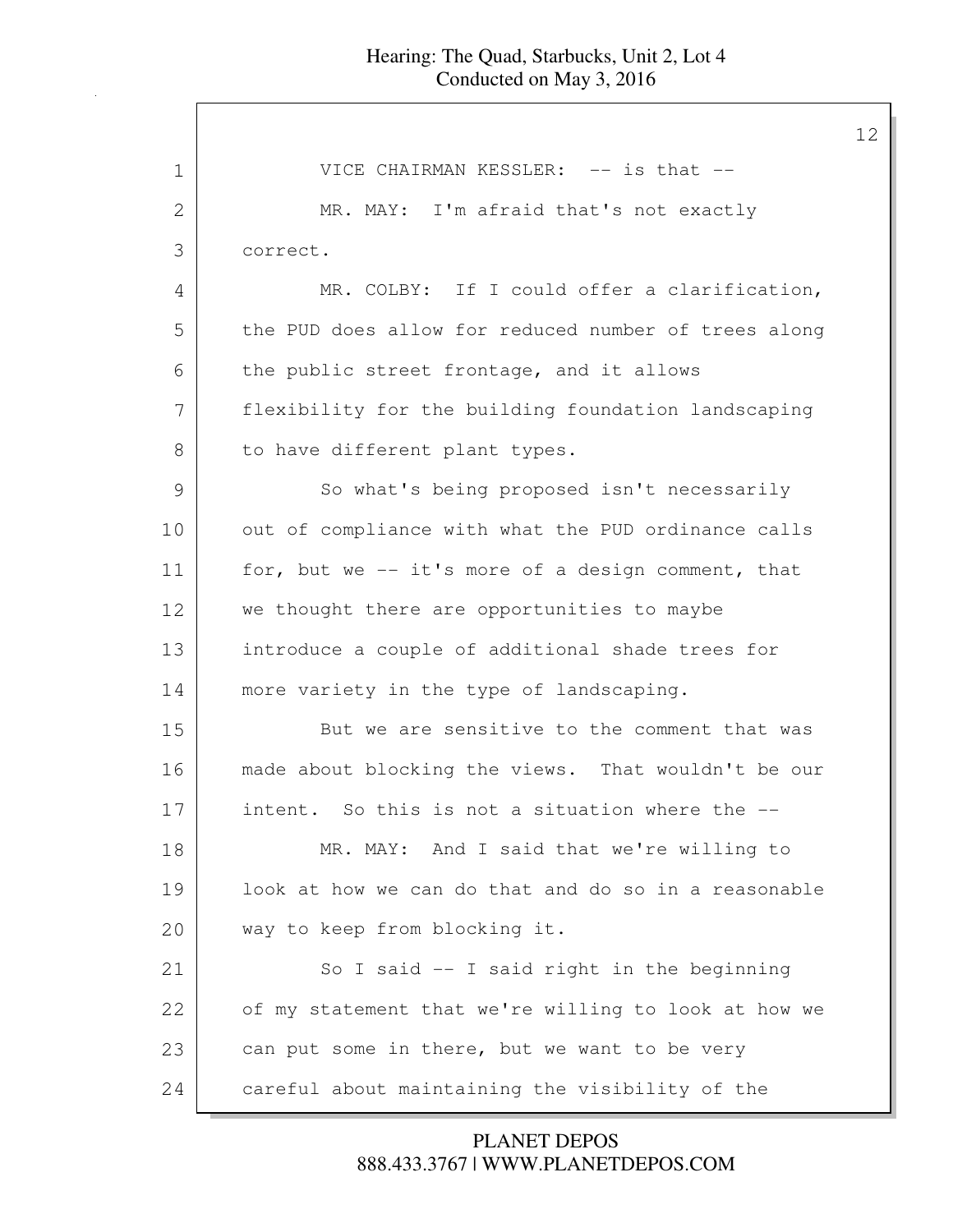13

1 stores behind them. 2 VICE CHAIRMAN KESSLER: Well, you had me, 3 sir, at "we're fully willing to comply with 4 everything," so I was good with that. 5 MR. ANDREWS: Okay. 6 CHAIRMAN WALLACE: All right. Any other -- 7 any questions? 8 MEMBER DOYLE: I -- just for Russ, then. 9 MEMBER MACKLIN-PURDY: I don't have any 10 questions. 11 MEMBER DOYLE: So the building foundation 12 landscaping proposal right now is not -- it's not 13 | noncompliant? The staff thought there were some 14 opportunities to perhaps improve it from a design 15 standpoint? 16 MR. COLBY: Yes. That's correct. 17 The way the PUD was written, we wanted to 18 acknowledge the fact that this was a redevelopment 19 site and there's a lot of constraints with the 20 property that make it somewhat challenging to meet 21 our requirements since our requirements are really 22 more written for a new development scenario where 23 you would have a lot of space to work with to 24 accommodate these things.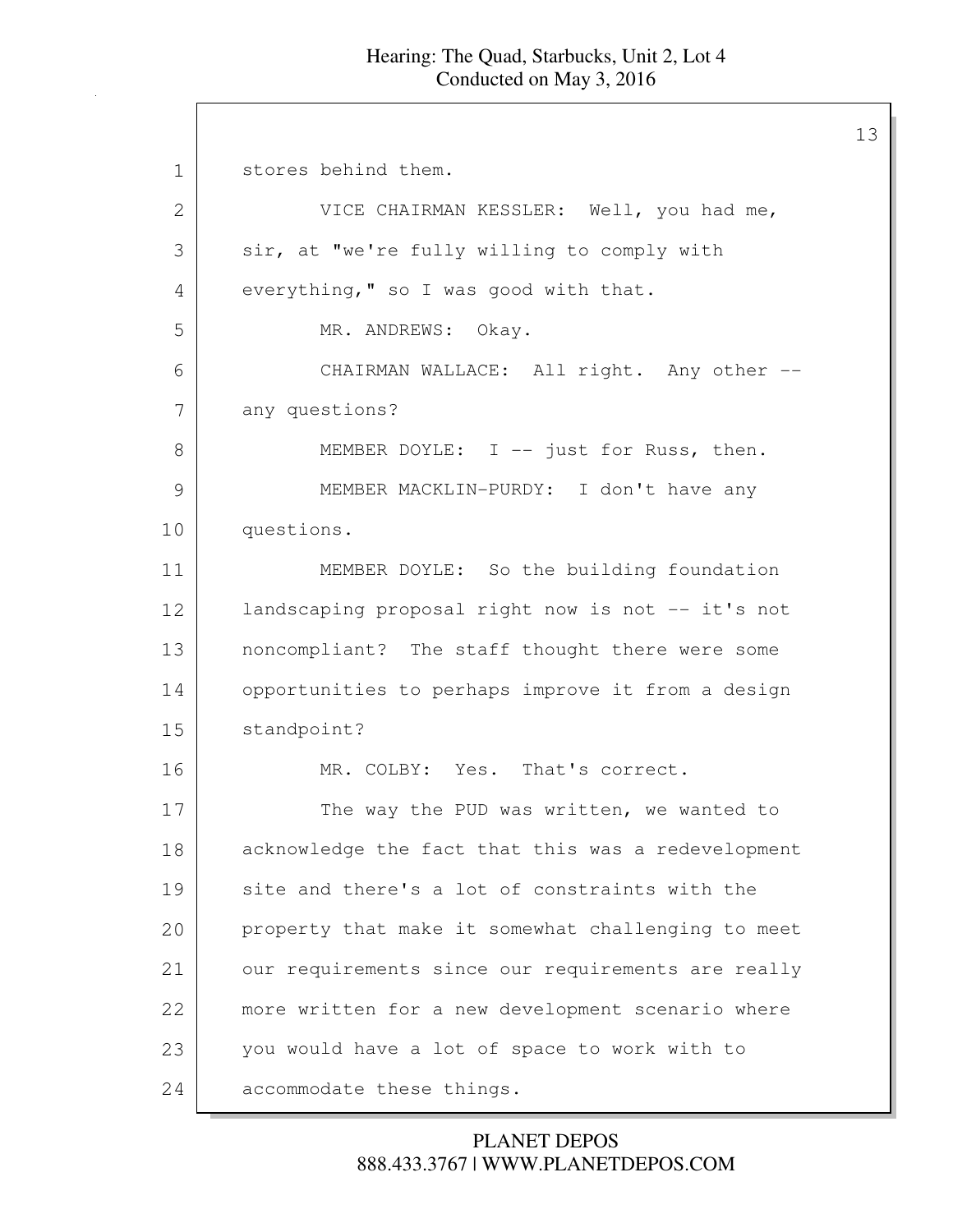| $\mathbf 1$ | So the intent was to provide flexibility but        |
|-------------|-----------------------------------------------------|
| 2           | still provide something that's comparable in terms  |
| 3           | of quality.                                         |
| 4           | But based on the space, it looked like there        |
| 5           | was some additional room to provide the             |
| 6           | additional -- some additional plantings.            |
| 7           | VICE CHAIRMAN KESSLER: So that -- in the            |
| 8           | staff report where you note that the recommendation |
| 9           | for approval should be conditional upon conformance |
| 10          | with these requirements, the building foundation    |
| 11          | landscaping isn't, in fact, a requirement?          |
| 12          | Item 1 in that list is not a requirement?           |
| 13          | MR. COLBY: Yes. We -- it's more of a                |
| 14          | design comment, that we felt that it was -- it was  |
| 15          | deficient in providing the landscaping in the area  |
| 16          | that was available.                                 |
| 17          | VICE CHAIRMAN KESSLER: I understand.<br>But         |
| 18          | I want to make sure that, when we talk about        |
| 19          | recommending approval, for the conformance with     |
| 20          | these requirements, that is not one of the          |
| 21          | requirements. Is that correct?                      |
| 22          | MR. COLBY: It's not a Code requirement.             |
| 23          | VICE CHAIRMAN KESSLER: But it's not a               |
| 24          | requirement, either?                                |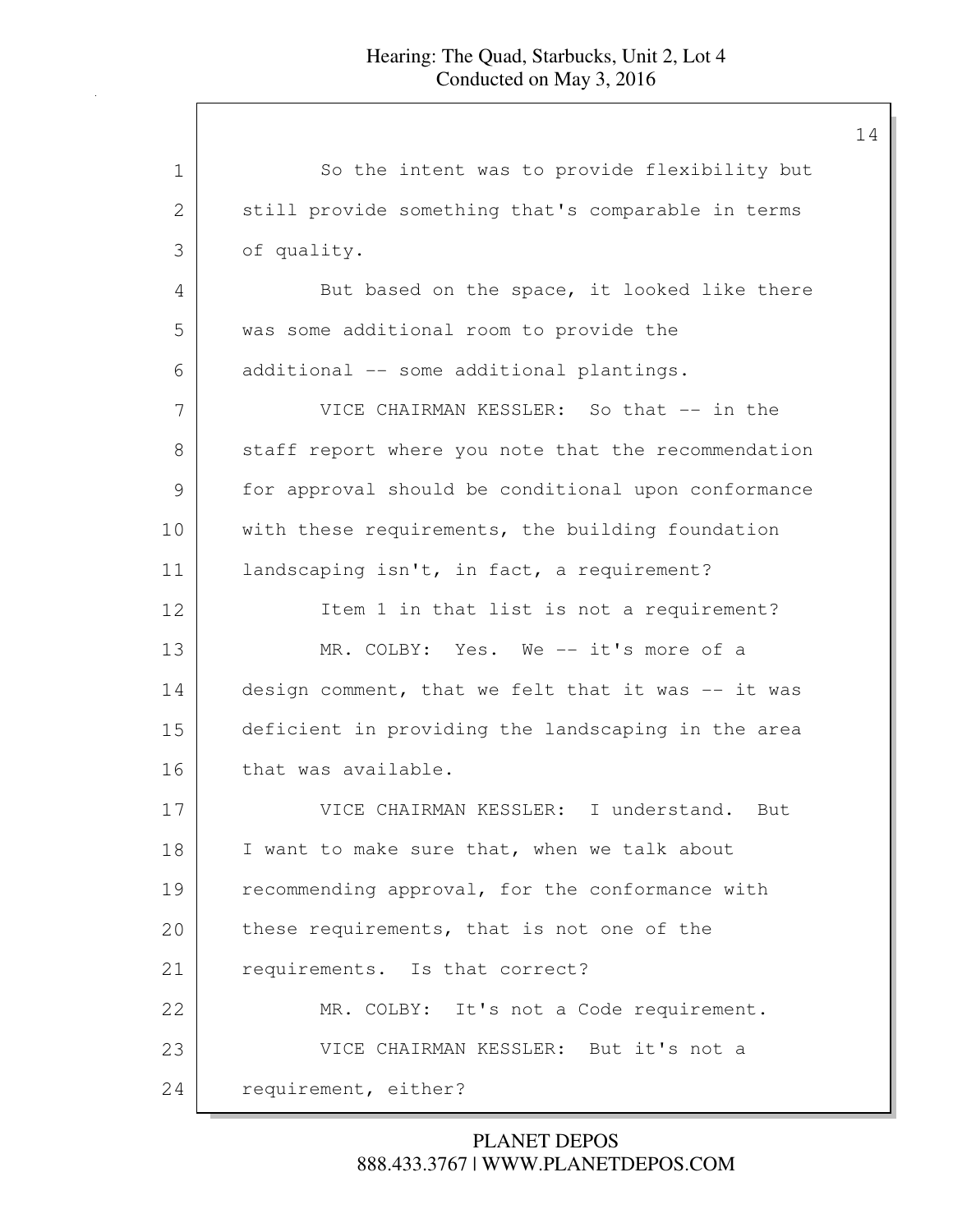1 MR. COLBY: No. It's a recommendation -- VICE CHAIRMAN KESSLER: Okay. MR. COLBY: -- request from staff based on 4 our review of the plan. MEMBER DOYLE: So, Mr. Chairman, I would offer a motion. I recommend approval of the PUD preliminary plan contingent upon resolution of staff comments regarding architectural features on the south and west elevations in terms of articulation as needed and wall sign size limitations and contingent upon 12 the Applicant making a good faith effort to work 13 with staff to capitalize on any opportunities to improve the building foundation landscaping. CHAIRMAN WALLACE: Okay. Is there a second? VICE CHAIRMAN KESSLER: I second. But I would also add resolution of outstanding 18 engineering comments. 19 MEMBER DOYLE: I agree. Friendly amendment. CHAIRMAN WALLACE: All right. 21 Discussion on the motion? (No response.) 23 CHAIRMAN WALLACE: I just -- I have a 24 question regarding traffic circulation.

> 888.433.3767 | WWW.PLANETDEPOS.COM PLANET DEPOS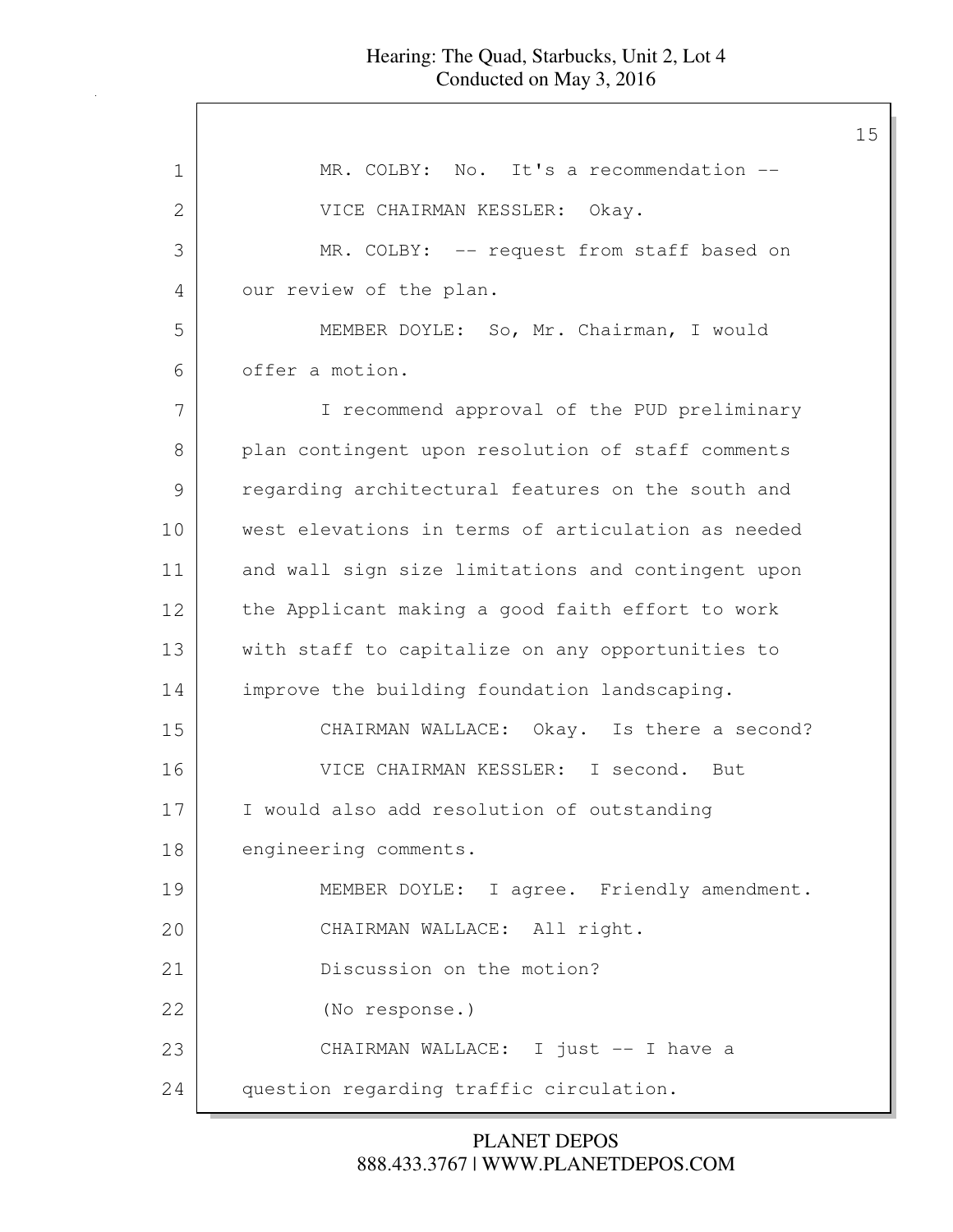1 Do we have -- it seems to me that the turn 2 around through the drive-through is fairly tight. 3 Is there a form -- or a -- what do you call 4 it? -- template for that? 5 MR. ANDREWS: Yeah. We're -- for that the 6 civil engineer is here. 7 CHAIRMAN WALLACE: Okay. 8 MR. COLBY: Yeah. The City does not have a 9 specific standard for that. I would defer to the 10 engineer to respond. 11 MR. ZAPRZALKA: Good evening. My name is 12 Mark Zaprzalka, Z-a-p-r-z-a-l-k-a, with Jacob & 13 Hefner Associates. We're the civil engineer on the 14 project. 15 We did run truck -- or vehicle-turning 16 movements in the drive-through to verify that the 17 drive-through radiuses can accommodate the 18 | movements, and we can provide those for City review. 19 We can resubmit them. 20 CHAIRMAN WALLACE: Okay. And is there 21 any thought given to an escape drive for cars that 22 are in the drive-through? 23 I'm thinking off the top of my head of --24 I mean, I know I've been in drive-throughs that

> 888.433.3767 | WWW.PLANETDEPOS.COM PLANET DEPOS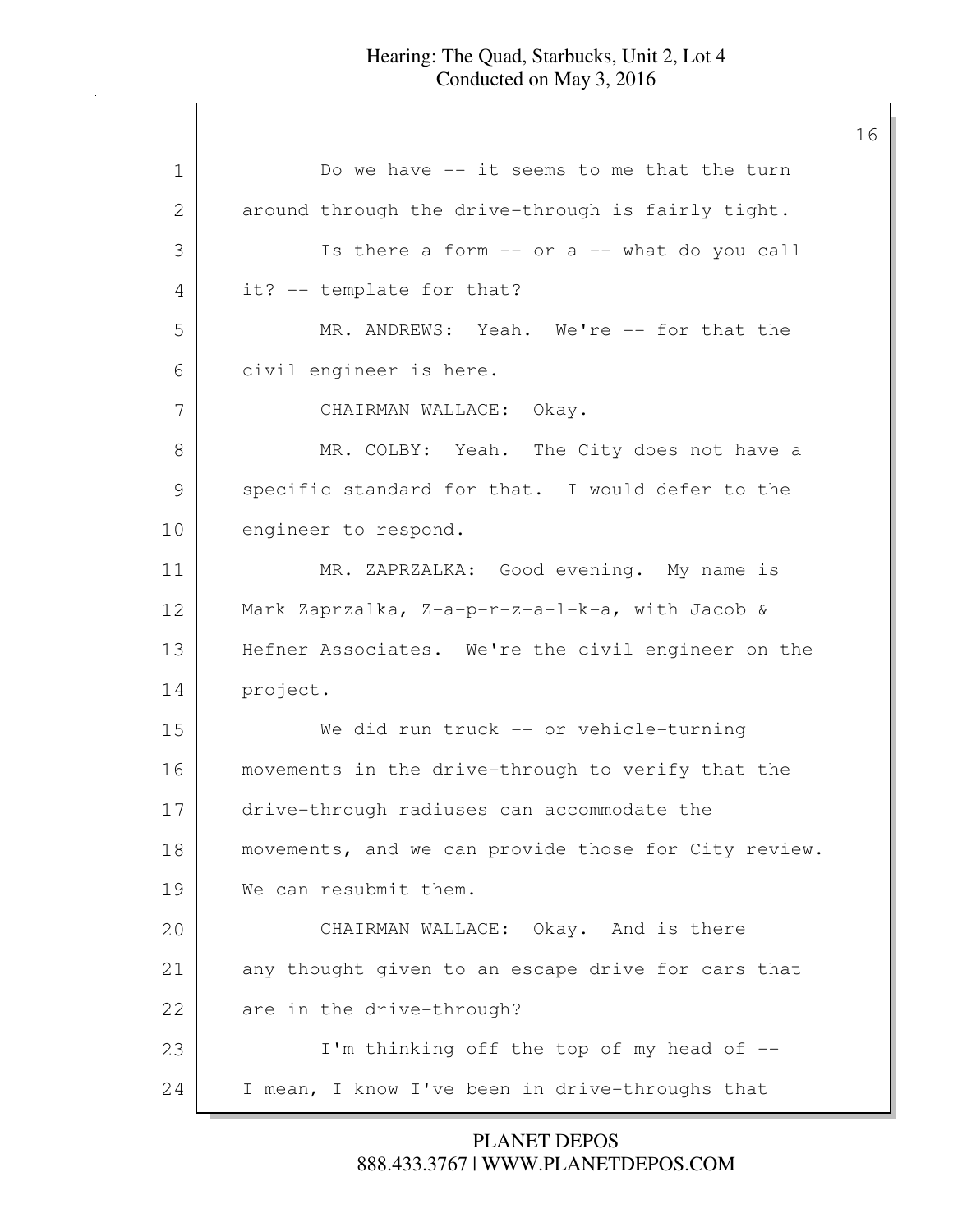1 don't -- they're simply one lane and, once you're 2 in, you're in. 3 I mean, what's the -- what are the options 4 for a car that's in the drive that wants to get out? 5 I don't know. Do -- how have we handled 6 this in the past? 7 MR. COLBY: It isn't specifically a Code 8 requirement. I know there's often been times where, 9 because of site circulation, there was a need to 10 provide a second lane that wrapped around --11 CHAIRMAN WALLACE: Yeah. 12 MR. COLBY: -- but it was not necessarily 13 because there needed to be a -- sort of an escape 14 route from the drive-through. 15 CHAIRMAN WALLACE: Okay. 16 (An off-the-record discussion was held.) 17 CHAIRMAN WALLACE: I'm just thinking, if a 18 car breaks down or something like that, how do the 19 other cars get out. But I guess they go forward and 20 backward. 21 Okay. Is there anything at the entrance 22 from the ring road to dissuade or to guide drivers 23 that are turning left into the Starbucks from 24 basically crossing lane -- crossing the outgoing

> 888.433.3767 | WWW.PLANETDEPOS.COM PLANET DEPOS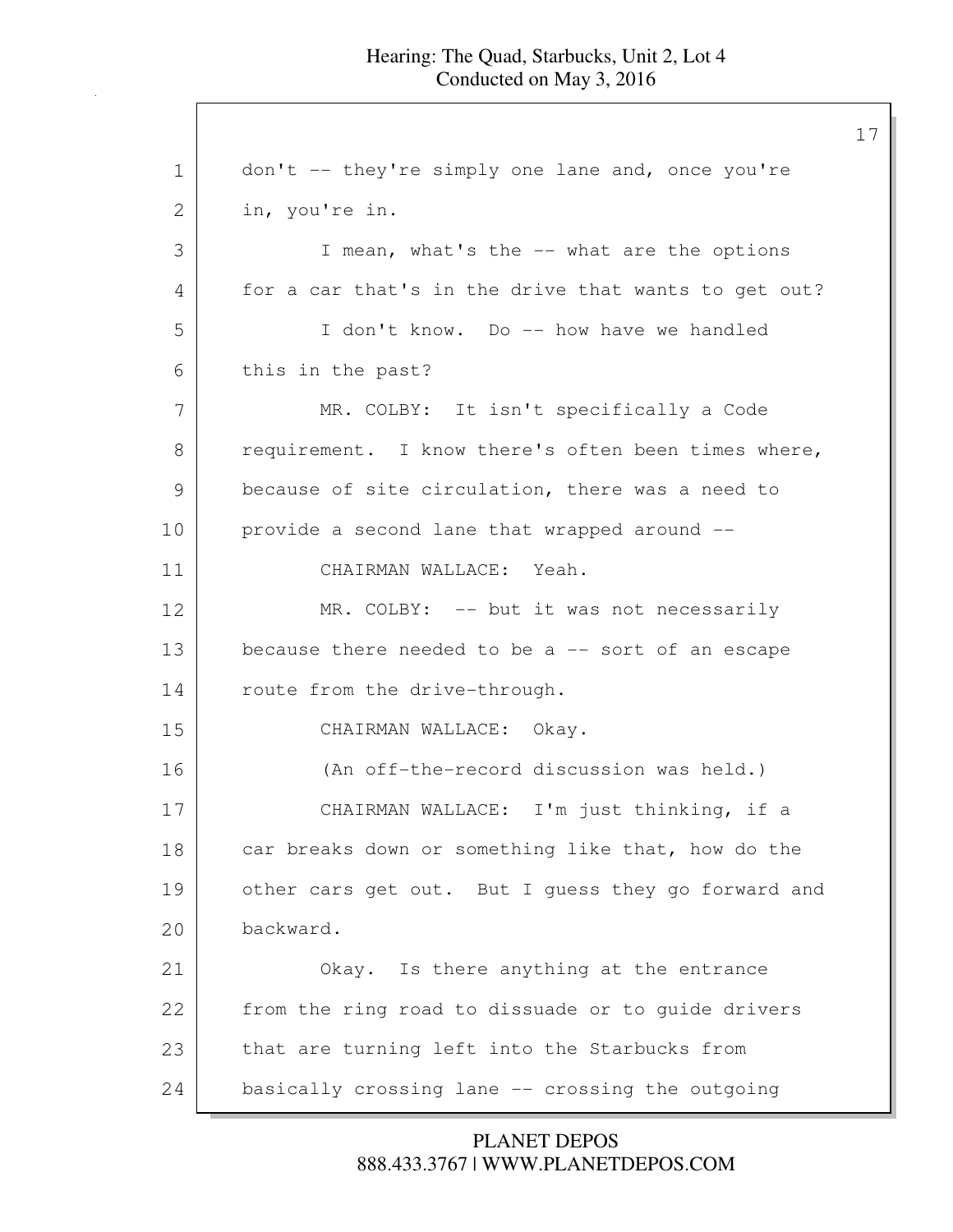| 1  | lane of traffic, from making a left-hand turn onto  |
|----|-----------------------------------------------------|
| 2  | the ring road? Do you see what I mean?              |
| 3  | I'm just imagining that people may be coming        |
| 4  | westbound and will do kind of a little thing into   |
| 5  | the -- into the drive-through without really having |
| 6  | a regard for people that are coming out.            |
| 7  | Are we doing striping? Are we doing any             |
| 8  | type of signage or any measures to deal with that?  |
| 9  | MR. ZAPRZALKA: We do have pavement striping         |
| 10 | on the entrance and the exit at the drive-through   |
| 11 | lane. We could look into some sort of a yield sign  |
| 12 | on the access.                                      |
| 13 | CHAIRMAN WALLACE: Yeah. I'm just curious            |
| 14 | if you view that as being an issue.                 |
| 15 | MEMBER DOYLE: Todd, do you mean that they           |
| 16 | would cut the corner, basically?                    |
| 17 | So going westbound on the ring road and cut         |
| 18 | the corner and, basically, driving in the outgoing  |
| 19 | traffic lane?                                       |
| 20 | CHAIRMAN WALLACE: Yeah. I've seen --                |
| 21 | there's another restaurant in town that uses golden |
| 22 | arches that I've seen the same sort of thing happen |
| 23 | going into a drive-through that's similarly         |
| 24 | situated.                                           |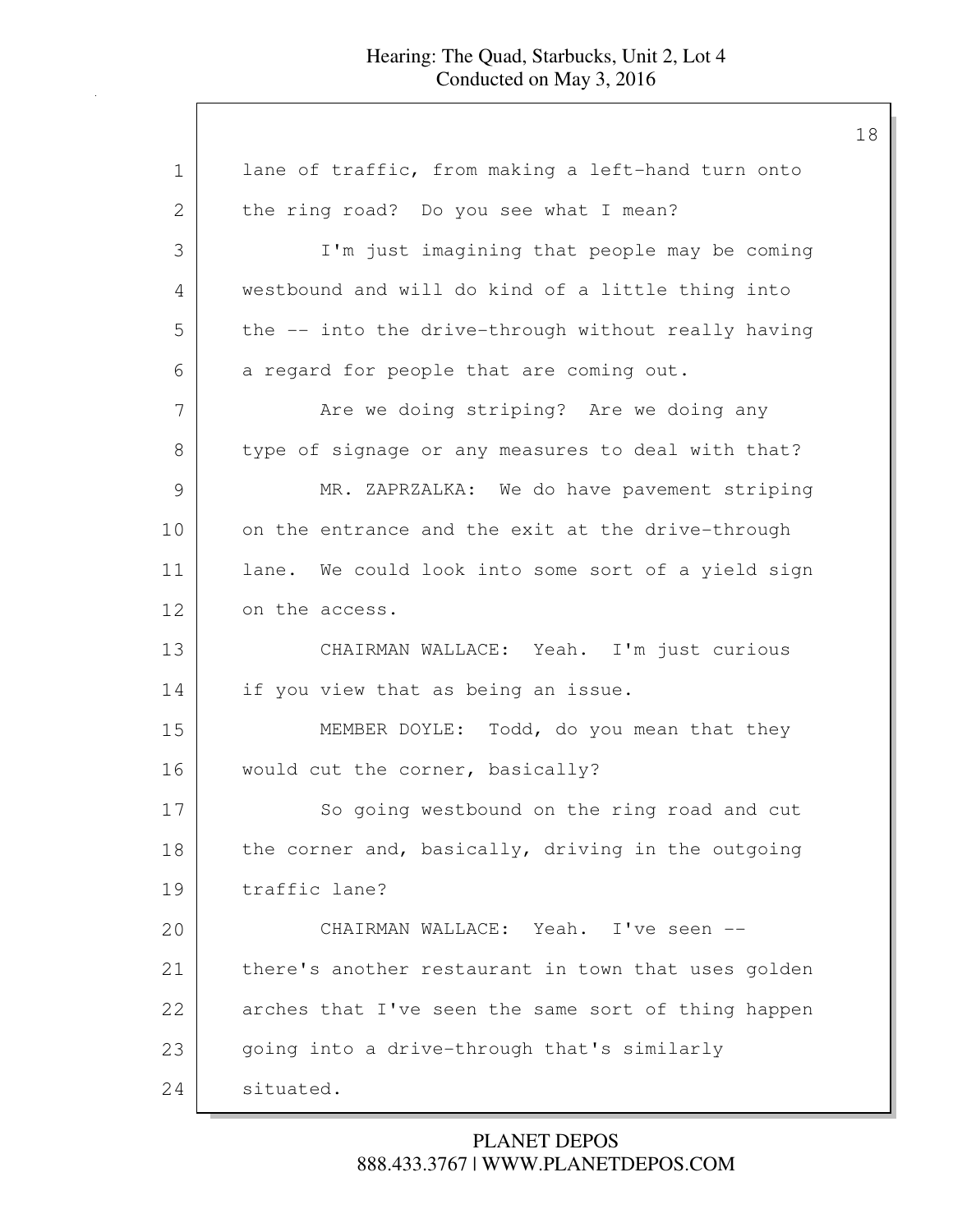| 1             | And I've seen pedestrians almost get hit;            |
|---------------|------------------------------------------------------|
| 2             | I've seen cars get -- I mean, I've never actually    |
| 3             | witnessed an accident, but I have no doubt that it's |
| 4             | happened.                                            |
| 5             | And it's the same sort of situation, where           |
| 6             | they kind of do a little jig into the drive-through, |
| 7             | $SO$ $--$                                            |
| 8             | MR. ZAPRZALKA: Sure. We could definitely             |
| $\mathcal{G}$ | look into that with the Starbucks.                   |
| 10            | CHAIRMAN WALLACE: All right. I don't have            |
| 11            | any other questions or -- I don't have comments.     |
| 12            | Anything else before we vote?                        |
| 13            | (No response.)                                       |
| 14            | CHAIRMAN WALLACE: Tim.                               |
| 15            | VICE CHAIRMAN KESSLER: Holderfield.                  |
| 16            | MEMBER HOLDERFIELD: Yes.                             |
| 17            | VICE CHAIRMAN KESSLER: Doyle.                        |
| 18            | MEMBER DOYLE: Yes.                                   |
| 19            | VICE CHAIRMAN KESSLER: Schuetz.                      |
| 20            | MEMBER SCHUETZ: Yes.                                 |
| 21            | VICE CHAIRMAN KESSLER: Purdy.                        |
| 22            | MEMBER MACKLIN-PURDY:<br>Yes.                        |
| 23            | VICE CHAIRMAN KESSLER: Pretz.                        |
| 24            | MEMBER PRETZ: Yes.                                   |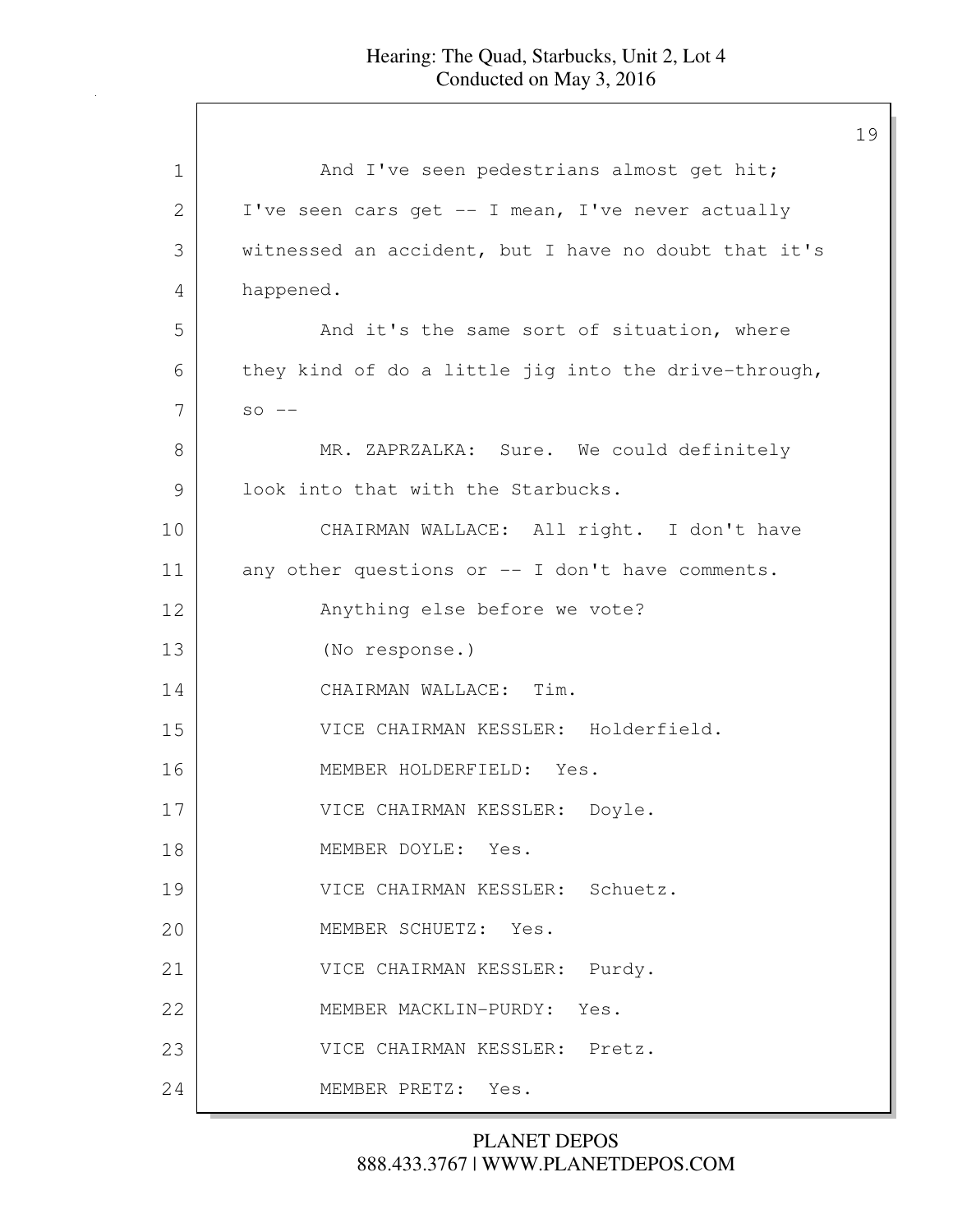$\overline{\phantom{a}}$ 

| 1  | VICE CHAIRMAN KESSLER: Wallace.                       |
|----|-------------------------------------------------------|
| 2  | CHAIRMAN WALLACE: Yes.                                |
| 3  | VICE CHAIRMAN KESSLER: Kessler, yes.                  |
| 4  | CHAIRMAN WALLACE: All right. And that                 |
| 5  | concludes this item.                                  |
| 6  | And on to Item 6, which is additional                 |
| 7  | business from Plan Commission members.                |
| 8  | MEMBER DOYLE: Todd, is there any update on            |
| 9  | your inquiry to --                                    |
| 10 | CHAIRMAN WALLACE: Yes. Thank you for                  |
| 11 | reminding me. Yes.                                    |
| 12 | I did speak with the City's attorney                  |
| 13 | regarding the question of whether, basically, if --   |
| 14 | I guess what we'll call -- an action item can         |
| 15 | originate from within the Plan Commission to be sent  |
| 16 | via a resolution to the City Council. And I kind of   |
| 17 | canned a couple of suggestions and posed them to him. |
| 18 | And $I$ -- the one that we -- in discussing           |
| 19 | it, the one that we agreed on was -- the first        |
| 20 | concern is Plan Commission basically tasking staff    |
| 21 | with doing certain things, which really amounts to    |
| 22 | an administrative role that the Plan Commission is    |
| 23 | taking on, which I don't believe that we have.        |
| 24 | MEMBER DOYLE: Correct.                                |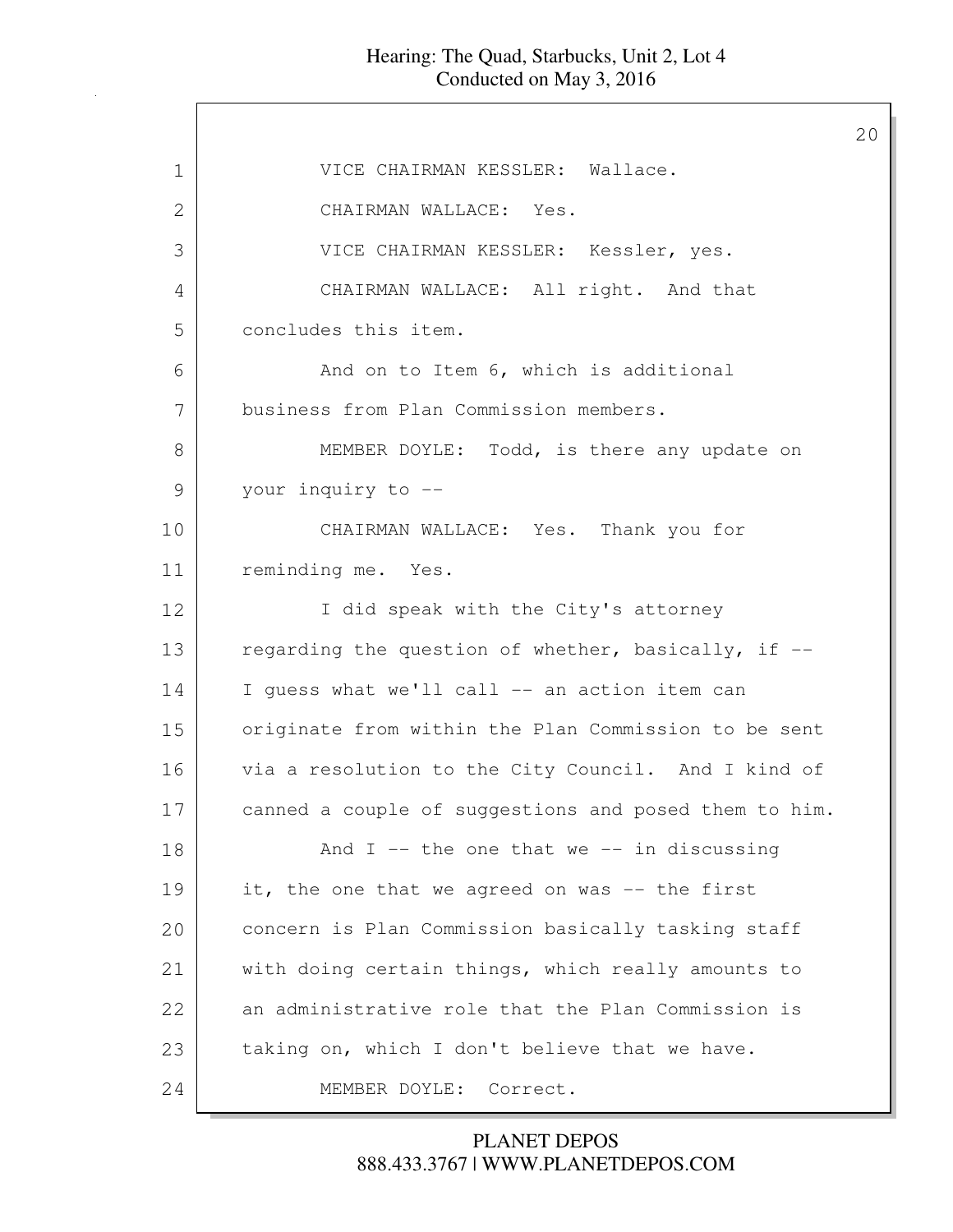| 1             | CHAIRMAN WALLACE: And so to minimize that            |
|---------------|------------------------------------------------------|
| 2             | and, really, to direct it from the top, what we came |
| 3             | up with is that the Plan Commission has the ability  |
| 4             | to write a resolution that would be forwarded to the |
| 5             | City Council to request that the City Council direct |
| 6             | staff to file an application.                        |
| 7             | I know it seems kind of roundabout, but              |
| 8             | from -- just from a procedural standpoint, it makes  |
| $\mathcal{G}$ | the most sense.                                      |
| 10            | MEMBER DOYLE: Uh-huh.                                |
| 11            | CHAIRMAN WALLACE: So if the Plan Commission          |
| 12            | felt that there was something -- ultimately, we have |
| 13            | to look at what advances the comprehensive plan.     |
| 14            | MEMBER DOYLE: Yes.                                   |
| 15            | CHAIRMAN WALLACE: And if we felt that a              |
| 16            | change to the Zoning Ordinance, modification of some |
| 17            | sort would advance the comprehensive plan, then we   |
| 18            | could draft and forward a resolution to City Council |
| 19            | asking them to direct staff to file an application   |
| 20            | to do whatever it is that we're looking to do.       |
| 21            | And then it would initiate in the same way,          |
| 22            | and then it would be up to City Council --           |
| 23            | MEMBER DOYLE: -- to decide, yeah.                    |
| 24            | CHAIRMAN WALLACE: And, effectively, what             |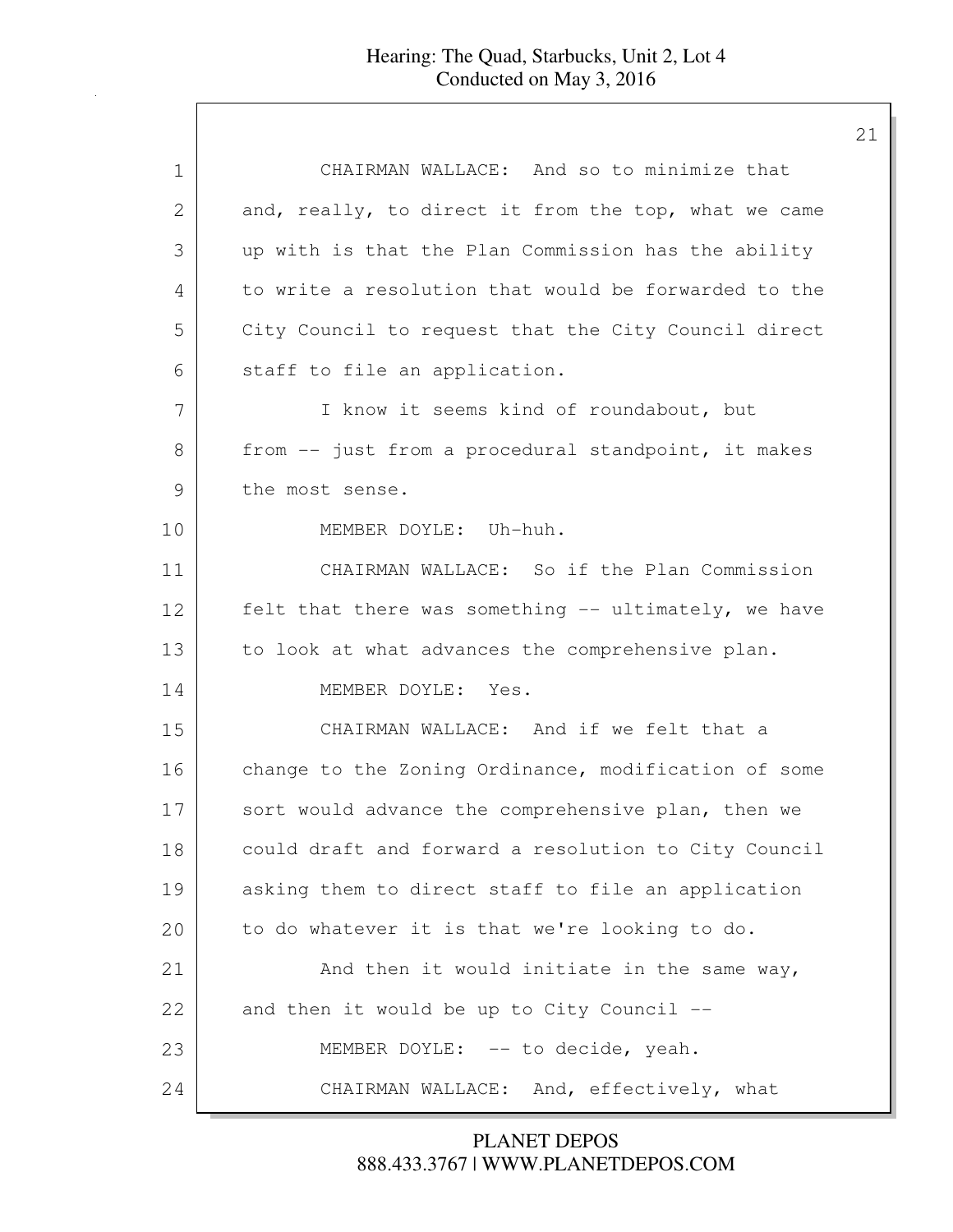1 | the City Council would do is they would direct the 2 City administrator, who would direct the director 3 of -- what's Rita's title? 4 MR. COLBY: Community and economic 5 development. 6 CHAIRMAN WALLACE: -- community and economic 7 development to file an application, which would then 8 come through the regular chain. 9 MEMBER DOYLE: Okay. 10 CHAIRMAN WALLACE: So -- and I think 11 anything other than that, us actually asking staff 12 to do something and having them come back, would 13 create a new channel that we just have never used 14 before. 15 MEMBER DOYLE: Right. And I -- and I --16 which is why I asked the question at the last 17 meeting, what the proper framework is. 18 CHAIRMAN WALLACE: Uh-huh. 19 MEMBER DOYLE: So I guess my next 20 question -- and -- is, do we need to have an item on 21 the agenda or can any one of the Plan Commissioners  $22$  | bring, at this agenda item at a future meeting, a 23 motion -- 24 CHAIRMAN WALLACE: Uh-huh.

> 888.433.3767 | WWW.PLANETDEPOS.COM PLANET DEPOS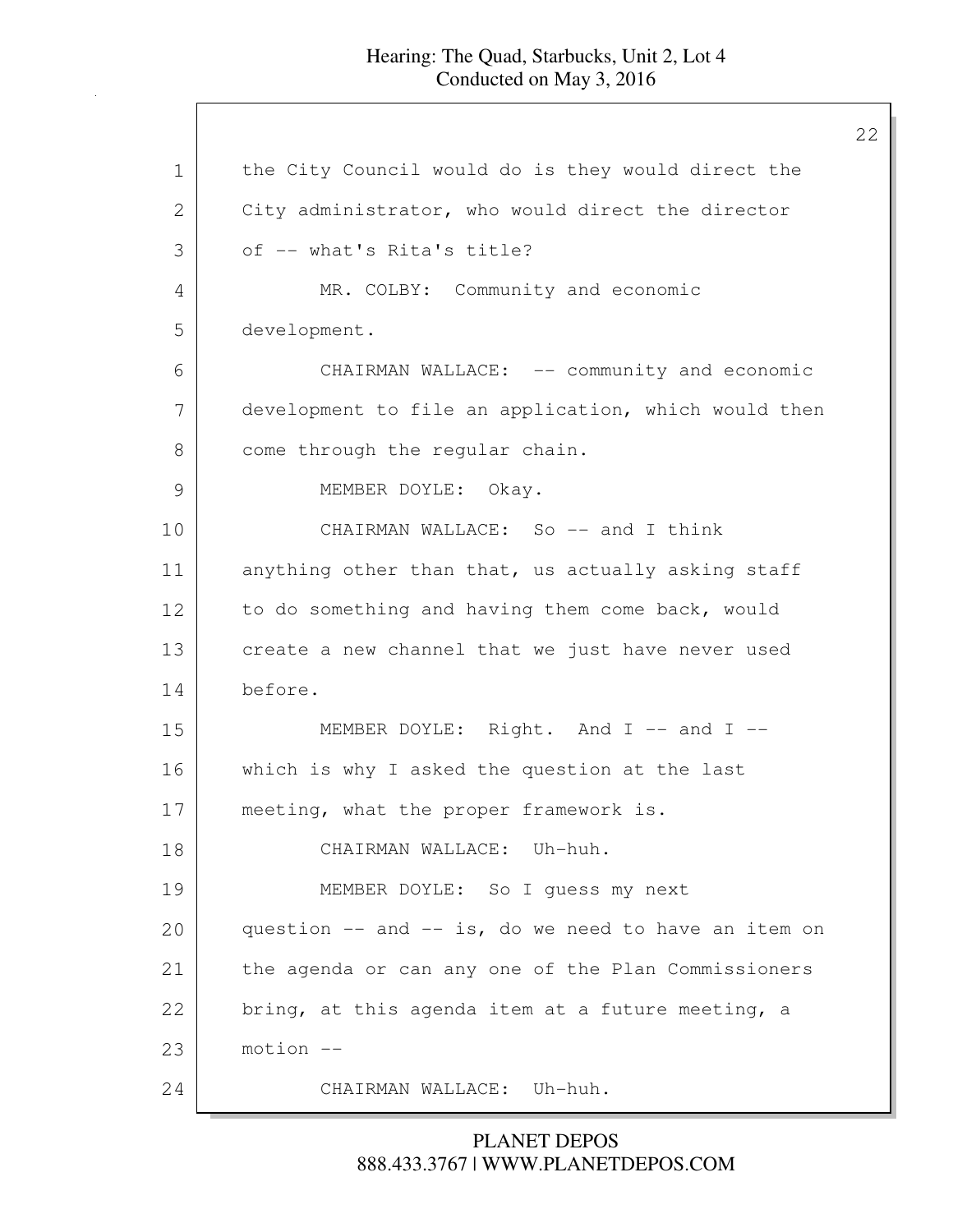23

1 **I** MEMBER DOYLE: -- with a -- with drafted 2 language -- 3 CHAIRMAN WALLACE: Yes. 4 MEMBER DOYLE: -- prepared so the Commission 5 can consider it? 6 I just would want -- I know that we have an 7 agenda and then we have sort of a placeholder agenda 8 item. 9 I want the rest of the Commission to be 10 prepared if we do have an agenda item that's going 11 to take some time --12 CHAIRMAN WALLACE: Sure. 13 MEMBER DOYLE: -- that it not -- you know, 14 it's nothing I'd want to bring up at nine o'clock -- 15 at 8:30 or nine o'clock in the evening. 16 CHAIRMAN WALLACE: Well, the City attorney 17 thought, as far as standing and that, it would be 18 most advisable -- if there's something that, you 19 know, the Plan Commission should, you know, make a 20 resolution, forward a resolution on -- is to bring 21 it up at one meeting to be added to the agenda of a 22 subsequent meeting, just from a due process 23 standpoint. 24 MEMBER DOYLE: Uh-huh.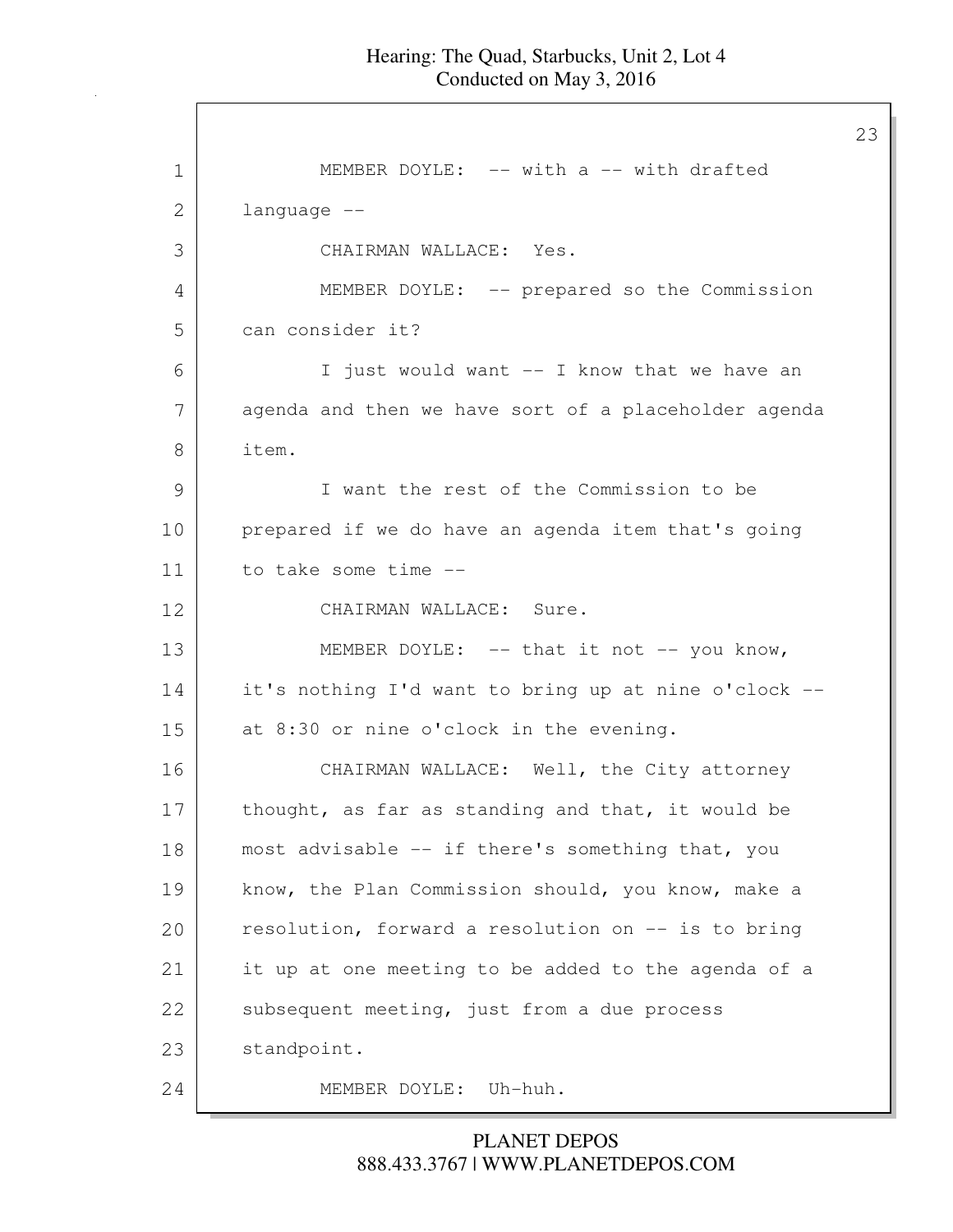| 1  | CHAIRMAN WALLACE: That way, there's public           |
|----|------------------------------------------------------|
| 2  | notice that the Plan Commission will be doing such   |
| 3  | and such. I don't think that we are precluded, and   |
| 4  | I think that's more just a matter of being as        |
| 5  | absolutely careful as possible.                      |
| 6  | MEMBER DOYLE: Yeah.                                  |
| 7  | CHAIRMAN WALLACE: I don't think that we              |
| 8  | would necessarily be precluded from proposing,       |
| 9  | drafting, and approving a resolution at one meeting  |
| 10 | because we're not taking action on it that day.      |
| 11 | We're not taking action on an application. We're     |
| 12 | only forwarding a resolution to the City Council for |
| 13 | them to consider --                                  |
| 14 | MEMBER DOYLE: Uh-huh.                                |
| 15 | CHAIRMAN WALLACE: -- which would come back           |
| 16 | in a subsequent application.                         |
| 17 | MEMBER DOYLE: Right. Well, then --                   |
| 18 | CHAIRMAN WALLACE: So --                              |
| 19 | MEMBER DOYLE: -- there are two related               |
| 20 | items that I would like to put on the table for a    |
| 21 | future agenda.                                       |
| 22 | One is directly related to the                       |
| 23 | recommendation that we made at the last meeting      |
| 24 | regarding the land use for taverns in residential    |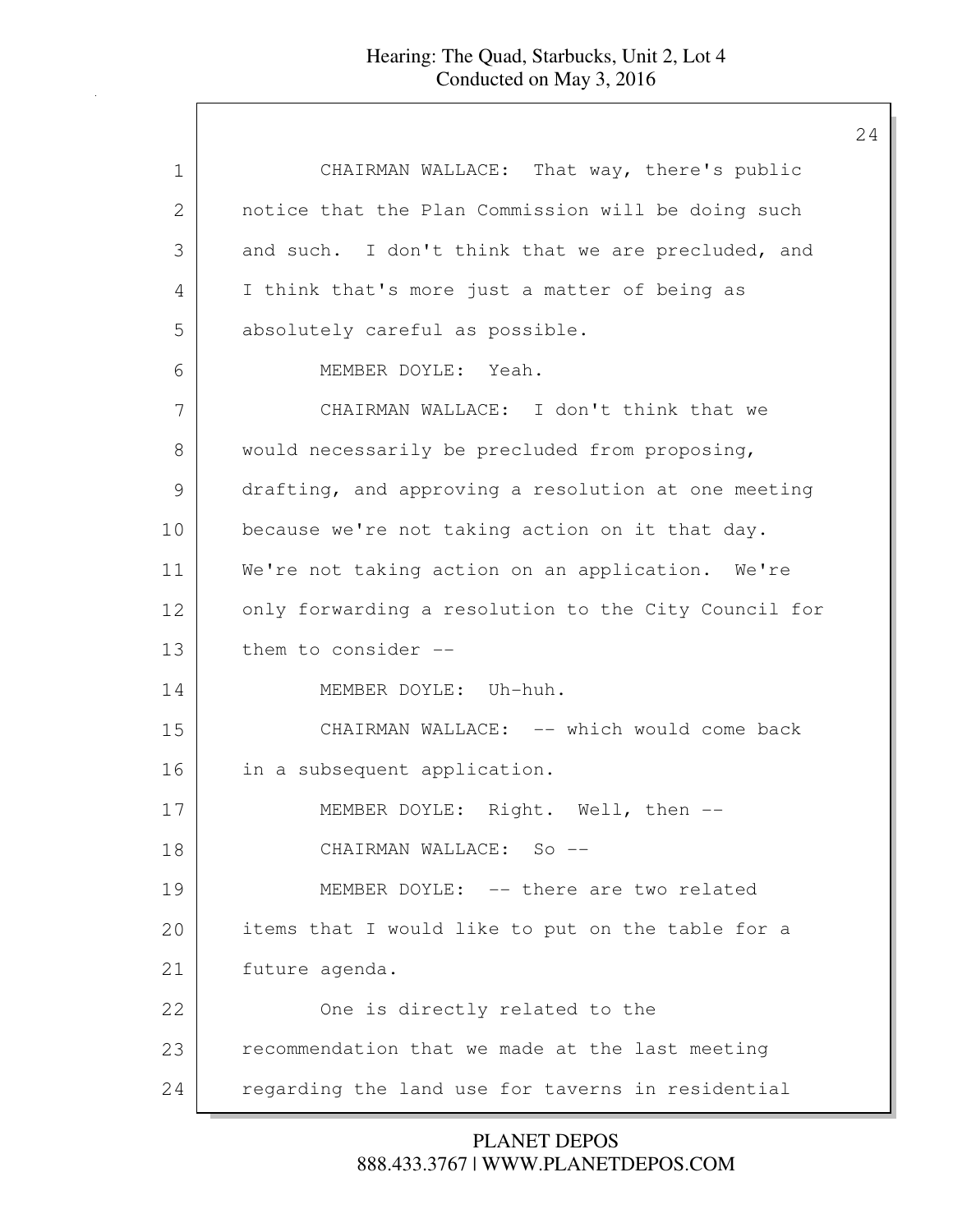1 areas where there's a business local parcel that 2 abuts residential areas. That is something that 3 we've identified as a potential -- 4 CHAIRMAN WALLACE: Uh-huh. 5 MEMBER DOYLE: -- inconsistency with the --6 with what now is in the Code. 7 And the second would be a discussion of the 8 identification of gun shops and firing ranges as 9 retail uses or commercial uses in the -- in 10 Title 17. 11 CHAIRMAN WALLACE: Okay. And you think that 12 that -- I mean, do you have -- I quess I would 13 say -- proposed language in the form of a resolution 14 that can be presented in time to be in the meeting 15 materials for the next meeting? 16 MEMBER DOYLE: I would prepare it and send 17 it to you in advance. 18 CHAIRMAN WALLACE: Or to -- send it -- yeah. 19 Send it to Russ. 20 MEMBER DOYLE: Yes. I would send it to you 21 in advance so it could be posted on the website --22 CHAIRMAN WALLACE: Sure. 23 MEMBER DOYLE: -- and available to 24 Commissioners to review for the meeting.

> 888.433.3767 | WWW.PLANETDEPOS.COM PLANET DEPOS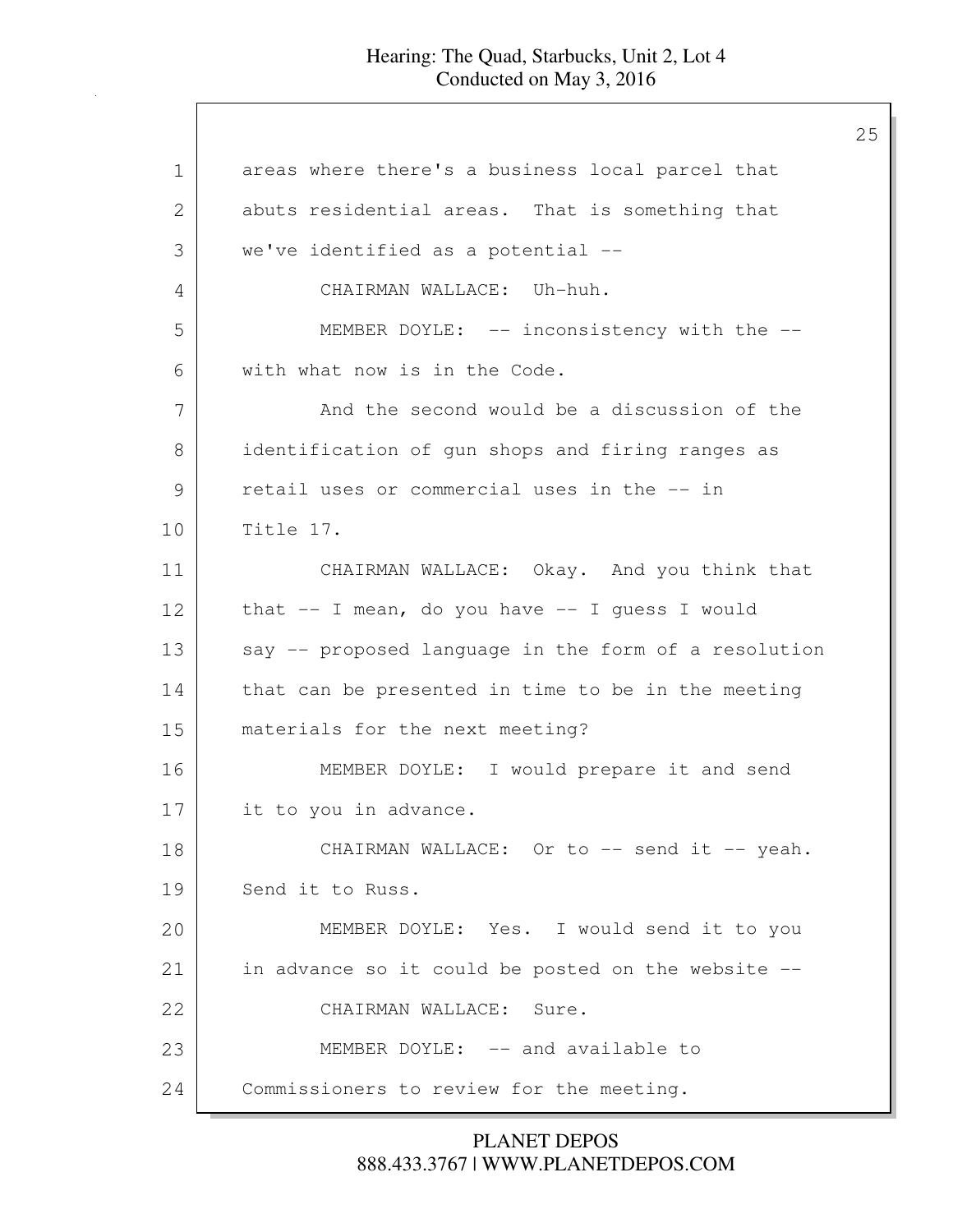| 1  | CHAIRMAN WALLACE: Okay.                               |
|----|-------------------------------------------------------|
| 2  | VICE CHAIRMAN KESSLER: But it's standard --           |
| 3  | so you'll have this prior to our next meeting -- you  |
| 4  | would have this prepared for our next meeting?        |
| 5  | MEMBER DOYLE: If the Commission -- if there           |
| 6  | are no objections to putting that on the agenda,      |
| 7  | then, yes, I would prepare it in time for the next    |
| 8  | meeting, and I would frame it in the context of a     |
| 9  | resolution to achieve the goals of the comprehensive  |
| 10 | plan.                                                 |
| 11 | CHAIRMAN WALLACE: And that's exactly what             |
| 12 | I was going to say so --                              |
| 13 | VICE CHAIRMAN KESSLER: And would you let --           |
| 14 | would you let Russ make the determination if there    |
| 15 | are no other applications or fit it in where it       |
| 16 | could fit in?                                         |
| 17 | As opposed to $-$ - I mean, if he has a lot of        |
| 18 | business, you know, applicants in front of us, would  |
| 19 | we be willing to work on it when we don't have a lot? |
| 20 | MEMBER DOYLE: I think that's up to --                 |
| 21 | VICE CHAIRMAN KESSLER: Up to Russ?                    |
| 22 | MEMBER DOYLE: -- Mr. Chairman, and I assume           |
| 23 | that the Chairman and staff work together to come up  |
| 24 | with the agenda. And so I think it's the Chairman's   |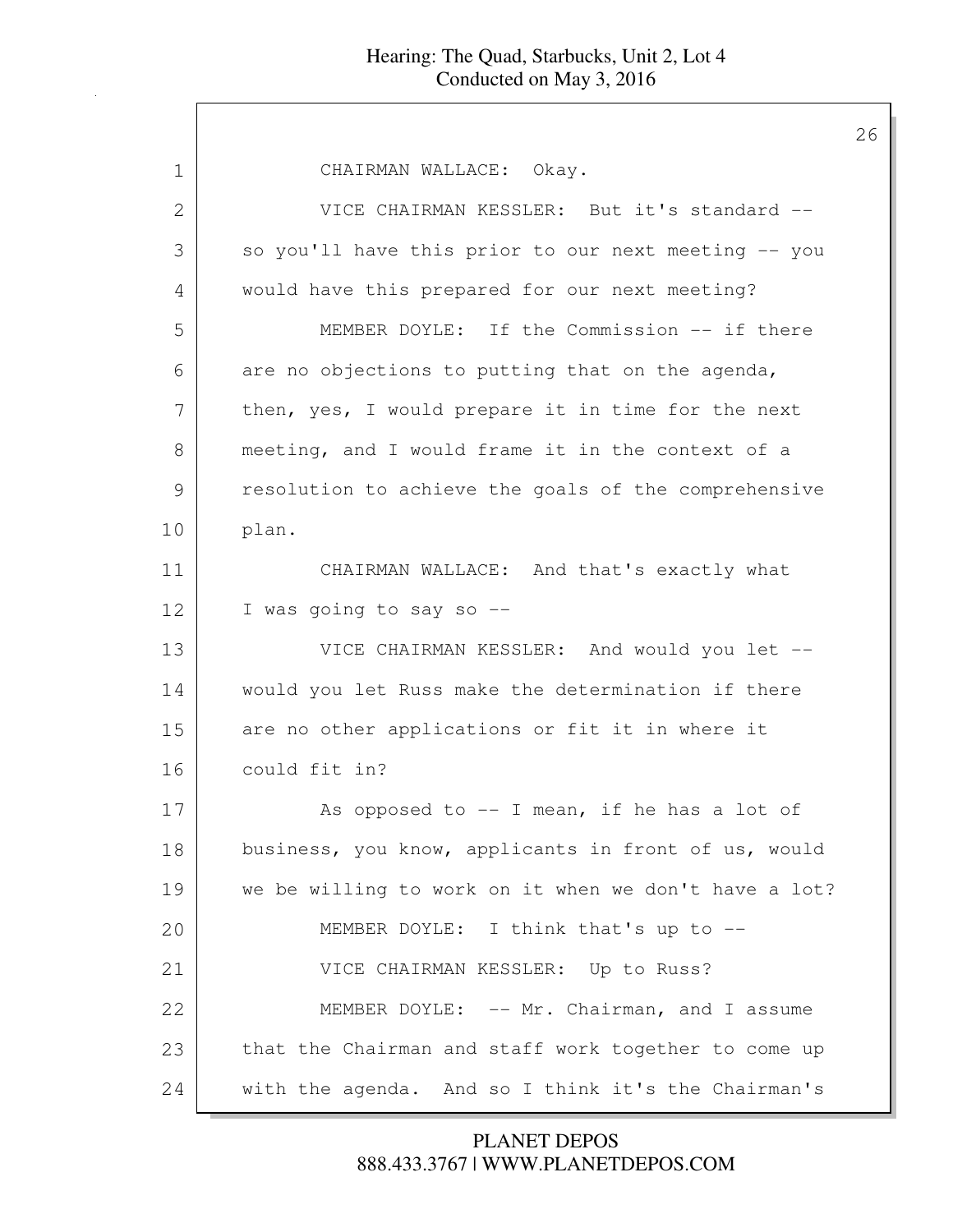27

1 | prerogative to determine what meeting it should 2 go on. 3 VICE CHAIRMAN KESSLER: Okay. 4 CHAIRMAN WALLACE: Okay. We have -- then 5 I would say it should be submitted to staff. 6 MEMBER DOYLE: Okay. 7 | CHAIRMAN WALLACE: And then, Russ, prior to 8 the next meeting's agenda being finalized, we should 9 have a discussion on exactly what that will -- what 10 that will look like. 11 MR. COLBY: Yes. 12 CHAIRMAN WALLACE: And we should also 13 probably forward it to the City attorney just to 14 | take a look at and make sure that it matches -- or 15 that it conforms to what his recommendation was. 16 MEMBER DOYLE: Is there any precedent in 17 terms of a format for such a resolution? 18 CHAIRMAN WALLACE: "Whereas, whereas, 19 whereas." 20 MEMBER DOYLE: I know that one. 21 | CHAIRMAN WALLACE: "Be it resolved." 22 MEMBER DOYLE: I can write that if that's 23 what we want to go with. Or if we want a less 24 starchy document --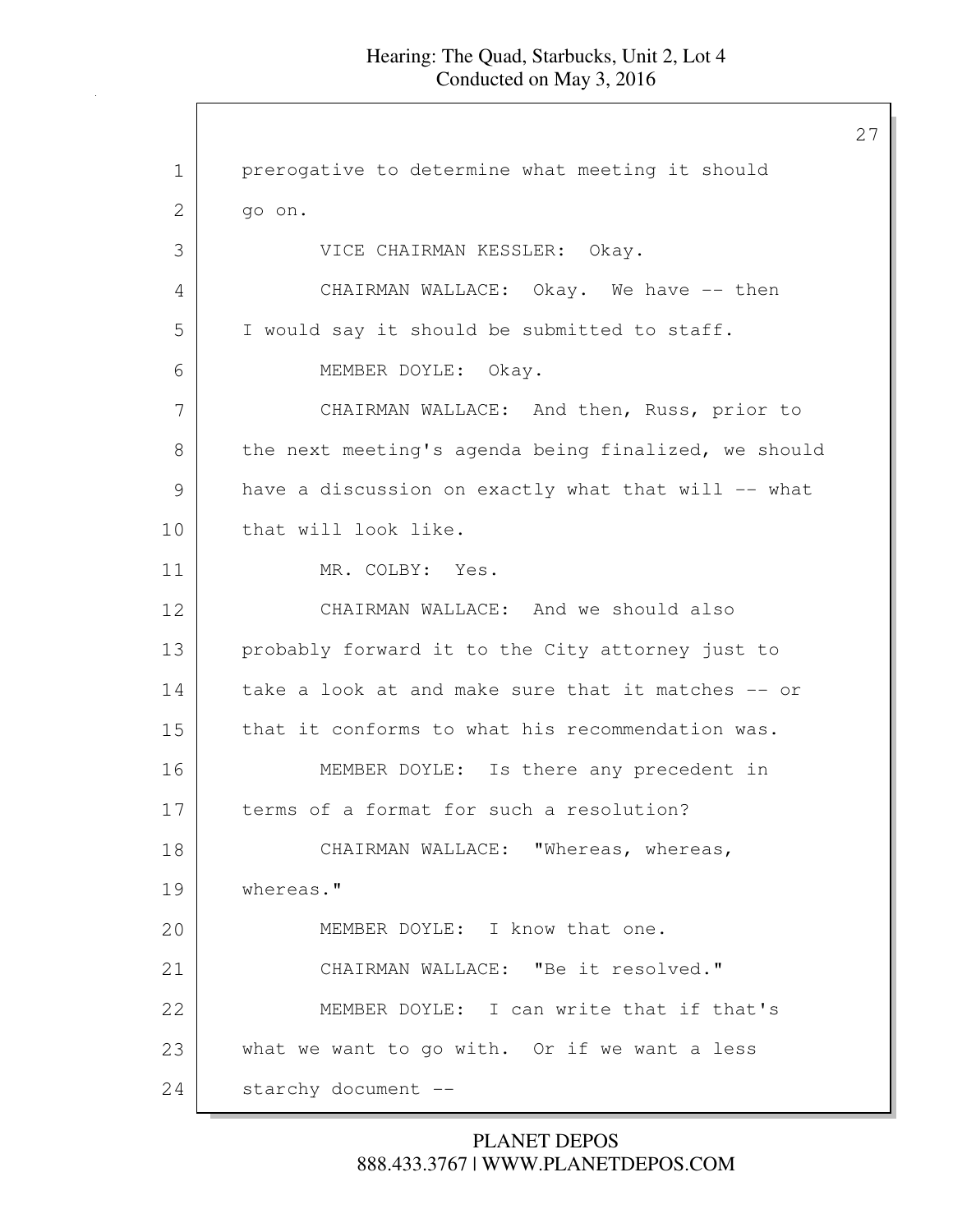$\mathsf{l}$ 

| $\mathbf 1$ | CHAIRMAN WALLACE: I'd say keep it starchy.           |
|-------------|------------------------------------------------------|
| 2           | MEMBER DOYLE: Okay. Fair enough.                     |
| 3           | MEMBER SCHUETZ: He's a lawyer.                       |
| 4           | CHAIRMAN WALLACE: If you can use "here               |
| 5           | before," you know, "herein above," things like that. |
| 6           | MEMBER DOYLE: I'll pull out all stops.               |
| 7           | CHAIRMAN WALLACE: Okay.                              |
| 8           | MEMBER HOLDERFIELD: "Now, therefore."                |
| 9           | CHAIRMAN WALLACE: All right. Any other               |
| 10          | business from Plan Commission members?               |
| 11          | (No response.)                                       |
| 12          | CHAIRMAN WALLACE: Staff?                             |
| 13          | MR. COLBY: (No verbal response.)                     |
| 14          | CHAIRMAN WALLACE: No?                                |
| 15          | The weekly development report.                       |
| 16          | MR. COLBY: You know, I think we forgot to            |
| 17          | post that in the packet.                             |
| 18          | CHAIRMAN WALLACE: I was going to say                 |
| 19          | I didn't see it.                                     |
| 20          | MR. COLBY: It would have been the same               |
| 21          | thing that went out by e-mail last Friday.           |
| 22          | CHAIRMAN WALLACE: All right.                         |
| 23          | Meeting announcements. Does anyone know if           |
| 24          | they will not be at any of the meetings?             |

888.433.3767 | WWW.PLANETDEPOS.COM PLANET DEPOS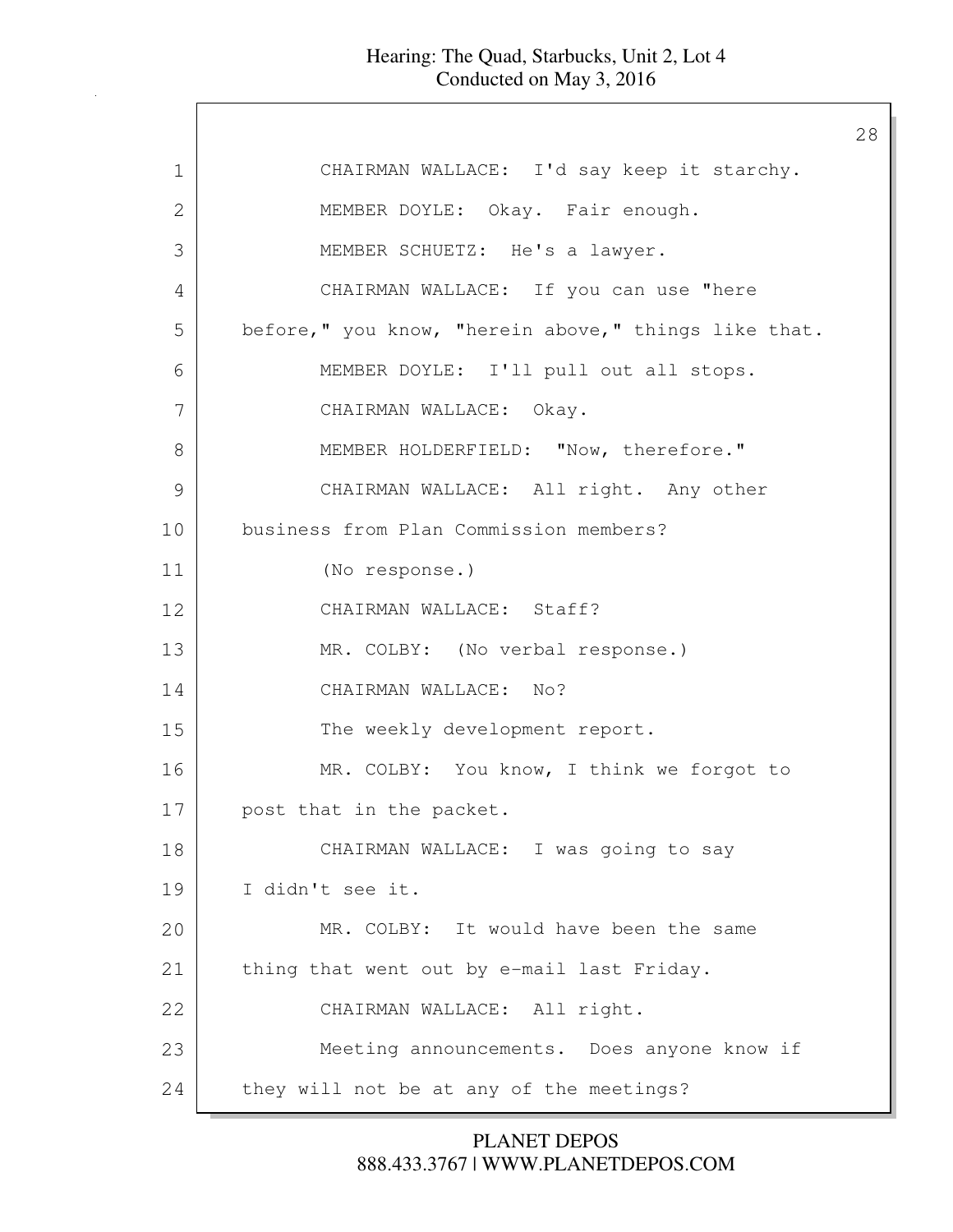$\mathsf{l}$ 

|               |                                                       | 29 |
|---------------|-------------------------------------------------------|----|
| $\mathbf 1$   | VICE CHAIRMAN KESSLER: June 7th.                      |    |
| $\mathbf{2}$  | MEMBER PRETZ: Why?                                    |    |
| 3             | VICE CHAIRMAN KESSLER: I'm going to be a              |    |
| 4             | grandpa.                                              |    |
| 5             | MEMBER PRETZ: Oh, congratulations.                    |    |
| 6             | VICE CHAIRMAN KESSLER: Thank you.                     |    |
| 7             | CHAIRMAN WALLACE: All right.                          |    |
| 8             | Public comment? Citizen?                              |    |
| $\mathcal{G}$ | (No response.)                                        |    |
| 10            | CHAIRMAN WALLACE: All right.                          |    |
| 11            | Is there a motion to adjourn?                         |    |
| 12            | VICE CHAIRMAN KESSLER: So moved.                      |    |
| 13            | MEMBER DOYLE: Second.                                 |    |
| 14            | CHAIRMAN WALLACE: Moved and seconded.                 |    |
| 15            | All in favor?                                         |    |
| 16            | (Ayes heard.)                                         |    |
| 17            | CHAIRMAN WALLACE: Opposed?                            |    |
| 18            | (No response.)                                        |    |
| 19            | CHAIRMAN WALLACE: This meeting of the                 |    |
| 20            | St. Charles Planning Commission is adjourned at 8:10. |    |
| 21            | (Off the record at 8:10 p.m.)                         |    |
| 22            |                                                       |    |
| 23            |                                                       |    |
| 24            |                                                       |    |